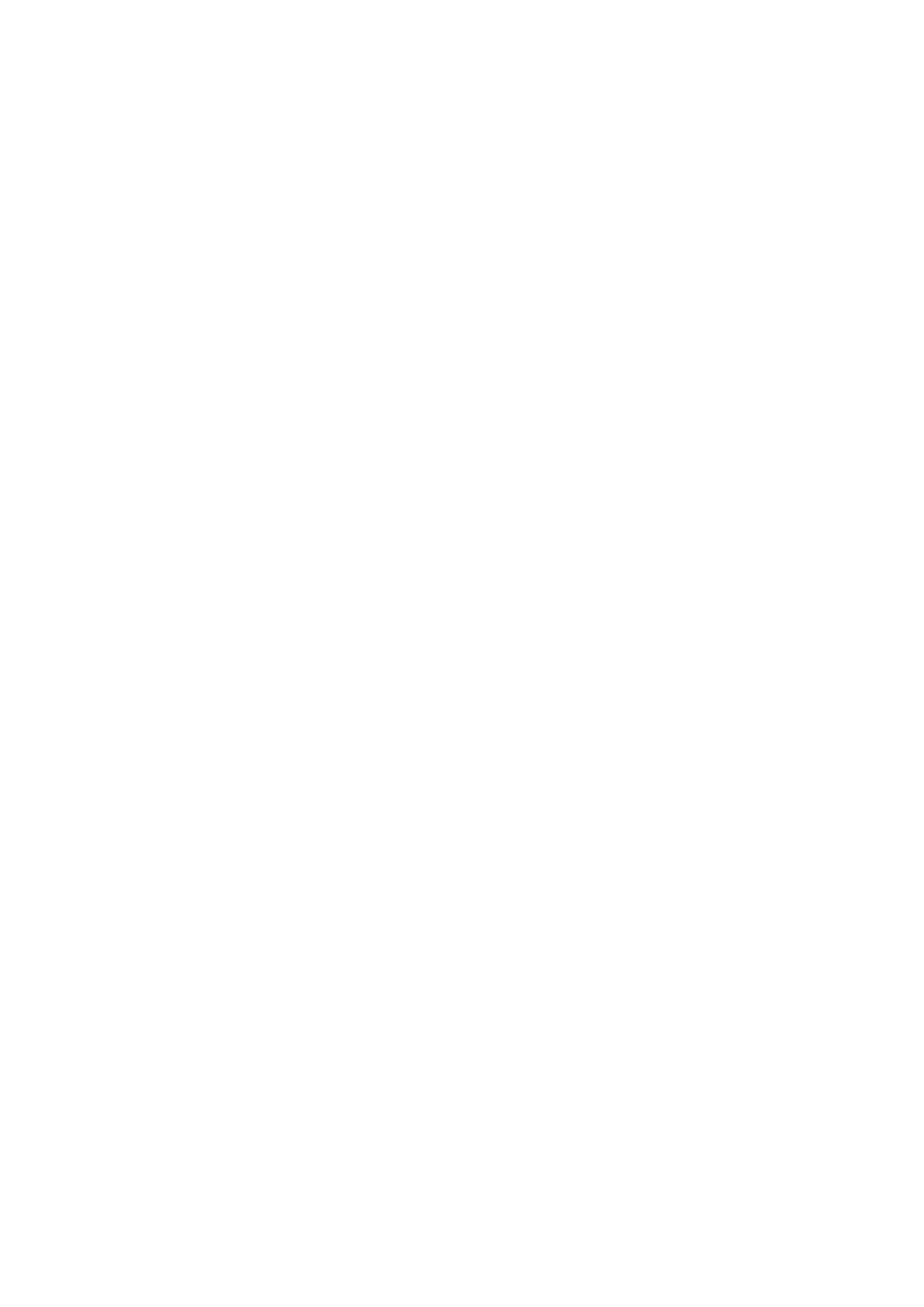## **Preface**

Pursuant to Austria's Federal Constitution, the Austrian Ombudsman Board (AOB) has independently and impartially monitored Federal, state and local public administration since 1977. Once a year, its members submit a report on its ex-post control activities to the National Council and the Federal Council outlining the AOB's work, priorities and main findings during the past year.

Since 2012, the AOB is also competent for preventive monitoring and assumes these new duties as National Preventive Mechanism (NPM) jointly with the commissions that it has established. A separate report gives an account of the first full year of the AOB's new role to protect and promote human rights and give reasons for, preventive monitoring and control decisions.

The AOB's preventive work was already effective in 2013: Deficits were identified and rectified in a number of cases and measures for improvement were initiated. However, the AOB not only has a monitoring mandate, it also aims at educating about the importance of human rights, informing about the latent dangers of a human rights violation and spreading awareness.

Yet these innovations do not mean that the AOB's traditional tasks of monitoring complaintbased administration have lost importance. The number of citizens approaching the AOB with their concerns remains high and even increased significantly compared to 2012. The figures provided will demonstrate the importance of the AOB's role as an institution ensuring legal protection.

International co-operation and networking continued and intensified. Time and again, procedures can be corrected by exchanging experiences with similar institutions and facilities abroad. This also benefits Austria's reputation as a country, which carefully monitors and promotes the observance of human rights.

This report presents the key figures for 2013 in detail in the performance record and outlines the most important monitoring results of the AOB's ex-post monitoring, revealing structural weaknesses which are illustrated with examples. As usual, the structure matches the responsibilities of the different ministries. Finally the report also offers an overview of the AOB's international activities.

We would like to thank the employees of the Austrian Ombudsman Board, who have made it possible for us to start on a strong basis and for work to continue seamlessly. Our particular thanks go to Ms Terezija Stoisits and Mr Peter Kostelka, whose term in office as members of the AOB ended in June 2013, for the many years of commendable work. Last but not least, the AOB would like to thank the Federal Ministries and other federal, regional and municipal bodies for their willingness to cooperate this past year.

Gertrude Brinek Peter Fichtenbauer Günther Kräuter

Vienna, August 2014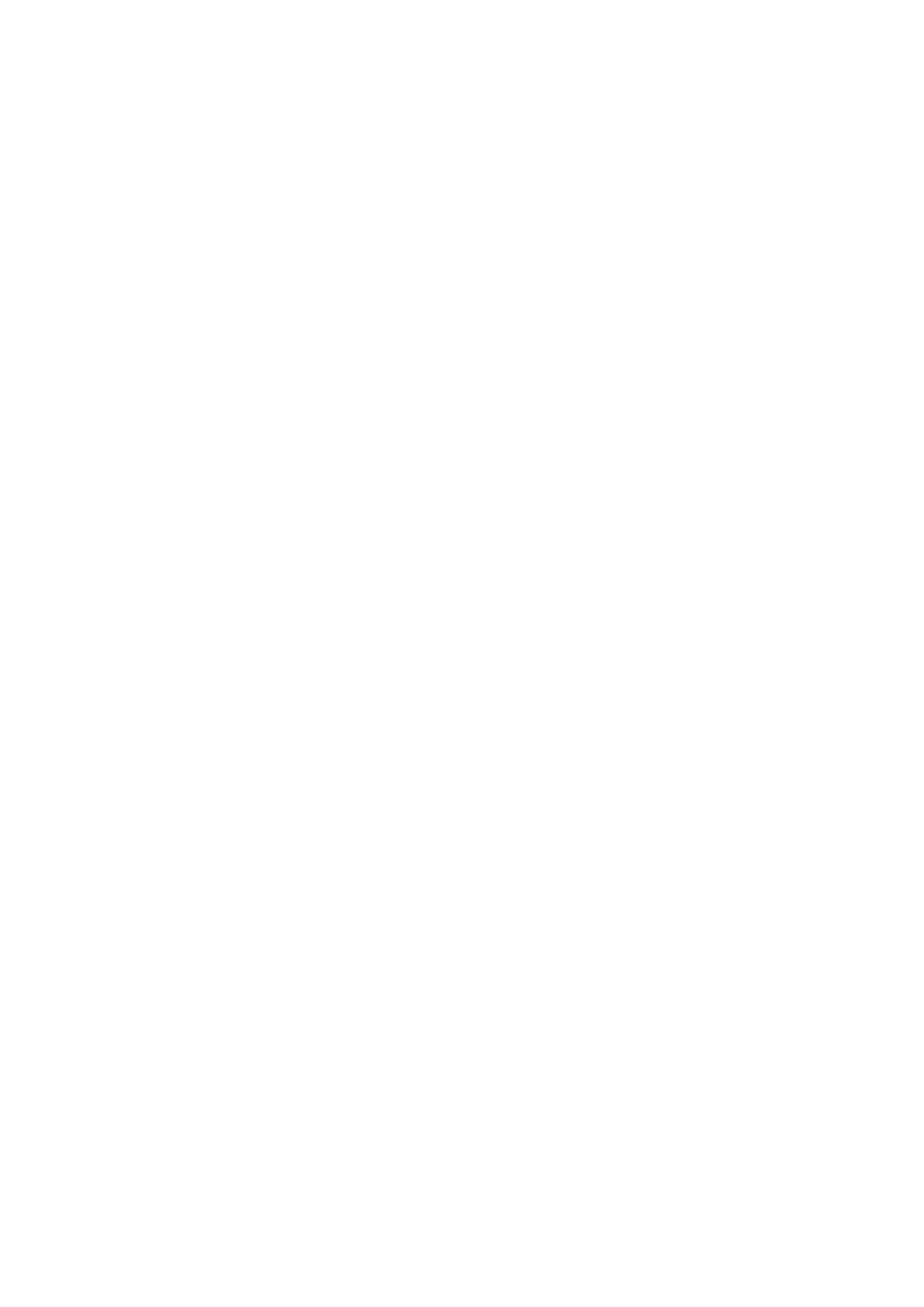## **Table of Contents**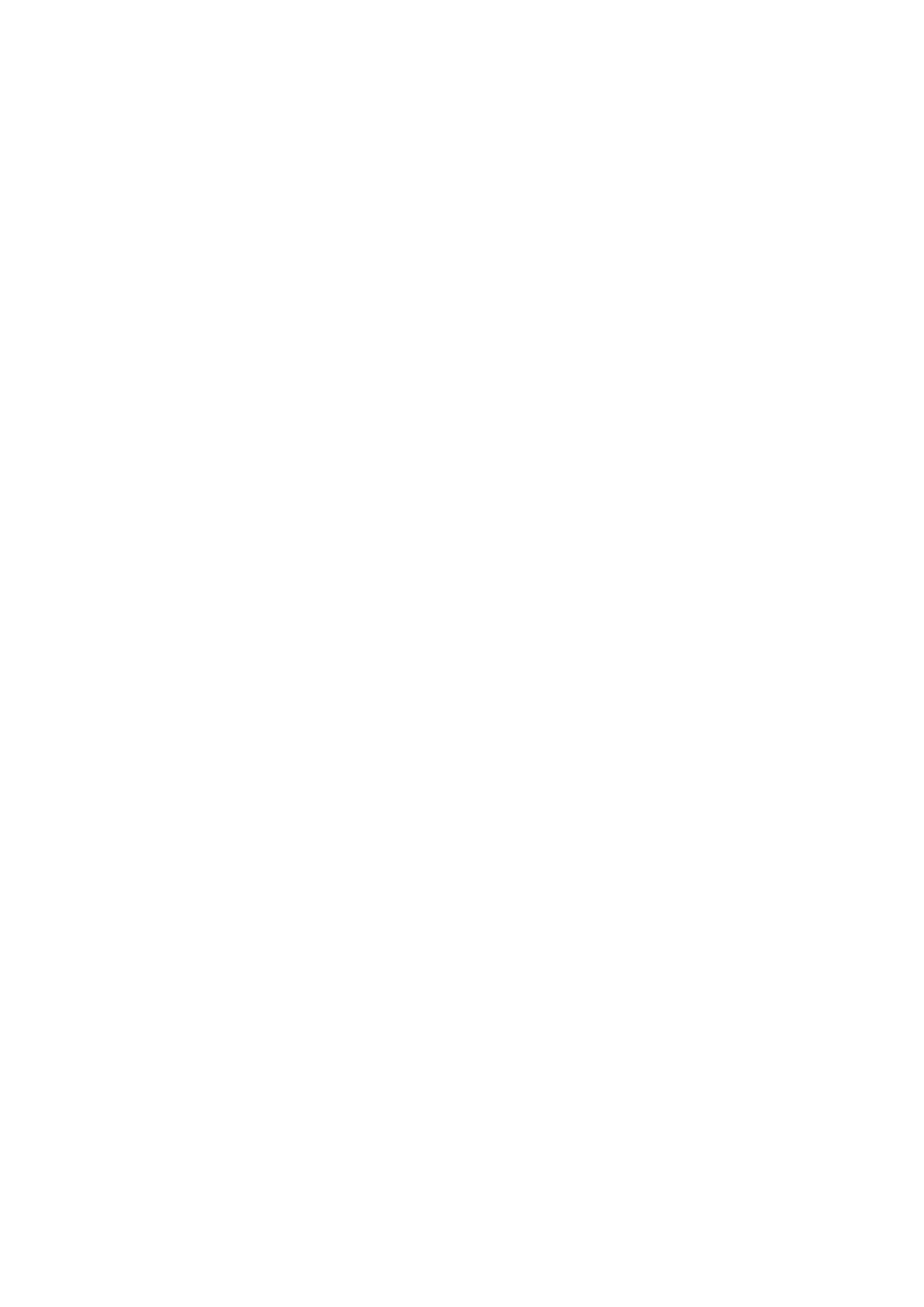## **1. Introduction**

In 2013, the Austrian Ombudsman Board (AOB) and its commissions were able to successfully continue its previous work as NPM. The AOB also, and above all, ensured that the previous year's realignment took hold, enabling new roles to apply efficient administration practice. It should be noted that in July 2012, the AOB was entrusted by the Federal Constitution with the task to protect and promote the observance of human rights and of the rights of persons with disabilities in Austria and it assumed these new duties as National Preventive Mechanism (NPM) jointly with the commissions it established. The AOB gives account on its activities as NPM in a special report. In addition to its national tasks, the AOB also plays an important international role. This results in three main priorities, illustrated in more detail below:

(1) As an institution protecting citizens' rights, the AOB must help citizens to obtain their rights if they feel that public administration has treated them unfairly. Investigating individual complaints also serves as an indicator of the administration's operation and can point towards deficits or undesirable trends in public administration. Finally, the administration is monitored to promote transparent, efficient and citizen-friendly procedures as well as clear decision-making processes.

(2) The AOB's preventive activities aim to prevent violations of human rights and of the rights of persons with disabilities, whenever possible, or at least to make such violations improbable. For this purpose, the commissions set up by the AOB carry out comprehensive, routine visits to places of detention and observe police operations. The commissions' findings help to identify deficits in the system based on individual cases, which could constitute a latent risk for human rights violations and therefore require rapid and efficient responses. Preventive activities do not need a trigger but run routinely.

(3) For years, the AOB has encouraged international co-operation, a fact which is also reflected in the International Ombudsman Institute (IOI), whose General Secretariat is located at the premises of the AOB. Cross-border networks gained further importance when the AOB accepted its new tasks as National Preventive Mechanism (NPM). An exchange of experiences with other NPM institutions must now be ensured, so that comparable methods can be developed for monitoring activities. These activities allow Austria to meet its obligation to participate in asserting human rights standards across the world.

The need for monitoring increased further in the reporting year: 19,249 people approached the AOB. This is the largest number of complaints in the AOB's history, and an increase of nearly a quarter compared to the year before (2012: 15,649). In 4,000 cases, the AOB was not the right point of contact. However, the AOB offers advice and information even when it is strictly speaking not responsible. It is extremely important to the AOB to provide at least some clarification to those citizens who contacted the AOB in matters which do not fall within its mandate.

Efficient and citizenfriendly administration

NPM activity to protect human rights

International networking

Number of complaints up significantly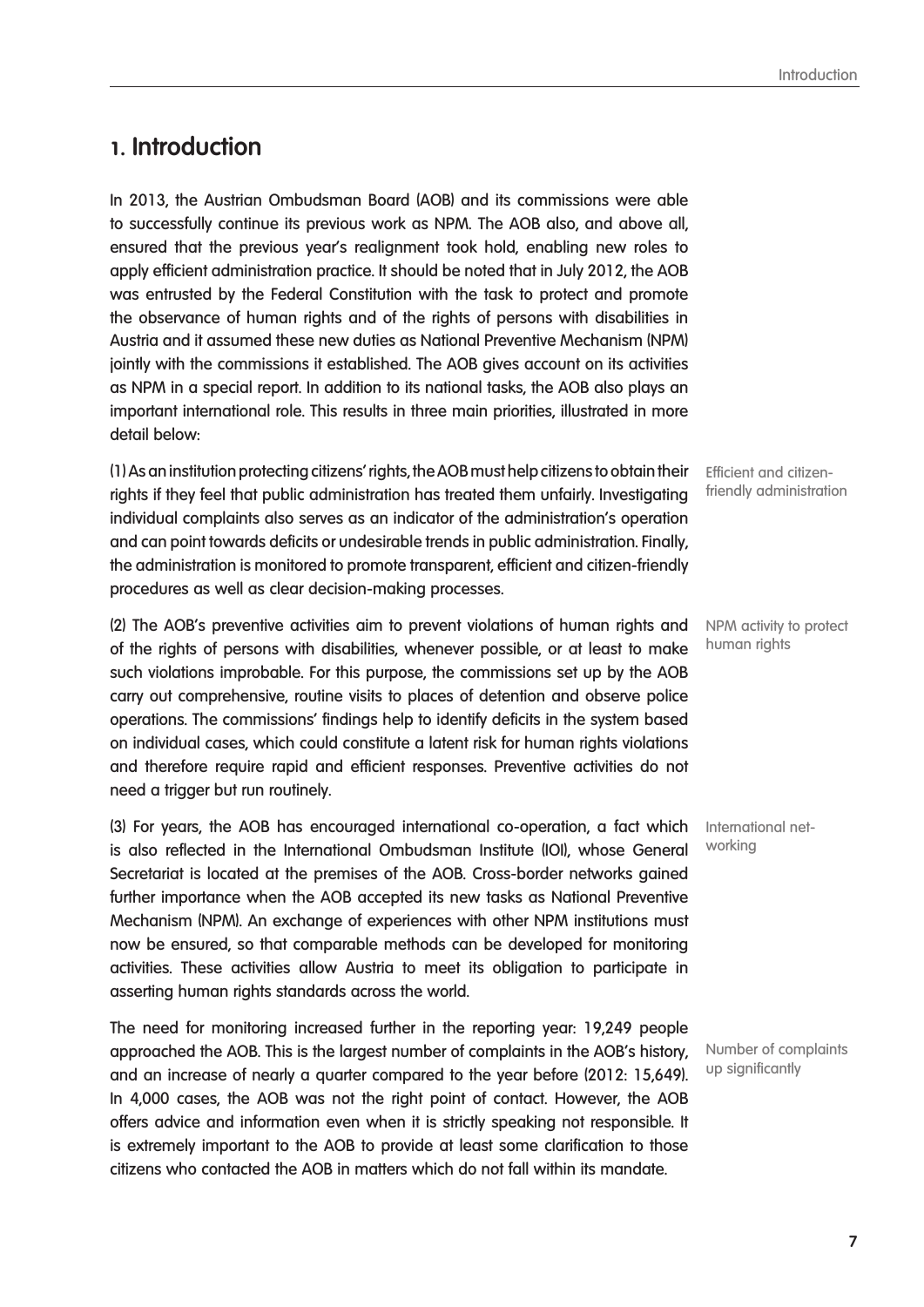In contrast to previous years, the majority of complaints in 2013 related not to the social sector but to problems regarding internal security issues. This is due to the great increase in complaints relating to the law on asylum and the law on aliens. This is followed by complaints on social matters; the number of complaints in this area has remained almost unchanged since last year and has levelled off at a high level. The increase in complaints relating to the penal system is noteworthy. The AOB believes this to be a consequence of the many visits and consultation days at correctional institutions

Sensitise general public to human and citizens' rights

However, the AOB's roles do not relate exclusively to monitoring and ensuring that human rights as well as the rights of persons with disabilities are observed. It is not only a case of identifying undesirable trends, presenting them for discussion and ensuring that deficits are rectified. The AOB also considers its role to foster the awareness process so as to achieve an end to this "culture of looking the other way" in the case of undesirable trends or deficits.

The next aim is to compile a long list of reform tasks. It will only be possible to realise this with the help of members of parliament.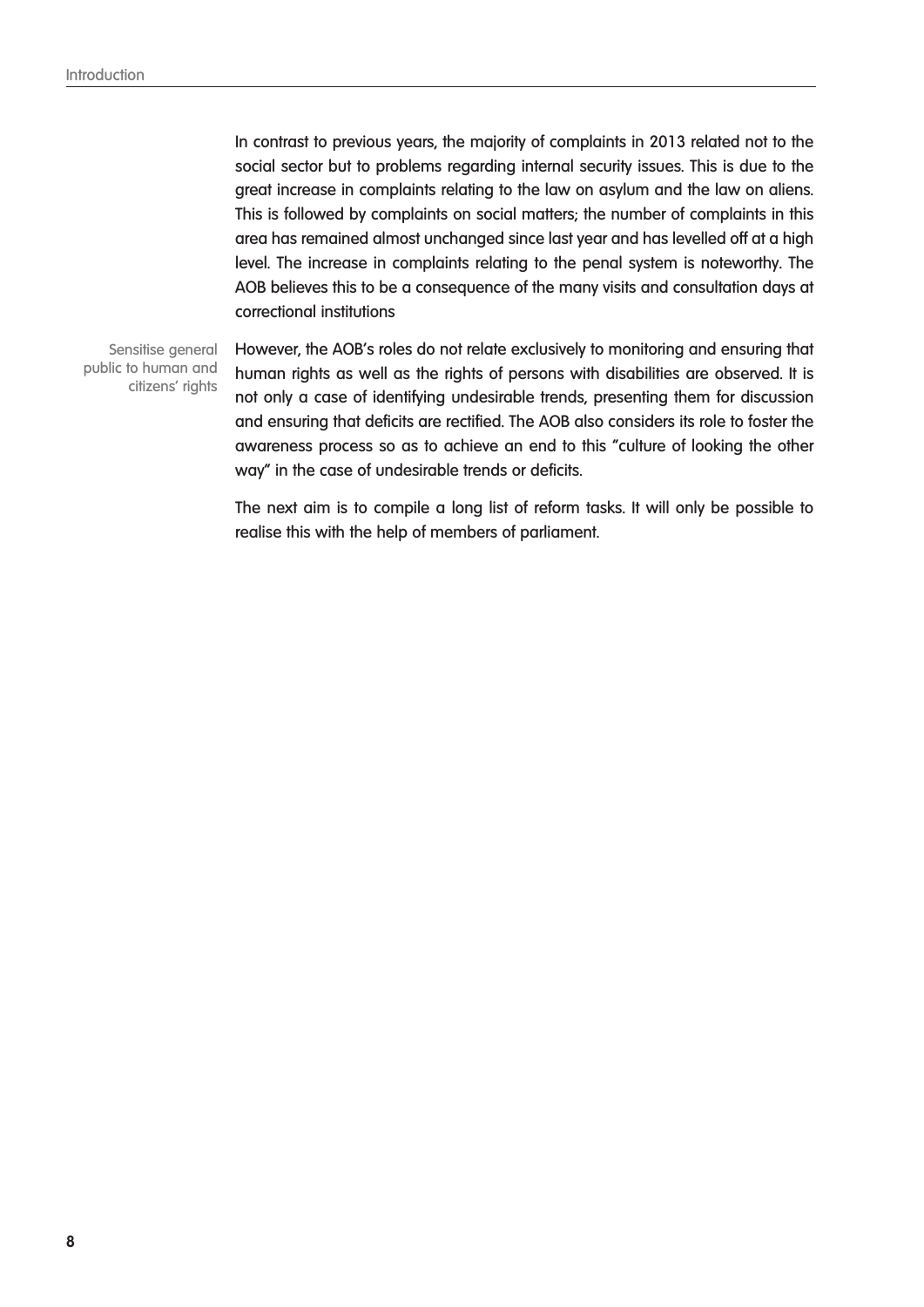## **2. Overview**

## **2.1 Legal mandate**

The Austrian Ombudsman Board (AOB) has been controlling and monitoring public administration in Austria by order of the Federal Constitution for 37 years. As a result, the AOB examines the entire federal public administration, including its activities as holder of private rights, to identify grievances and possible maladministration. Everybody can approach the AOB when having a problem with an Austrian authority, once no further legal remedy against the grievance is available. The AOB must follow up all admissible complaints and inform those affected of its results. If cases of maladministration are suspected, the AOB can also act on its own and initiate official investigative proceedings. In addition, if the AOB arrives at the result that an ordinance contradicts the law, it is authorised to apply for its repeal to the Austrian Constitutional Court.

The AOB's competences widened significantly as of July 2012: By order of the Federal Constitution, the AOB is now also responsible for the protection and promotion of human rights. As National Preventive Mechanism (NPM), the AOB and its expert commissions examine around 4,000 public and private institutions and facilities where persons are or can be deprived of their liberty. These include correctional institutions, retirement and nursing homes, psychiatric facilities and crisis centres. In addition to this, the AOB monitors institutions and facilities as well as programmes for persons with disabilities in order to prevent exploitation, violence and abuse. The AOB and its commissions further observe and assess executive bodies and officers of administrative authorities authorized to issue direct orders and carry out coercive measures, particularly during (forced) returns and manifestations.

These new competences implement two important UN human rights conventions, ensuring broad preventive human rights protection in Austria: The Optional Protocol to the Convention against Torture and other Cruel, Inhuman or Degrading Treatment or Punishment (OPCAT) and the provisions of the UN Convention on the Rights of Persons with Disabilities (CRPD). The results of the work of the NPM are published in a separate report.

#### **2.2 Structure**

The Austrian Ombudsman Board consists of three members appointed for New members since six years at a time. At the end of April 2013, the National Council appointed Günther Kräuter and Peter Fichtenbauer as the AOB's new members, who will replace Peter Kostelka and Terezija Stoisits as of 1 July 2013. Gertrude Brinek, Ombudsman since 2008, was confirmed for a second term in office.

Monitoring public administration

Preventive monitoring to protect human rights

1 July 2013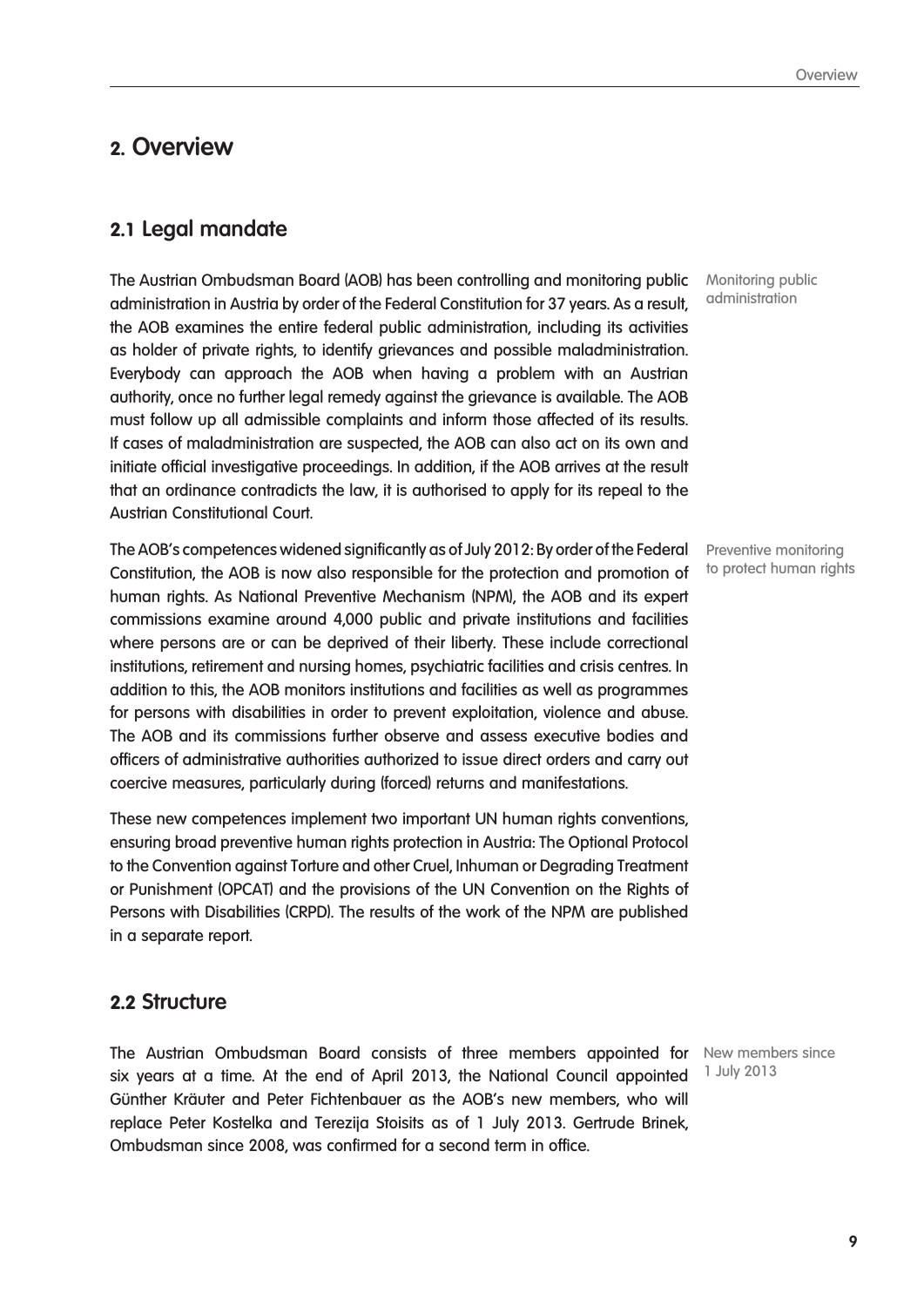Ombudsman Günther Kräuter is responsible for social matters as well as the care and health sector. At the federal level, his area of responsibility includes health matters, pension and accident insurances, labour market administration, as well as the family and youth sector. At the regional level, his tasks comprise the areas social and health care administration, youth welfare, matters concerning persons with disabilities, animal protection and veterinary practice. In addition to this, Mr Kräuter assumed the position of Secretary General of the International Ombudsman Institute (IOI) in July 2013.

Ombudswoman Gertrude Brinek is responsible for matters regarding the federal administration of the judiciary, the penal system, public prosecution, taxes, fees and duties as well as the authority for the protection of historical monuments. At the regional level, Ms Brinek deals with municipal administrations and all local matters, cemetery administration as well as communal or municipal public transport services.

Ombudsman Peter Fichtenbauer's area of responsibility on the federal level includes police law, the law on asylum and the law relating to aliens, national defence, agriculture, forestry and water management, natural conservation and environmental protection, trade and operating plants, nurseries, schools and universities. At the regional level Mr Fichtenbauer examines matters of traffic and agricultural and questions relating to regional and municipal taxes.

The AOB employed an average of 90 employees in 2013, organisationally allocated to the three areas of responsibility of each member of the AOB, the administration or the international department.

In July 2012, the AOB set up six commissions with a total of 48 part-time members to meet its constitutional mandate to protect and promote human rights. They perform regular visits to places of detention and institutions and facilities for persons with disabilities across the country. The commissions further observe the behaviour of executive bodies and officers of administrative authorities authorized to issue direct orders and carry out coercive measures. By co-operating, the commissions and the AOB uphold the National Preventive Mechanism (NPM). Six expert commissions set up for country-wide visits

In addition to this and also since July 2012, a Human Rights Advisory Council has been acting as an advisory body to the AOB. It offers advice to the members of the AOB when setting general monitoring priorities and prior to issuing determinations of maladministration or recommendations. It can make recommendations on how to harmonise courses of action and monitoring standards. Non-governmental organisations and ministries nominated the 32 members and substitute members through equal representation. The *Laender* are also represented on the Advisory Council. Ms Renate Kicker, Chairperson of the Human Rights Advisory Council, and Ms Gabriele Kucsko-Stadlmayer, Deputy Chairperson\* of the Human Rights Advisory Council, were appointed by the AOB. Human Rights Advisory Council as advisory body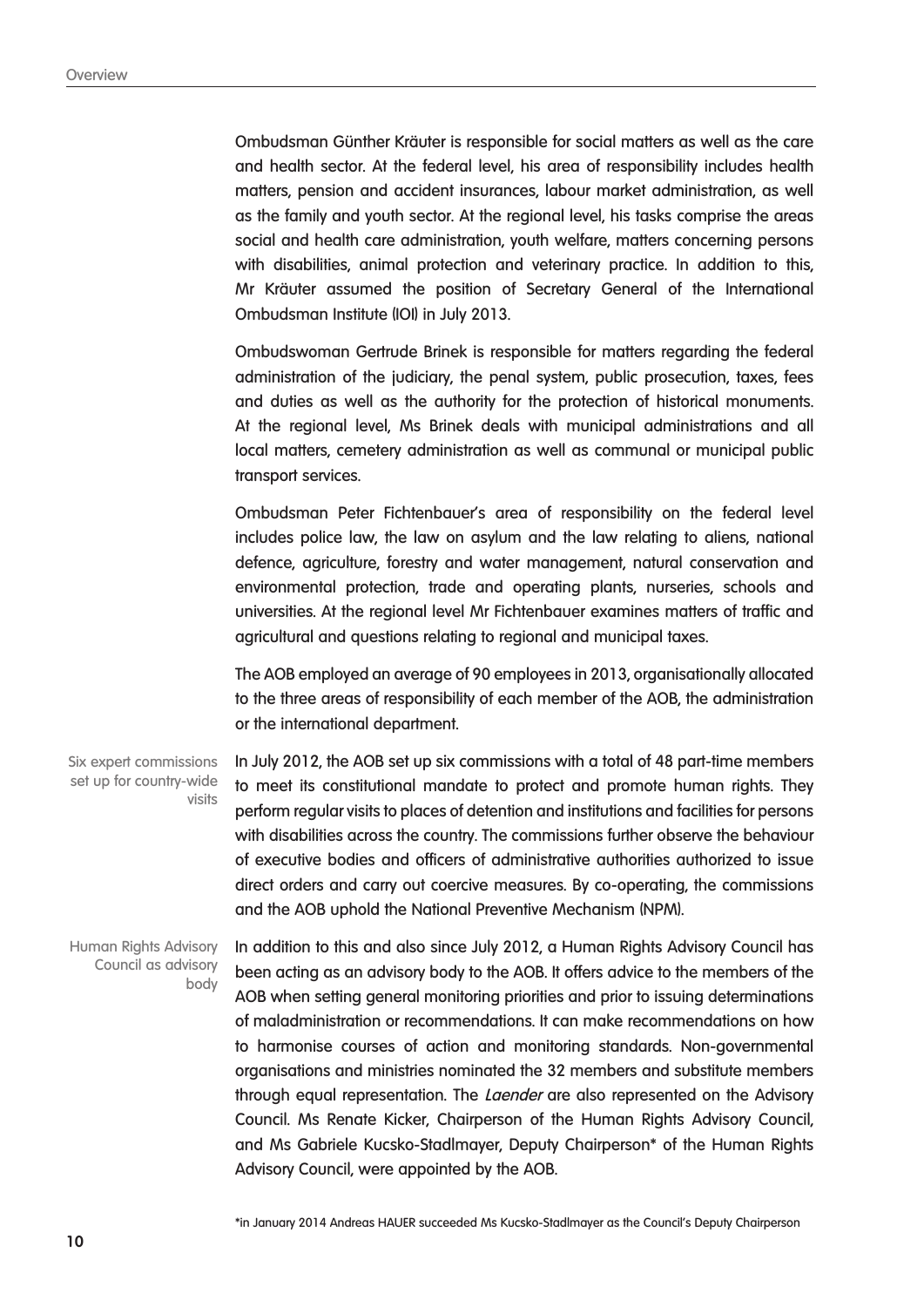## **2.3 Facts and figures**

#### **2.3.1 Preventive control and monitoring activities**

In 2013 a total of 530 visits were performed within the AOB's preventive mandate. 465 NPM visits Of these, 465 fell within the mandate as NPM relating to institutions and facilities where persons are at risk of being exposed to cruel, inhuman or degrading treatment or measures depriving them of their liberty; 96 % of these visits were unannounced.

The institutions and facilities to be monitored by the AOB fulfil different functions and - based on their functions - can be classified as different institution types. The statistics of the visits follow this system of classification. In detail, visits were made as follows: 89 visits to police departments, 52 to correctional institutions, 84 to youth welfare institutions and facilities, 67 to institutions and facilities for persons with disabilities, 106 to retirement and nursing homes, 63 to psychiatric wards at hospitals and medical facilities and 4 to military barracks.

The commissions further observed the behaviour of executive bodies and officers of administrative authorities when issuing direct orders or carrying out coercive measures in a total of 65 instances. In most cases, (forced) returns and manifestations were observed; 61 % of these visits were unannounced.

The majority of visits took place in Vienna and Lower Austria. It is worth noting here that these are the two biggest *Laender* with a very high institution density.

The commissions' observations and findings are recorded in standardised reports of their visits. These form the basis for subsequent investigation and for the AOB's final assessment. In many cases, the AOB as NPM must contact the supervisory authorities and the parties responsible for the institutions and facilities in order to identify possible deficits in the system and to develop suggestions for improvements together. During the reporting year, the NPM successfully completed its work on 234 visit reports compiled in that year.

Prior year data is not available, so a comparison to the previous year usually provided in monitoring statistics is not possible in this performance record. The AOB and its commissions took over its preventive monitoring duties as of 1 July 2012.

A separate English report gives account on the first full year of the AOB's new role to protect and promote human rights and presents the activities of the National Preventive Mechanism (NPM) for 2013.

65 observations of police operations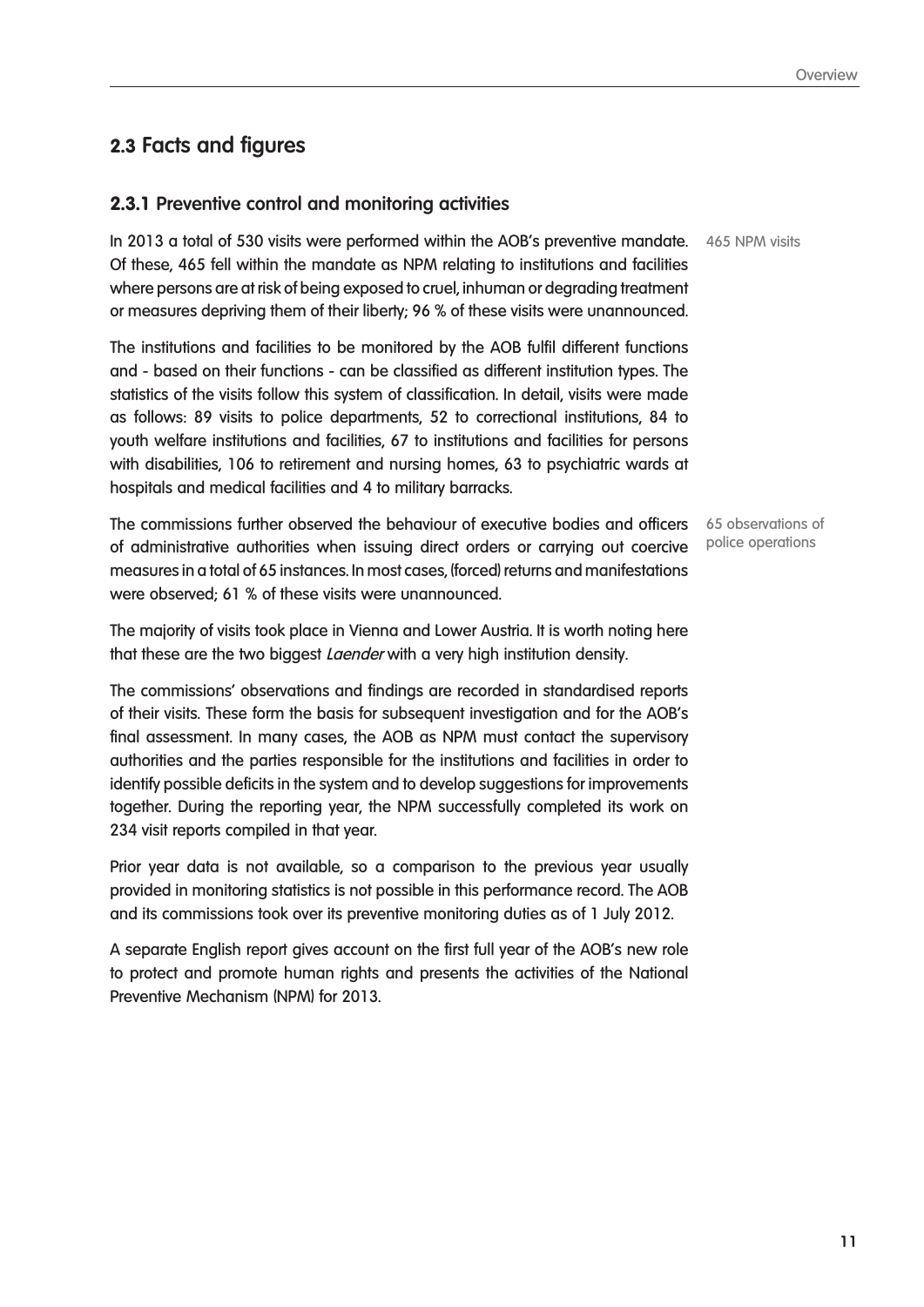#### **Preventive Monitoring 2013**

|                        | Visits to institutions<br>and facilities | <b>Observations of orders</b><br>and coercive measures |
|------------------------|------------------------------------------|--------------------------------------------------------|
| Vienna                 | 131                                      | 33                                                     |
| <b>Burgenland</b>      | 22                                       | 1                                                      |
| <b>Lower Austria</b>   | 99                                       | $\overline{2}$                                         |
| <b>Upper Austria</b>   | 52                                       | 3                                                      |
| Salzburg               | 20                                       | 8                                                      |
| Carinthia              | 27                                       | $\Omega$                                               |
| <b>Styria</b>          | 50                                       | 1                                                      |
| Vorarlberg             | 15                                       | 0                                                      |
| Tyrol                  | 49                                       | 17                                                     |
| <b>TOTAL</b>           | 465                                      | 65                                                     |
| (of which unannounced) | (449)                                    | (40)                                                   |

#### **2.3.2 Monitoring of public administration**

Complaints up by 23 %

A total of 19,249 people approached the AOB with their concerns last year. This means that the AOB received an average of 77 complaints per working day. The number of complaints went up by 23 % compared to last year. In 8,003 cases (approx. 42 %) the AOB initiated formal investigative proceedings. In 7,194 additional complaints, there was insufficient evidence of maladministration and the AOB provided information about the legal situation and additional advice to the citizens. A total of 4,052 concerns did not relate to the AOB's mandate. In these cases, the AOB also provided information and advice about other advisory services.

| <b>Key Figures</b>                        | 2013   | 2012   |
|-------------------------------------------|--------|--------|
| Complaints regarding administration       | 15,197 | 11,748 |
| Investigative proceedings                 | 8,003  | 7,048  |
| Federal administration                    | 5,110  | 4,529  |
| Regional/municipal administration         | 2,893  | 2,519  |
| Handled without investigative proceedings | 7,194  | 4,700  |
| <b>Complaints outside AOB mandate</b>     | 4,052  | 3,901  |
| <b>TOTAL number of handled complaints</b> | 19,249 | 15,649 |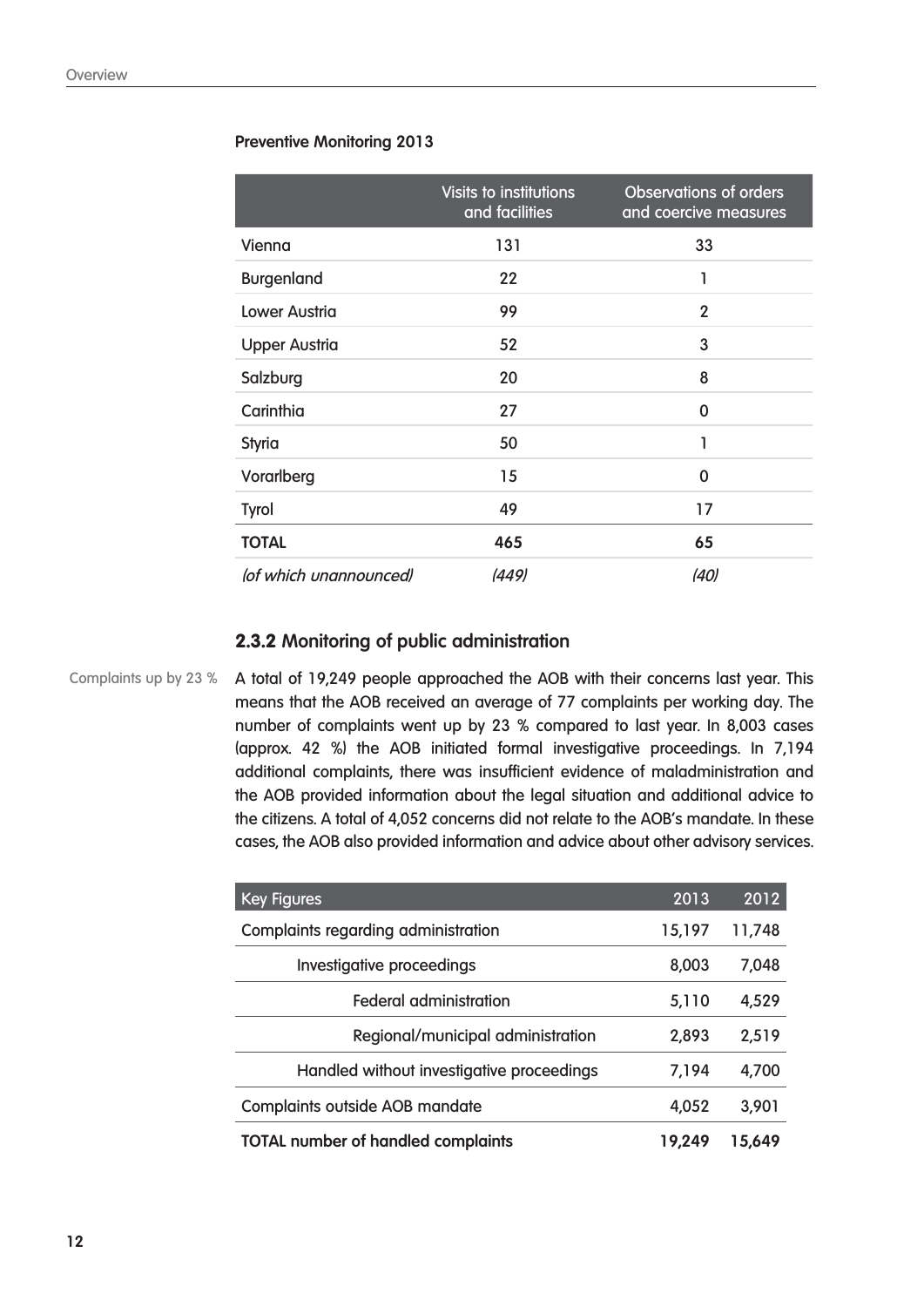The AOB's monitoring activities relate to the entire public administration, including all authorities and offices whose role is to enforce federal laws. The AOB initiated a total of 5,110 investigative proceedings in federal administration. This corresponds to an increase of 13 % compared to last year.

In contrast to previous years, complaints regarding internal security issues have now overtaken the social sector as the main reason for complaints. In his area of responsibility, Ombudsman Peter Fichtenbauer recorded 1,393 complaints which resulted in investigative proceedings. This is an increase of one quarter compared to last year. Approx. 27 % of all proceedings relate to this area. This development was already apparent in previous years. In 2012, every fourth complaint dealt with matters regarding internal security. This is due to the great increase in complaints relating to the law on asylum and the law regarding aliens. They were relevant not just to the Federal Ministry of the Interior but primarily to the Asylum Court (Asylgerichtshof).

Complaints regarding social matters, which fall into the area of responsibility of Ombudsman Günther Kräuter, rank second. With 1,238 investigative proceedings initiated, a quarter of all proceedings relate to this particularly sensitive area. The number of complaints was nearly constant compared to last year (2012: 1,246). Primarily, complaints were triggered by assessments of the stage at which care and nursing allowance is paid and problems with pensions and unemployment benefits. Matters relating to persons with disabilities continue to rank high on the list of complaints. The existence of many people simply depends on the fact that social benefits are being granted. Complaints therefore must be clarified rapidly.

A total of 935 investigative proceedings were initiated based on complaints about the administration of the judiciary. As a result, they fell into the area of responsibility of Ombudswoman Gertrude Brinek. This corresponds to a share of 18 % of all investigative proceedings. Complaints in this area went up by 38 % compared to last year. This was due to an increase in the number of individual complaints about the penal system - a result of the commissions' activities as part of the AOB's new tasks as National Preventive Mechanism. The AOB's monitoring responsibility comprises administration of the judiciary, correctional institutions, the penal system and delays to court proceedings.

Complaints most frequently relate to internal security issues

Every fourth complaint concerns social matters

Administration of the judiciary: Number of complaints up significantly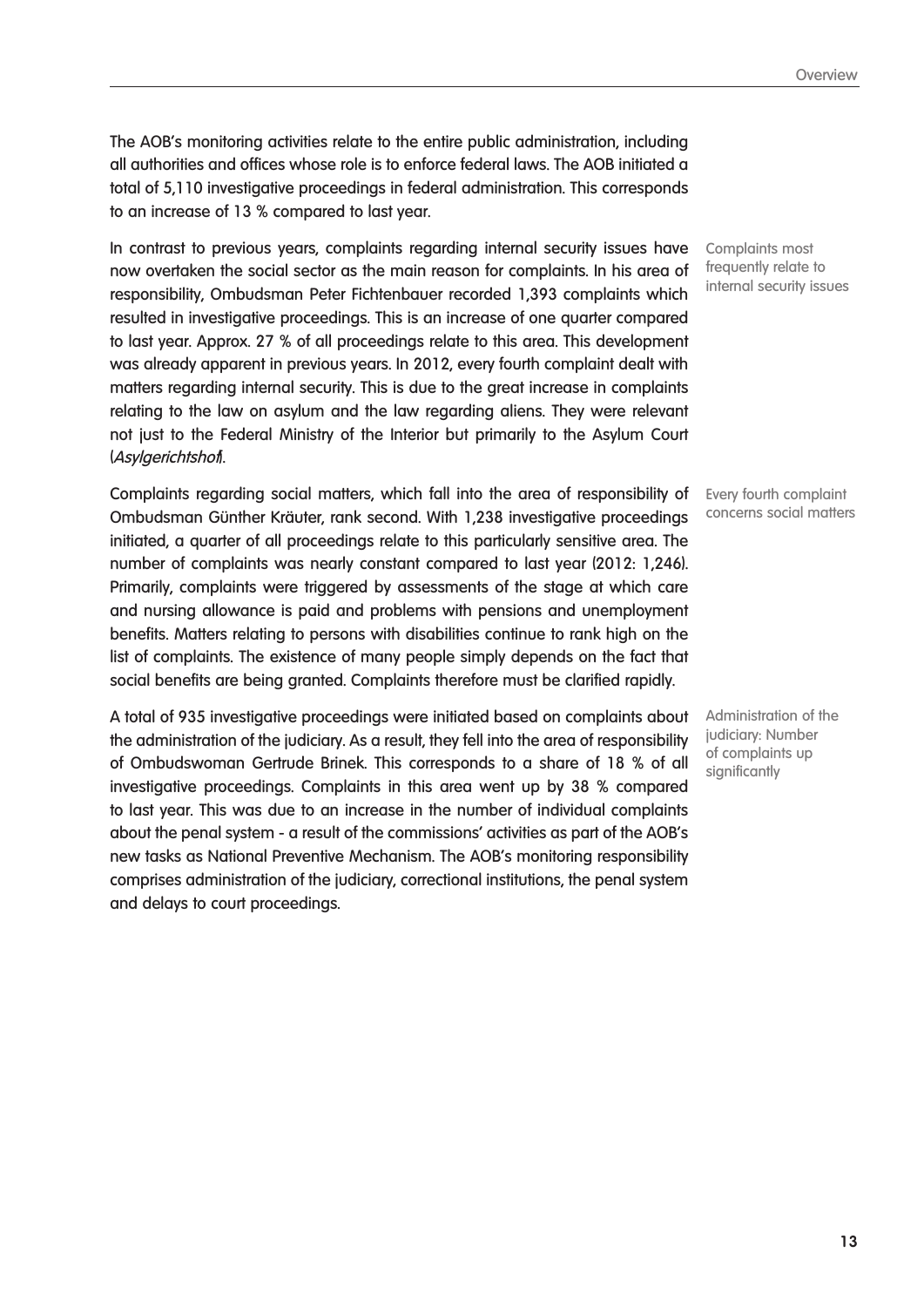| Investigative proceedings in federal administration<br>(initiated in 2013)            | number | %     |
|---------------------------------------------------------------------------------------|--------|-------|
| <b>Federal Ministry of the Interior</b>                                               | 1,393  | 27,28 |
| <b>Federal Ministry of Labour, Social Affairs</b><br>and Consumer Protection          | 1,238  | 24,24 |
| <b>Federal Ministry of Justice</b>                                                    | 935    | 18,31 |
| <b>Federal Ministry for Transport, Innovation</b><br>and Technology                   | 364    | 7,13  |
| <b>Federal Ministry of Finance</b>                                                    | 358    | 7,01  |
| Federal Ministry of Science, Research and Economy                                     | 190    | 3,72  |
| Federal Ministry of Agriculture, Forestry,<br><b>Environment and Water Management</b> | 187    | 3,66  |
| Federal Ministry of Family and Youth                                                  | 187    | 3,66  |
| <b>Federal Ministry of Health</b><br>(excl. health and accidental insurance)          | 75     | 1,47  |
| Federal Ministry of Education and Women's Affairs                                     | 62     | 1,21  |
| <b>Federal Ministry of Defence and Sports</b>                                         | 57     | 1,12  |
| <b>Federal Chancellery</b>                                                            | 38     | 0,74  |
| Federal Ministry for Europe, Integration and Foreign Affairs                          | 23     | 0,45  |
| <b>TOTAL</b>                                                                          | 5,107  | 100   |

\*Three cases did not fall into the remit of any of the Ministries and are therefore maintained as files to be handled by the Chairperson of the AOB

Complaints up in regional and municipal administration

According to the Federal Constitution, the *Laender* can mandate the AOB with monitoring public administration on a regional and municipal level as well as all Laender with the exception of the Tyrol and Vorarlberg made use of this. In total, the AOB performed 2,893 investigative proceedings of regional and municipal government administration in 2013. Complaints in this area went up by 15 % compared to last year (2012: 2,519).

Unsurprisingly, the highest proportion of cases relates to Vienna (36 %), the Land with the highest population. Lower Austria ranks second with 20 % of cases followed by Styria (13 %) and Upper Austria (12 %). Complaints in all Laender with the exception of Carinthia went up compared to last year. The highest increases were identified in Upper Austria and Salzburg (+19 %), followed by Lower Austria (+18 %) and Vienna (+15 %).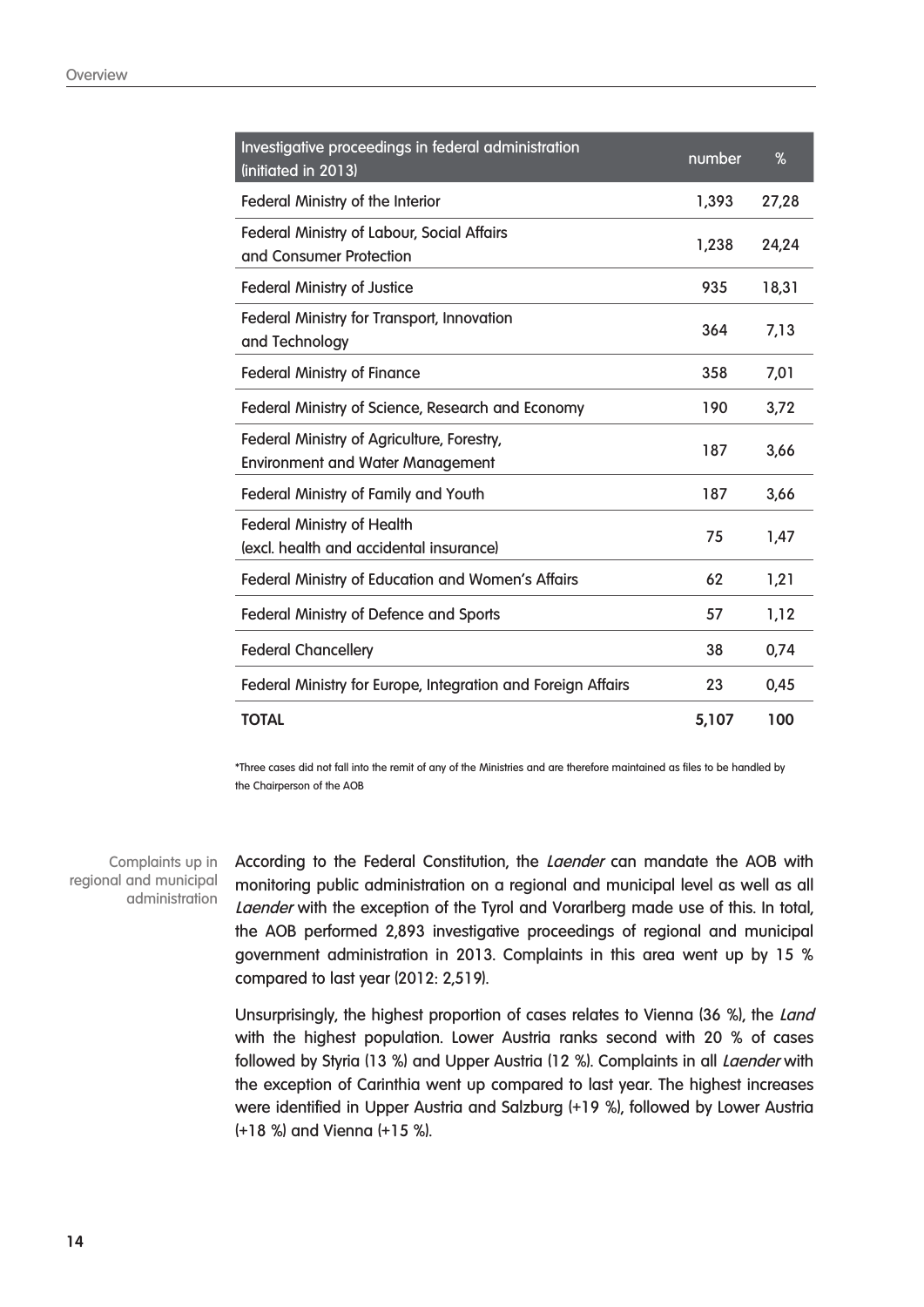| Investigations of regional and municipal<br>2013 |       | 2012  | Change                     |
|--------------------------------------------------|-------|-------|----------------------------|
| government administration                        |       |       | $\overline{\mathsf{in}}$ % |
| Vienna                                           | 1,063 | 924   | 15,0                       |
| Lower Austria                                    | 583   | 493   | 18,3                       |
| <b>Styria</b>                                    | 385   | 338   | 13,9                       |
| <b>Upper Austria</b>                             | 368   | 309   | 19,1                       |
| Carinthia                                        | 185   | 191   | $-3,1$                     |
| Salzburg                                         | 162   | 136   | 19,1                       |
| <b>Burgenland</b>                                | 147   | 128   | 14,8                       |
| <b>TOTAL</b>                                     | 2,893 | 2,519 | 14,8                       |

Most complaints at regional and municipal level relate to youth welfare and Priorities of the Laender the needs-based minimum benefit system. As a result, the increase in this area continues in 2013, as shown by the number of cases assigned to Ombudsman Günther Kräuter (817 compared to 617 in 2012). A total of 666 cases were due to problems in regional planning and building law and as such fell within the area of responsibility of Ombudswoman Gertrude Brinek. Ombudsman Peter Fichtenbauer focussed his investigative activities on problems relating to the execution of the law on Austrian citizenship.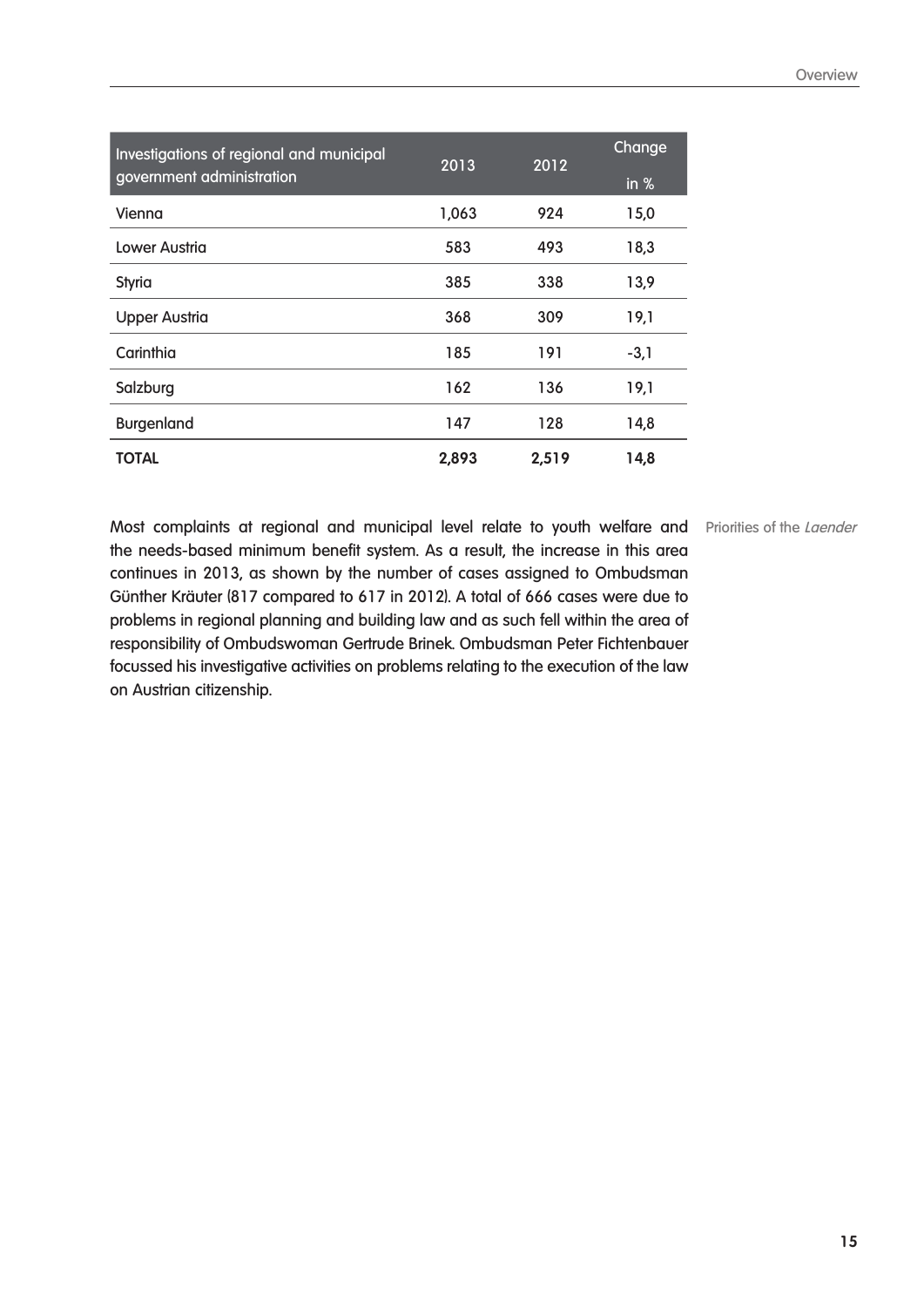| Complaints relative to regional and municipal government<br>administration - focal points                   | number | %     |
|-------------------------------------------------------------------------------------------------------------|--------|-------|
| Social welfare, youth welfare                                                                               | 817    | 28,24 |
| Regional planning and housing, building law                                                                 | 666    | 23,02 |
| <b>Municipal affairs</b>                                                                                    | 404    | 13,96 |
| Citizenship, voter register, traffic police                                                                 | 261    | 9,02  |
| Finances of the <i>Laender</i> , regional and municipal taxes                                               | 163    | 5,63  |
| Health care system and veterinary sector                                                                    | 148    | 5,12  |
| Regional and municipal roads                                                                                | 132    | 4,56  |
| Educational system, sports and cultural matters                                                             | 83     | 2,87  |
| Office of the Land Government, public services and<br>compensation law for regional and municipal employees | 52     | 1,80  |
| Trade and industry, energy                                                                                  | 50     | 1,73  |
| Agriculture and forestry, hunting and fishing laws                                                          | 47     | 1,62  |
| Nature conservation and environmental protection,<br>waste management                                       | 40     | 1,38  |
| Transport and traffic on regional and municipal roads                                                       | 29     | 1     |
| Science, research and arts                                                                                  | 1      | 0,03  |
| <b>TOTAL</b>                                                                                                | 2,893  | 100   |

A total of 9,161 cases were closed during the reporting year. This is a slight reduction of 2 % compared to last year. A case of maladministration was determined in 1,444 cases. This means that 16 % of all complaints were justified. In the case of six investigative proceedings the members of the AOB jointly determined a case of maladministration and issued recommendations. In 4,338 cases, the members of the AOB did not identify a need for complaints. **Maladministration** in 16 % of cases

In 1,215 further cases, investigative proceedings could not be initiated because official proceedings were still pending or further legal remedies were still available; 1,284 complaints related to topics outside the AOB's investigative mandate; 178 were not suitable for handling based on the relevant regulation. However, the AOB strives to offer support in such cases as well: It establishes contact with the authorities responsible and suggests possible solutions to those affected. The complaints were withdrawn in 696 cases. On average, the AOB informed those affected of its findings within 47 days. Support beyond investigative mandate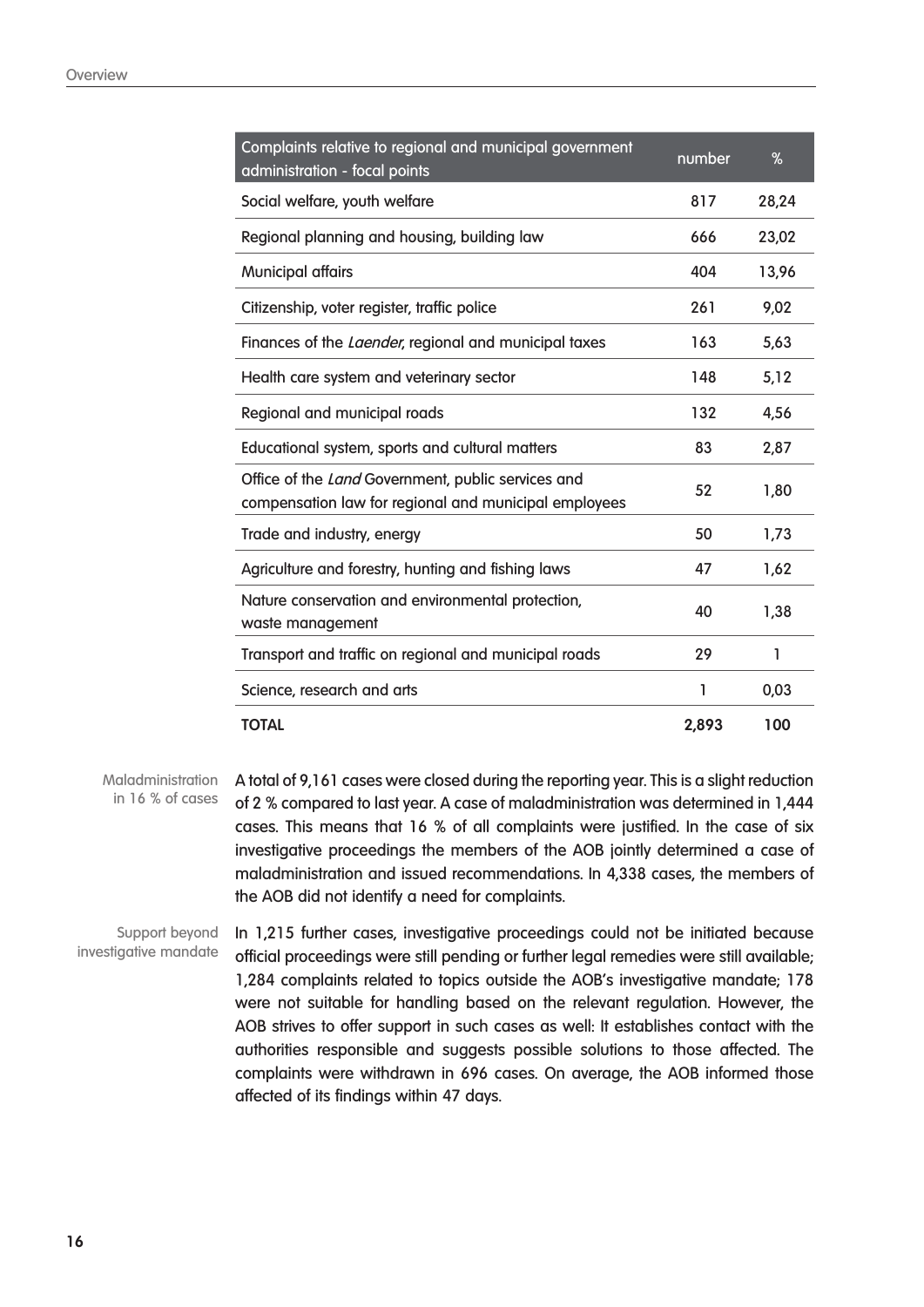By order of the Federal Constitution the AOB is authorised to act on its own and initiate an investigative proceeding ex-officio if it has reason to suspect any case of maladministration. The members of the AOB made use of this right as in previous years and initiated 61 ex-officio investigative proceedings (2012: 58).

61 ex-officio investigative proceedings

| Resolved complaints relative to regional and municipal                                                | 2013  | 2012  |
|-------------------------------------------------------------------------------------------------------|-------|-------|
| government administration                                                                             |       |       |
| No maladministration found                                                                            | 4,338 | 4,306 |
| Maladministration on the part of the authorities                                                      | 1,444 | 1,519 |
| Complaints outside the AOB mandate                                                                    | 1,284 | 1,311 |
| Investigative proceeding currently inadmissible<br>(administrative proceeding still ongoing)          | 1,215 | 1,362 |
| <b>Complaint retracted</b>                                                                            | 696   | 643   |
| Complaints not suitable for handling<br>(per the relevant regulations)                                | 178   | 167   |
| Cases which the Board jointly determined as cases of<br>maladministration and issued a recommendation | 6     | 7     |
| Challenges to regulations                                                                             | 0     | 0     |
| TOTAL                                                                                                 | 9,161 | 9,315 |

#### **2.3.3 Budget and Staff**

In 2013, due to budgetary reforms, the AOB's budget structure dramatically changed, as did the budgetary structure of the entire federal administration. The AOB's federal budget statement is now split into a cash flow statement and an operating statement. The cash flow statement presents incoming and outgoing payments. The operating statement shows appropriately accrued income and expenses.

In 2013, the AOB had access to a total budget based on the cash flow statement of EUR 10,209,000 i.e. EUR 10,115,000 based on the operating statement. The difference between the cash flow statement and the operating statement (EUR 94,000) is largely due to depreciation of property, plant and equipment and expenses arising out of allocations to reserves (severance payments, length-ofservice bonuses), which only affect the result. As a consequence, only the cash flow statement is discussed below, as only this statement presents the actual cash flows.

The cash flow statement includes personnel costs of EUR 5,592,000 and general administrative costs of EUR 3,628,000. General administrative costs include e.g. payments made to the commissions and to the Human Rights Advisory Council,

Increased budget due to new competences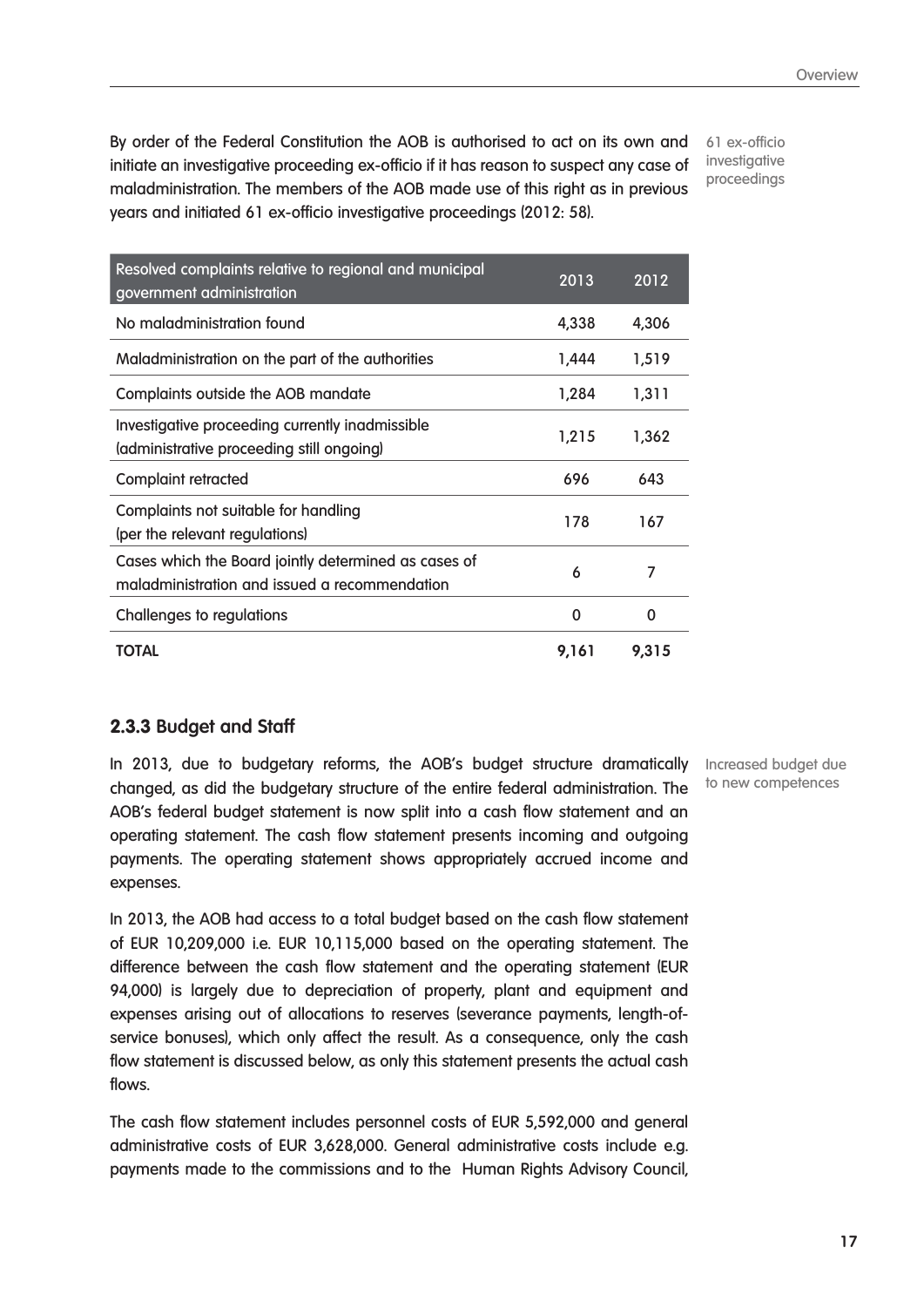expenses relating to mandatory expenditures for AOB members, administration internships, print materials, energy and other expenditure. In addition, the AOB also makes total transfer payments of EUR 868,000 towards the pensions of former AOB members and of widows of former AOB members. Finally, EUR 95,000 remained for expenditures for property, plant and equipment and EUR 26,000 for advance payments of salaries.

A budget of EUR 1,450,000 was planned to allow the AOB to meet its new competences according to OPCAT from 1 July 2012 and to pay the AOB's commissions and Human Rights Advisory Council in 2013. Approximately EUR 1,148,029 were budgeted for remuneration and travel costs for the members of the commissions (six months in 2012: EUR 574,000) and around EUR 95,000 for the Human Rights Advisory Council (six months in 2012: EUR 50,000). EUR 200,000 (six months in 2012: EUR 100,000) were available for commission workshops and for the AOB's employees working in the OPCAT sector, as well as for statements of opinion.

|                        |                            | (in millions of Euros) | Federal budget statement of the AOB |                              |
|------------------------|----------------------------|------------------------|-------------------------------------|------------------------------|
|                        | 2013 - Cash flow statement |                        | 2012 - Federal budget estimate      |                              |
|                        | 10,209                     |                        | 9,278                               |                              |
|                        |                            |                        |                                     |                              |
| <b>Personell costs</b> |                            |                        |                                     | General administrative costs |
| 2013                   | 2012                       |                        | 2013                                | 2012                         |
| 5,592                  | 4,925                      |                        | 3,628                               | 3,460                        |
|                        |                            |                        |                                     |                              |
| <b>Transfers</b>       |                            |                        | Property, plant and equipment,      |                              |
| 2013                   | 2012                       |                        |                                     | advanced salary payments     |
| 0,868                  | 0,808                      |                        | 2013                                | 2012                         |
|                        |                            |                        | 0,121                               | 0,085                        |

Comment: Comparaitve values from 2012 were incorporated into the new budget structure and are therefore only comparable to a limited extend

73 established In early 2013, the AOB cut down on another established post and now has a total of 73 established posts in the personnel plan of the Federal Government. If parttime staff and staff with limited weekly hours, interns and delegates from other local bodies are included, an average of 90 people work at the AOB. This figure does not include the 48 members of the six commissions nor the 34 members and substitute members of the AOB's Human Rights Advisory Council. positions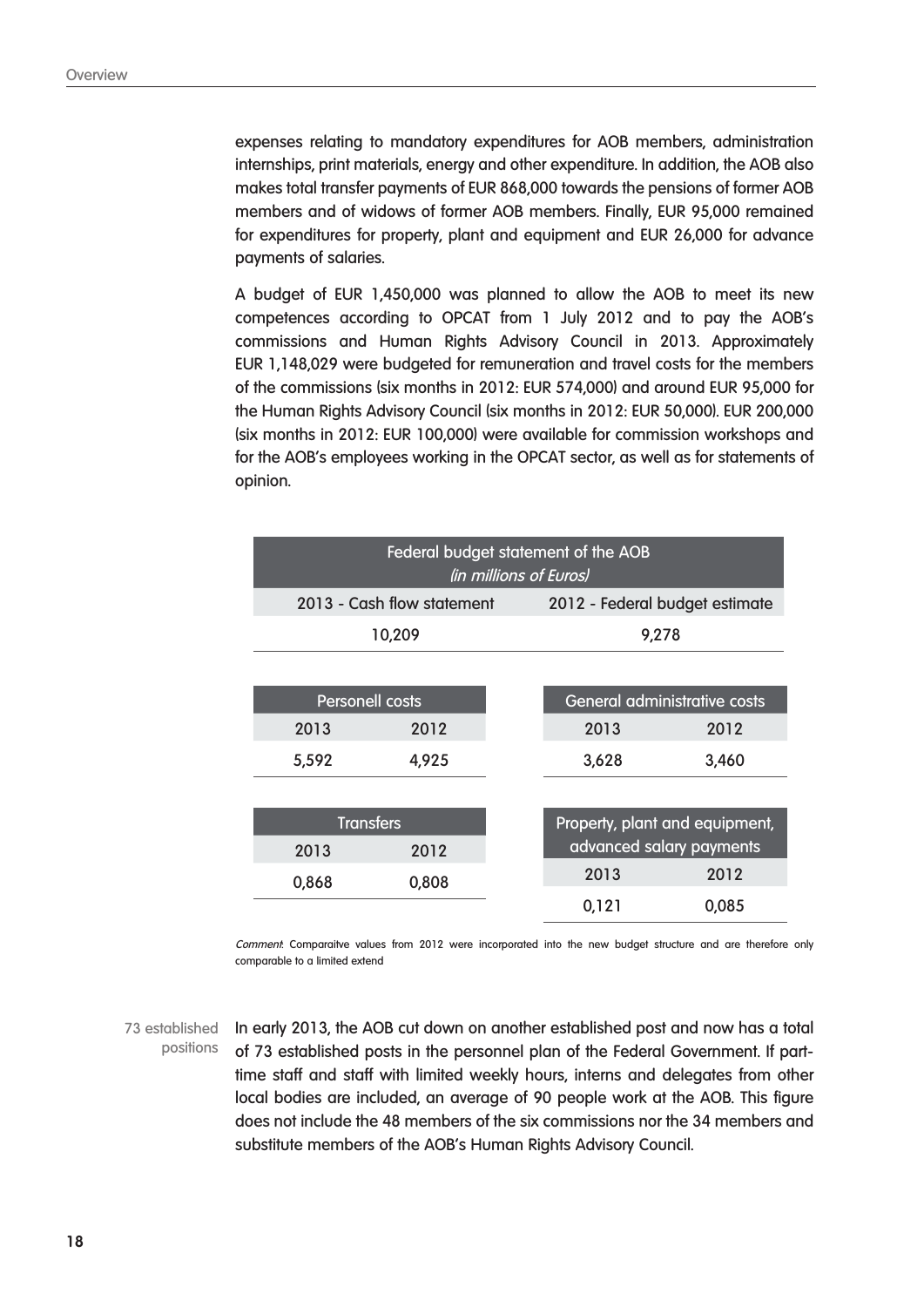#### **2.3.4 Citizenfriendly communication**

#### Communication with the Public

- 224 consultation days with about 1,379 personal contacts
- 7,850 people contacted the AOB personally or by phone
- 17,307 people wrote to the AOB (6,115 women, 9,796 men, 1,396 groups)
- 29,210 documents comprised the AOB's correspondence
- 14,352 letters and e-mails were sent to authorities
- 100,000 hits were registered on the AOB's website

The AOB's success can also be measured based on its acceptance among the population. This in turn is demonstrated by how much the population makes use of its services. The figures above impressively show that many citizens approach the AOB if they feel that public administration has treated them unfairly. The fact that contacting the AOB is very easy and informal plays an important role here. Complaints can be made in person, by phone or in writing. The service hotline is available for free for anyone looking for assistance. Consultation days give citizens in all *Laender* the opportunity to discuss their concerns with one of the members of the AOB in person. This service is also used intensively: 224 consultation days with more than 1,300 personal talks took place in the reporting year. This number is up from last year (2012: 213 consultation days).

| <b>Consultation days</b> | 2013 | 2012 |
|--------------------------|------|------|
| Vienna                   | 80   | 52   |
| <b>Lower Austria</b>     | 30   | 32   |
| <b>Styria</b>            | 25   | 21   |
| <b>Upper Austria</b>     | 20   | 27   |
| Salzburg                 | 20   | 24   |
| Carinthia                | 18   | 21   |
| <b>Burgenland</b>        | 16   | 14   |
| <b>Tyrol</b>             | 10   | 14   |
| Vorarlberg               | 5    | 8    |
| <b>TOTAL</b>             | 224  | 213  |

AOB highly accepted among population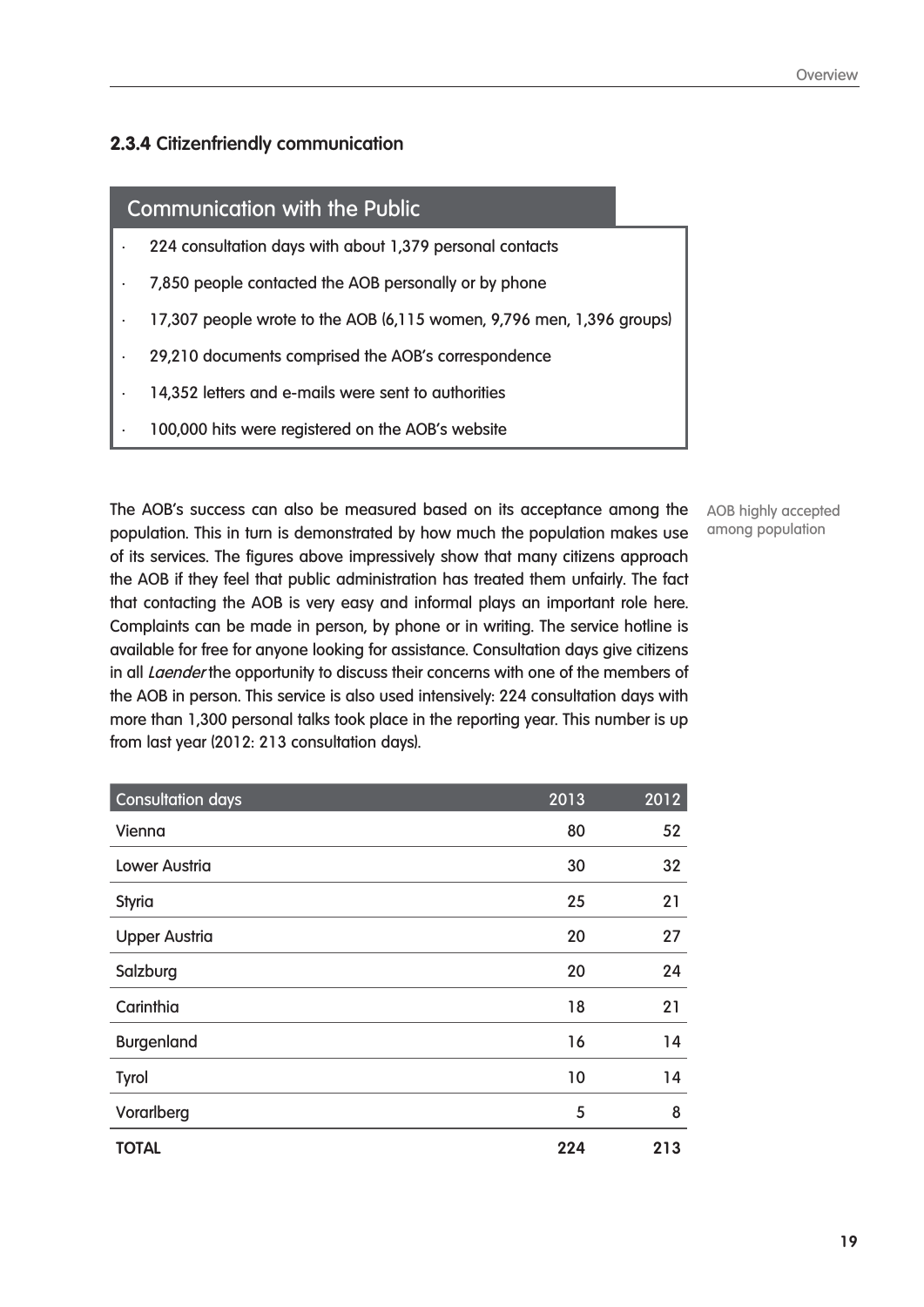It is especially important for the AOB to continually inform the general public of its competences and activities. In addition to broader publicity work last year, particularly the AOB's TV show "Bürgeranwalt" ("Advocate for the People") aired on public television has had a wide-ranging effect for more than ten years, making it an important platform for the AOB's concerns. Around 304,000 households watch the AOB's commitment to finding solutions for the population's problems with the authorities each week.

New publication for children and adolescents

In the reporting year, the AOB also focused on informing children and adolescents of their rights as citizens and on encouraging them to claim these rights. The publication "Junge Menschen und ihre Rechte" ("Young People and Their Rights") by Ombudswoman Brinek, released in November 2013, helped with this project.

Last but not least, the AOB's website is another important source of information. Upto-date notifications and numerous service offers, including the online complaint form, make this website highly attractive for a growing number of users. The complaint form was downloaded 1,200 times in 2013 and the website accessed around 100,000 times.

#### **2.3.5 Events**

AOB open to dialogue

Each year, the AOB organizes numerous events. These are aimed at varied target groups and demonstrate the AOB's willingness to engage in an open dialogue with pupils and student groups, specialists in Austria and abroad as well as representatives of authorities, ministries and other organisations. In addition, the AOB took up many invitations from external event organisers. Three targets were especially important during 2013: (1) involvement of civil society, (2) networking with national and international organisations and associations pursuing similar targets as the AOB, (3) informing the general public of the AOB's activities and sensitising the general public to human and citizen rights. The examples shown below aim to be a guide to the broad range of events.

On 8 April 2013, the members of the AOB held a so-called "NGO Forum". Around 70 participants from across Austria took the opportunity to find out more about the AOB's work to date as National Preventive Mechanism and to swap experiences with the AOB, the members of the Human Rights Advisory Council and the expert commissions. Silvia Casale, former Chairperson of the UN Subcommittee on Prevention of Torture (SPT) and the European Committee for the Prevention of Torture (CPT) and advisor to the European NPM project, attended this event as an international representative. In her presentation, she provided an external view as to Austria's performance in implementing the UN Human Rights Conventions compared to other countries. The NGO Forum also enabled the AOB to start intense discussions with NGOs, which also engage in the protection of human rights but are not represented on the Human Rights Advisory Council. Their involvement is instrumental in the effectiveness of the AOB's work because their wide-ranging Involvement of NGOs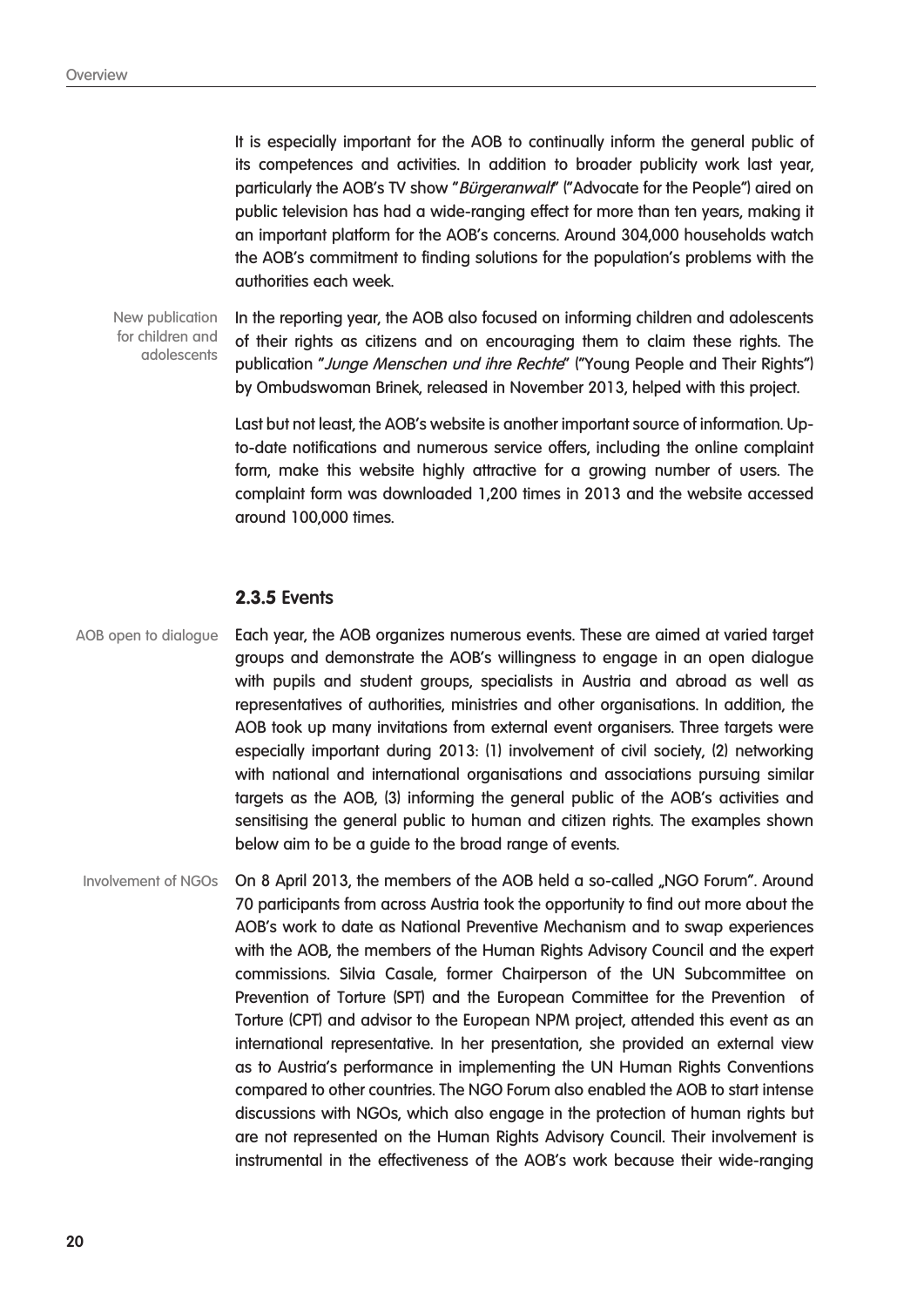experience can indicate possible deficits and serve as an important trigger for monitoring visits.

The AOB holds so-called networking meetings twice a year, most recently on 16 October 2013. The purpose of these events is to swap experiences in a structured context with associations and institutions and facilities with whom the AOB has concluded co-operation agreements. These can include associations under professional custodian, patient advocate and resident's representative laws as well as the ombudsmen for children and adolescents. These regular meetings are to prevent duplication of work and increase the effectiveness of the institutions and facilities involved by agreeing on uniform courses of action.

During the law talks at the European Forum Alpbach, Ombudswoman Gertrude Brinek and Ombudsman Peter Fichtenbauer discussed the topic "Experiences with the law – The public as a value" with well-known legal experts. The focus was on the question of whether the law reaches citizens and how much transparency is actually possible when setting and applying standards.

On the occasion of the International Human Rights Day, the AOB and the Austrian Institute for Human Rights in Salzburg held a panel discussion with Ombudsman Günther Kräuter, the Chairperson of the Human Rights Advisory Council Renate Kicker and the head of one of the NPM commissions, Reinhard Klaushofer. The discussion explored what level of protection is required for human rights in Austria.

#### **2.3.6 Development of staff and organisational structure**

The new human rights mandate significantly changed the content and working environment at the AOB. In its second year as National Preventive Mechanism (NPM), the AOB aimed at further strengthening this new focus in 2013. The effectiveness of the NPM depends heavily on maintaining positive co-operation with the expert commissions and monitoring according to international standards. As a result, further education and organisational development measures focus primarily on these aspects. Targets specifically included optimizing the co-operation between the commissions and the AOB, solidifying a joint understanding of the monitoring standards and ensuring expert dialogue both nationally and internationally.

Continuing the previous year's educational programme, workshops with the commissions took place in March and November 2013, the purpose of which was to exchange experiences in human rights monitoring. The AOB and the commissions reflected on their experiences in working as the NPM so far. The monitoring standards for visits were another area of focus. The aim of the workshops was to establish uniform courses of action for visits and to set normative standards taking account of the specific requirements of different types of institution. Once again, Ms Silvia Casale was available as international expert.

Swapping experiences in a structured context

Sensitising the general public to human and citizens rights

Focus on co-operating with the commissions

Exchanging experience with the commissions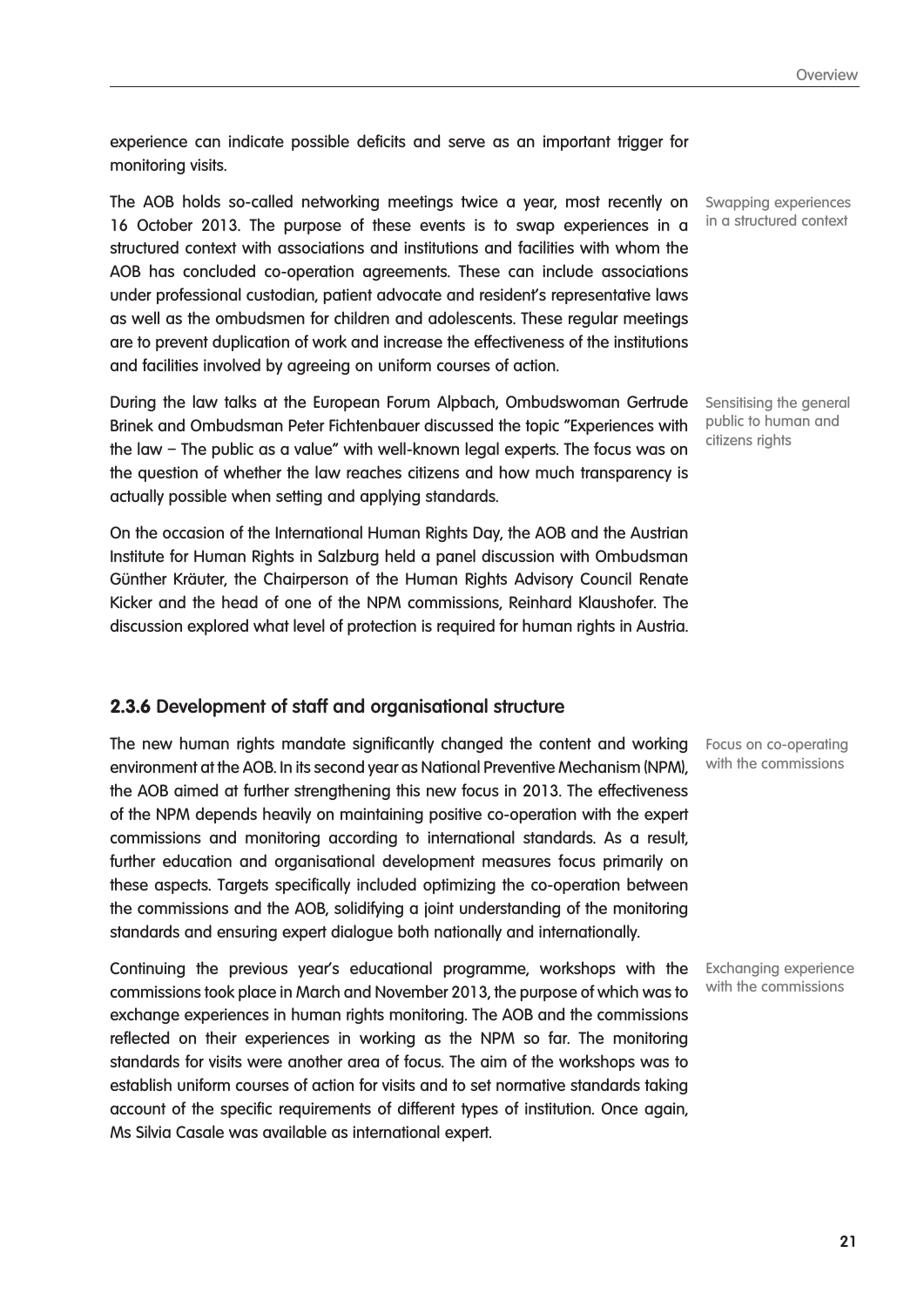The organizational development process, which started in 2012, continued in 2013. Given the change in the members of the AOB, a workshop for them as well as their respective Chiefs of Cabinet took place in July. Specific work steps were agreed on, which seemed sensible and necessary for the NPM's further development. During this process, work on the database for visit reports was also stepped up and a policy was developed as a basis for examinations by the AOB's commissions. This draft has been discussed and refined with the commissions since the end of November 2013. Organisational development continues

> Four projects, which the AOB tendered at the beginning of September, formed the core of this process; legal experts from the AOB staff were invited to actively participate in these projects. The first project dealt with defining two key terms which are central to the AOB's work: maladministration and human rights violation. The objective of the second project was to look at how the AOB as NPM understands prevention. The third project compiled answers to the question which quality standards the NPM's visit reports must observe. A fourth project group prepared a database, with the aim of facilitating the evaluation of the commissions' findings. All projects were finished successfully with detailed project reports at the end of October. The work was presented to the commissions at the end of November and is being processed further in joint work groups in order to reach uniform definitions and effective standards.

> More detailed information on the activities of the National Preventive Mechanism (NPM) for the year 2013 are available in a separate report.

#### **2.3.7 International activities**

#### **International Ombudsman Insitute (IOI)**

| <b>New Secretary General</b>            | The International Ombudsman Institute (IOI) maintains a global network of around<br>160 independent ombudsman institutions in more than 90 countries. It is the only<br>global organisation representing the interests of independent monitoring bodies for<br>public administration. The General Secretariat of the IOI has been based within the<br>AOB since 2009. Ombudsman Günther Kräuter was appointed Secretary General<br>of the IOI on 1 July 2013, replacing Peter Kostelka in this role. |
|-----------------------------------------|------------------------------------------------------------------------------------------------------------------------------------------------------------------------------------------------------------------------------------------------------------------------------------------------------------------------------------------------------------------------------------------------------------------------------------------------------------------------------------------------------|
| Two meetings of the<br><b>IOI</b> Board | The Board of the IOI met twice in 2013, and reported on the activities and projects<br>implemented during 2013. Eight ombudsman institutions joined the IOI as new<br>members. As its main focus, the Board defined the development of a long-term<br>strategic plan for the institute in the coming year. This is to be presented at the<br>World Conference in Bangkok in 2016.                                                                                                                    |
| <b>Extensive training offer</b>         | As in previous years, the IOI offered its members extensive training and education<br>measures in 2013, thus making an important contribution to increasing its expertise.<br>For instance, the renowned training of Scotland's Queen Margaret University (QMU)<br>on complaint handling practices was held in Bangkok. An anti-corruption training                                                                                                                                                  |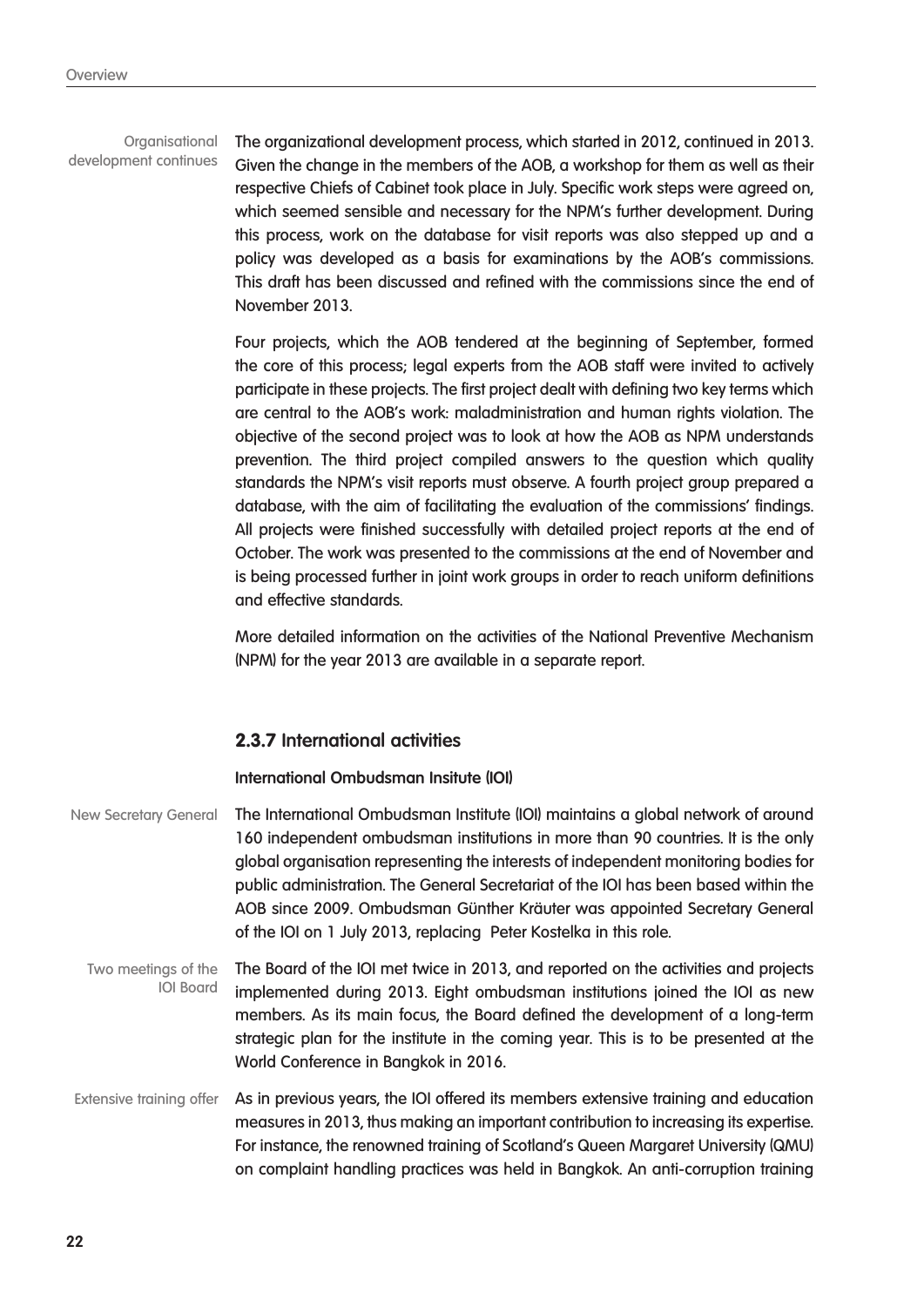Overview

took place in Laxenburg in September 2013 in co-operation with the International Anti-Corruption Academy (IACA). At a "Sharpening your Teeth" training in Zambia, participants gained new skills for performing systemic investigative proceedings.

A total of EUR 45,000, generated by membership fee payments, was allocated to the support of regional projects. Seven ambitious projects passed the IOI's selection process. The projects pursued very different targets, such as initiating an information campaign against human trafficking, developing human rights standards as benchmarks for the work of an ombudsman centre or developing a manual to evaluate the impact of investigative proceedings on public administration.

#### **International organisations**

For the AOB, co-operating with international organisations is an important part of its work. The many years of close co-operation with the EU's Fundamental Rights Agency or the active involvement in the OSCE dialogue on the tasks of National Human Rights Institutions (NHRIs), deserve a special mention. The AOB also makes use of the opportunity to report to the UN on the implementation of international human rights treaties in Austria.

During the official country review of Austria in September 2013, the AOB provided the responsible UN Committee on the Rights of Persons with Disabilities (CRPD) with details regarding Austria's compliance with its obligations under the UN convention. In November 2013, before the official hearing, one of the AOB's legal experts took part in a public meeting of the UN Committee on Economic, Social and Cultural Rights (CESCR) and explained the AOB's perceptions of the problems of vulnerable persons, especially in terms of asserting economic, social and cultural human rights.

As NHRI, the AOB is also represented on the International Coordinating Committee of National Human Rights Institutions (ICC). Since October 2013, the AOB has been a member of the South-East European NPM Network, whose purpose is to exchange experiences and mutually support the implementation of NPM tasks.

#### **Bilateral contacts**

The AOB used the opportunity of numerous working meetings to exchange experiences on an international level. In January 2013, the AOB welcomed the Federal Ombudsmen of Belgium to discuss the its experiences as National Preventive Mechanism. At a workshop with Sir Nigel Rodley, Chairperson of the UN Human Rights Committee, the members of the AOB gave a report of their activities as National Human Rights Institution. Other guests in 2013 included a delegation from the Petitions Committee of the German Bundestag and the Director of the Department of Fundamental and Child Rights at the European Commission's General Justice Directorate.

Good co-operation with international

organisations

Regional subsidies

Involvement in country reviews

Exchanging experience across borders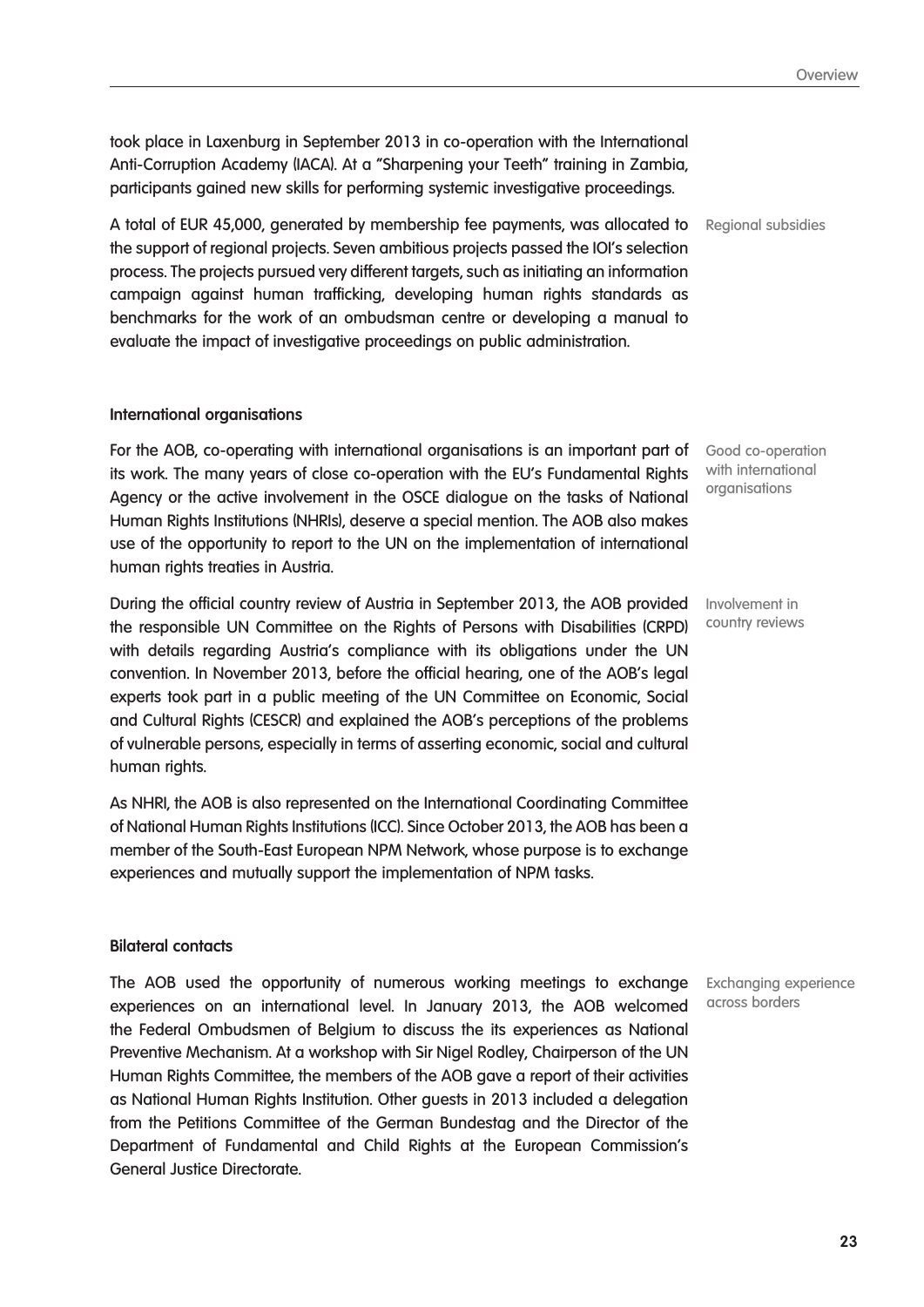#### **International conferences**

Ombudswoman Brinek attended the 9<sup>th</sup> National Seminar of the European Ombudsman Network in Dublin. The AOB was also present at the  $9<sup>th</sup>$  Human Rights Forum in Lucerne, which focused on the key topic "Human Rights and Persons with Disabilities" and attended a conference in Strasbourg organised by the Council of Europe, on the development of human rights standards for detaining migrants.

#### **2.4 The members of the AOB take stock**

#### **2.4.1 Ombudsman Günther Kräuter**

High expectations of the AOB

The new members of the AOB started their work on 1 July 2013, and I - as the current Chairperson of the AOB - am looking forward to taking on responsibility for the AOB's further development together with Ombudswoman Gertrude Brinek and Ombudsman Peter Fichtenbauer. On the one hand, we must be fully committed to our core task as an independent institution handling citizens' complaints. On the other hand, the OPCAT Implementation Act has created a new dynamic, which attracts great attention and high expectations. The development towards becoming the "Human Rights House of the Republic" has been formulated as a long-term target which we are progressing towards step by step in the next few years. Finally, I have been appointed Secretary General of the International Ombudsman Institute (IOI) and have been entrusted with the strategic tasks of the global network of ombudsman institutions.

An "internal analysis" in the last three quarters of a year has revealed to me that our employees have excellent social and technical competences. On the one hand, the staff is strongly committed to performing continuing tasks as professionally as usual. On the other hand, a strong innovative and pioneering spirit is also present: A great interest in mastering those new areas which can only be achieved in group and team work. I would like to say thank you to all those involved.

A look at the key figures for 2013 shows that the AOB received more complaints than ever before in its 37-year history. However, these figures are only meaningful to a limited extent, because not everyone who experiences problems with administration approaches the AOB. In particular, these figures cannot provide us with conclusions about problems in individual areas. For example, if in some Laender only a proportion of those potentially entitled to claim minimum benefit do so, then neither the number of complaints processed by the AOB nor any deficits identified are sufficiently reliable indicators for underlying, less tangible problems, which might also need to be resolved. What conclusions can the AOB draw from this? It is no doubt positive that more people are contacting the AOB. But this does not reduce the AOB's obligation to offer more target-group-based information and to make clear that it also feels responsible for the worries and existential needs of people who do not contact the AOB. Complaint statistics do not reflect all problems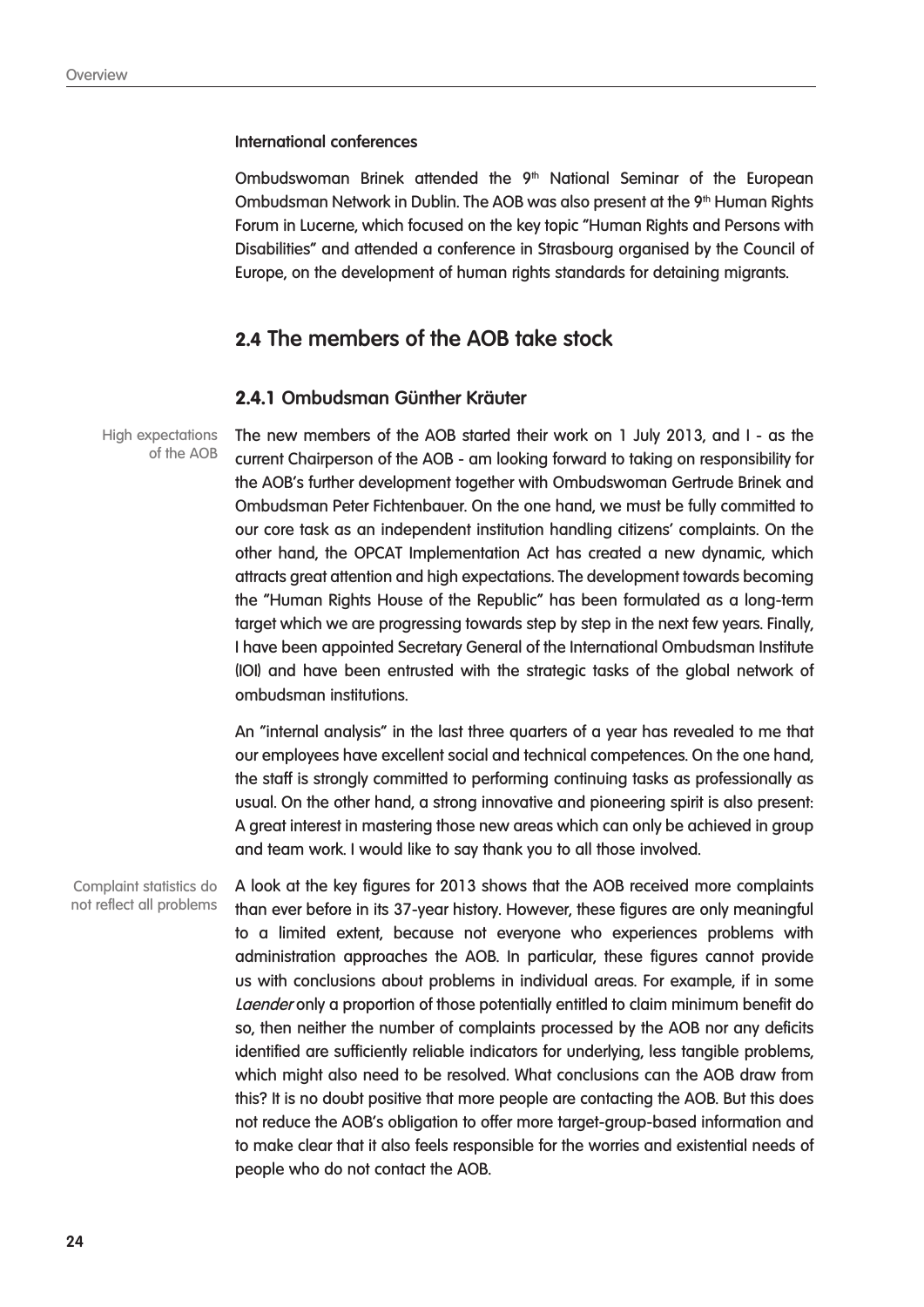The experts in the multidisciplinary commissions help us to identify weaknesses, define human rights monitoring standards and determine cases of maladministration. It was a priority in 2013 to create the conditions for knowledge management based on co-operation. Specifically, the aim was to sum up the individual observations and research from individual cases of experts working on site in a coherent structural analysis. The involvement of the Human Rights Advisory Council as the AOB's advisory body during this process made it possible to take a close look at specific problems from different perspectives and to define national standards.

It is not only necessary to remind institutions of the specific human rights codified in international and national law. Politics also require such a reminder to ensure that they are taken into account in the balancing act between these and other entitlements. As a result, it is of great importance to the AOB to be entitled to attend and speak at the plenary sessions of all *Laender* governments. Currently, the AOB only does so in Vienna, Salzburg and Styria.

Especially my area of responsibility often deals with complaints regarding social Social matters matters. In the last few weeks, I have received a large number of complaints about the Austrian Public Employment Service, regarding courses, which apparently did not meet the agreed targets and quality requirements. Complaints were not just brought to my attention by elderly people on the brink of retirement, but also by highly qualified job-seekers, who were forced into apparently senseless training courses or who were assigned to beginner training in spite of their expert knowledge.

Contrary to Article 15a of the Austrian Constitution, Styria is the only Land which stipulates a concept in which the parents and/or children of a person receiving benefits, are obliged to provide maintenance to compensate social welfare authorities for any minimum benefit or social welfare payments. This can only be qualified as clean break of the political consensus between the Federal Government and its *Laender* to the detriment of families. The AOB is once more asking that this unequal treatment should cease.

It is also unclear why there are still such profound deficits in basic care for asylum seekers in spite of clear national and international requirements. This is drastically evidenced by the identification of deficits and the AOB's recommendation regarding a facility for asylum seekers on the Saualm in Carinthia or similar institutions and facilities in Burgenland.

It is also particularly important to me to appeal to all political decision-makers to take seriously the results of the official country review by the UN Committee on the Rights of Persons with Disabilities. Any existing legal provisions with a discriminating effect must be replaced by general rules dedicated to the principle of inclusion. Compliance with universally applicable human rights must not fail due to the distribution of competences between the Federal Government and the Laender, which regrettably must - still - be emphasised.

High level of expertise: Commissions and Human Rights Advisory Council

Right to attend and speak at sessions of all Laender governments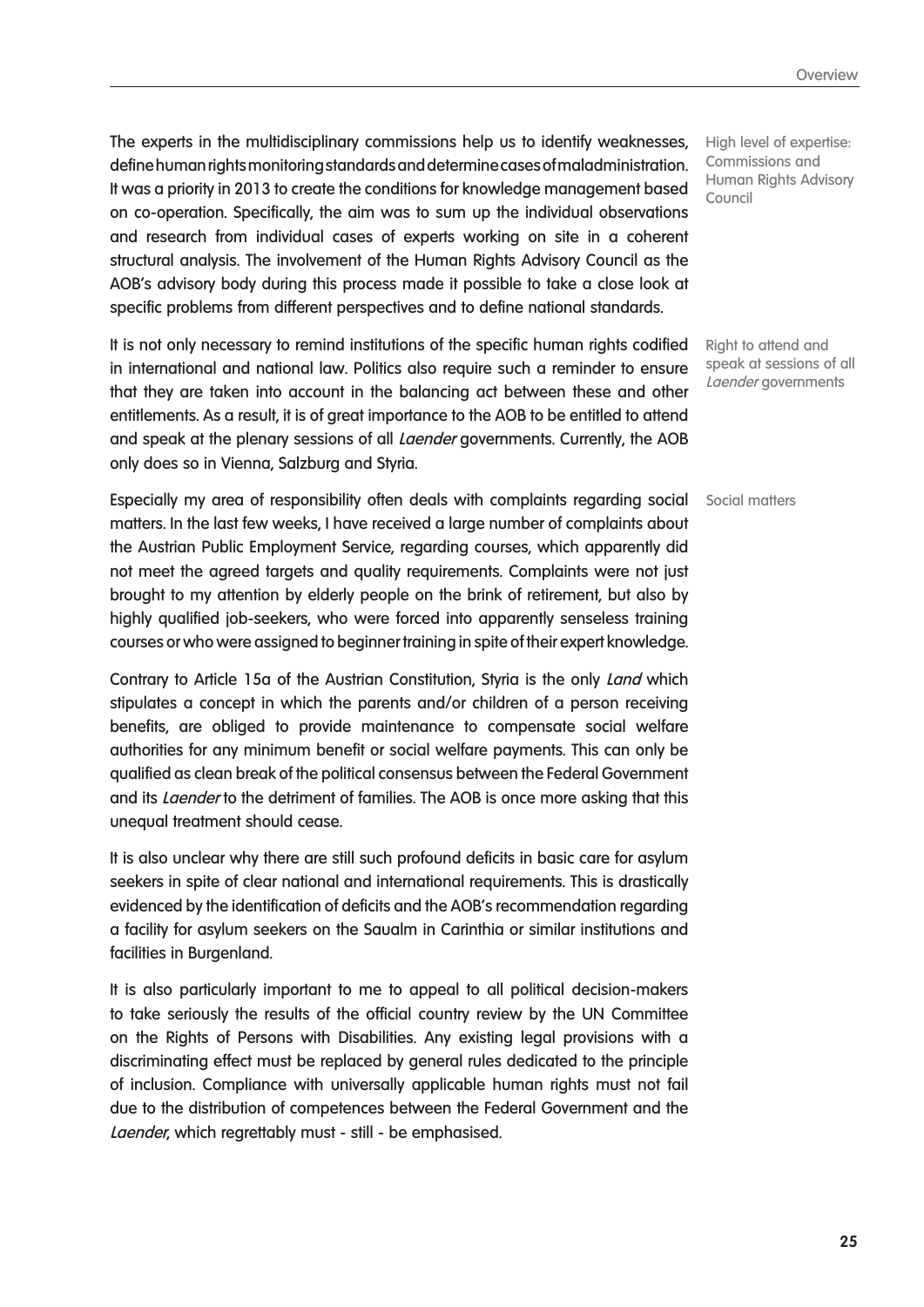#### **2.4.2 Ombudswoman Gertrude Brinek**

The past year brought a number of changes. The AOB's preventive activities unfolded to their full effect. It became apparent that the AOB is generally wellprepared to perform its new tasks assigned on 1 July 2012 both organisationally and in terms of content.

In this context, I would like to thank the former members of the Austrian Ombudsman Board, Ms Terezija Stoisits and Mr Peter Kostelka, who both completed their terms at the end of June 2013, for their excellent work and close co-operation. This allowed the new team at the AOB to continue its work seamlessly after 1 July 2013.

I believe that it is especially worth mentioning that federal and regional administration, as well as the directors of private institutions and facilities now subject to our visits, were consistently co-operative and made every professional effort to rectify any deficits identified and to launch improvement initiatives.

It was also new for the AOB that we are now legally required to offer education. This particularly relates to the human rights area. Not least because of my professional background, I focused strongly on young people.

The day before the International Day of the Child, the AOB presented its most recent publication "Junge Menschen und ihre Rechte" (Young People and Their Rights). This set a new focus on raising the awareness of young people of human rights and socio-political issues. In my opinion, human rights regrettably remain nothing more than a political claim until they have found a "home" in people's lives and have led to solid consequences. The rights of children (as specific human rights) must also be tangible and lived in everyday life. They only become effective for the long term once children and adolescents know their rights and can deduce the consequences. As an author and ombudswoman, I also hope that my book will make an active contribution to establishing human rights. New publication on young people's rights

Close co-operation with educational institutions

We warmly invite pupils and students from across Austria to visit the AOB as part of their curriculum (and especially during their studies to become a teacher) and to get to know human rights work in theory and in practice. We also provide each school group with our publications for a closer look at the rights of the child and at human rights in general during lessons. Several classes already made use of this service during the reporting year, and I am hoping that interest will widen further in the coming years. To supplement this, I intensified my co-operation with the working groups "Teachers for Political Education". We are currently developing a concept for a teaching module called "Political education". The aim is not only to further promote the clarification and discussion of essential elements of the legal state but also to introduce the activities of the AOB. I would like to thank the Polis Centre at the Ludwig Boltzmann Institute for Human Rights and the representatives of NGOs for their co-operation so far, especially in the area of the rights of the child.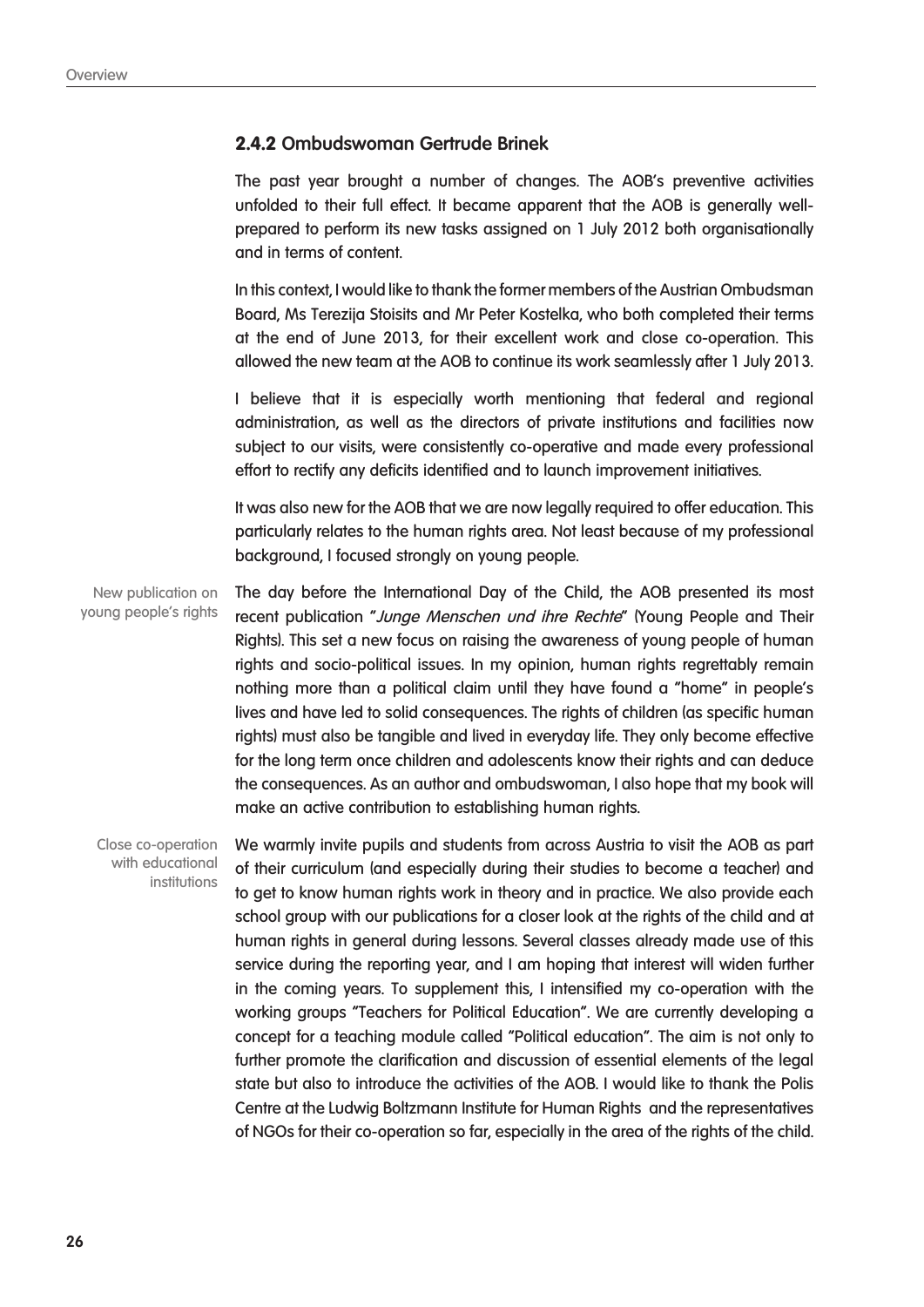It was equally important to me - in making every effort to implement the new areas of activity at the AOB - to also remain fully available for people approaching the AOB for advice and help, and to not focus only on issues to do with public administration.

The significantly increased number of complaints during 2013 demonstrates that many citizens are struggling with the world (of public authorities), which is perceived as ever more complex. On the one hand, the information on offer grows each day. On the other hand, more and more people experience this as a "jungle" rather than helpful. Often, a feeling of powerlessness and unequal treatment clouds the relationship to legal institutions in general. As a result, complaints often focus first on personal plight and only secondly on failures of administration. This is particularly apparent in complaints about legal guardians. In this context, it is perceived as intensely degrading that those affected, often including their relatives, are not involved in decisions regarding everyday life, or of larger financial transactions. As ombudswoman, I am supporting efforts for improvements for this increasingly large group of individuals. I will miss no opportunity to draw the attention of the general public, politics and society to this problem.

I also come across such plight in the area of regional planning and housing as well as building law. This, in addition to municipal administration, is a main focus of my activities based on our new Allocation of Responsibilities and Duties. Quite possibly, buildings across Austria were once constructed contrary to permits and home-buyers at times only learnt about this decades later through the intervention of the building authorities and were then confronted with the legal and financial consequences. Nevertheless, action by the building authorities to restore legal conditions now puts many in genuine distress due to a lack of financial means. This is further intensified by the feeling that they were treated unfairly whereas their neighbours apparently remain unchallenged by the authorities, which is particularly problematic where we identify that this is actually the case. I can only stress yet again that the principle "no claimant, no judge" results in a severe loss of trust in public administration and that this should in no way be seen as a friendly gesture on the part of the authorities.

A large quantity of information and range of services is required especially during federal practice to make sure that citizens do not lose trust in the legal state. The AOB plans to offer help and information in full and as far as possible - wherever it can.

Complaints often an expression of personal plight

Unequal treatment results in a lack of trust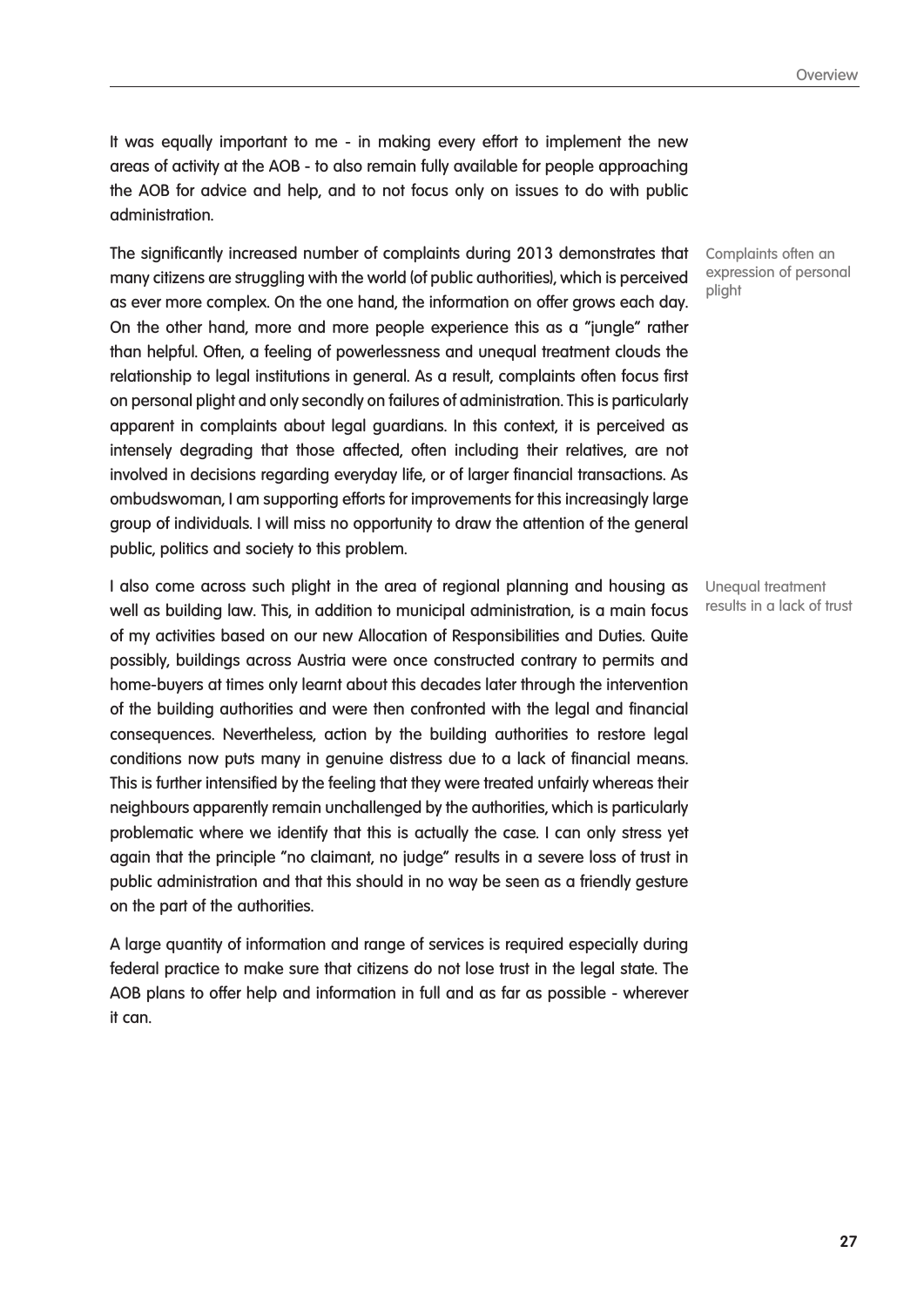Monitoring remains a cornerstone of our activities

#### **2.4.3 Ombudsman Peter Fichtenbauer**

It was with great pleasure that I took up my role as a member of the Austrian Ombudsman Board on 1 July 2013. After working as a member of parliament for several years, I was already very familiar with the AOB and its responsibility for the population's concerns. The allocation of the new tasks under OPCAT may have attracted much media attention, but it is important to me to stress that monitoring of public administration continues to be a cornerstone of our activities as ombudsmen. Dealing with the complaints presented to the AOB is an important requirement of the Federal Constitution, which the AOB aims to meet to the best of its knowledge and in all conscience.

It is not infrequent for complaints to reveal neglect or undesirable trends in legislature when investigated. As such, the AOB's work often goes far beyond individual cases. I will not cease looking critically at the legislature and to present improvements to the National Council and the Federal Council. It is not always possible to be aware of all consequences in legislation. Some misjudgements or undesirable trends only show up in practice. However, the AOB is able to investigate just such cases and to offer important advice to the legislator.

It is very encouraging whenever the suggestions for the legislator made by the AOB are actually taken up, such as in the solution for so-called putative Austrians, which had been suggested since 1984. These are individuals who - much like the authorities - had believed all their lives that they were Austrian citizens. Since 1 August 2013, conditions for special acquisition have now been included in the Austrian Citizenship Act. As a result, those affected must now no longer undergo an arduous and expensive award process. Improvements to legislation as primary objective

> It is less encouraging if the AOB's suggestions for legislation are ignored even though their implementation is critically urgent. For instance, I could mention those World War II "relics" that remain hidden underground and come to light every now and then. Such discoveries generally attract great media attention because they endanger many people. The basic problem has not changed - even if now, it is no longer the mine clearing services of the Federal Ministry of the Interior, but the Federal Ministry of Defence and Sports, which is responsible for defusing these stray bombs. The landowners on whose properties such war relics are found must still bear the costs and risks of finding and unearthing them. A task which should be performed by the Republic of Austria.

There are also many whose job it is to secure the safety of the general public, e.g. soldiers. I found out that their job security is not satisfactory. Instead of being offered a different role, soldiers injured in training (e.g. during exercises) are advised to leave voluntarily. This is not a case of maladministration, but rather one of insufficient legal provisions. In the police, precautionary arrangements are available for such cases. The same applies to former regular soldiers, who completed their military service before 1 January 2005. In spite of strenuous work, they are forced to accept reductions in pensions, because only 30 months are counted towards their pension. Better security for soldiers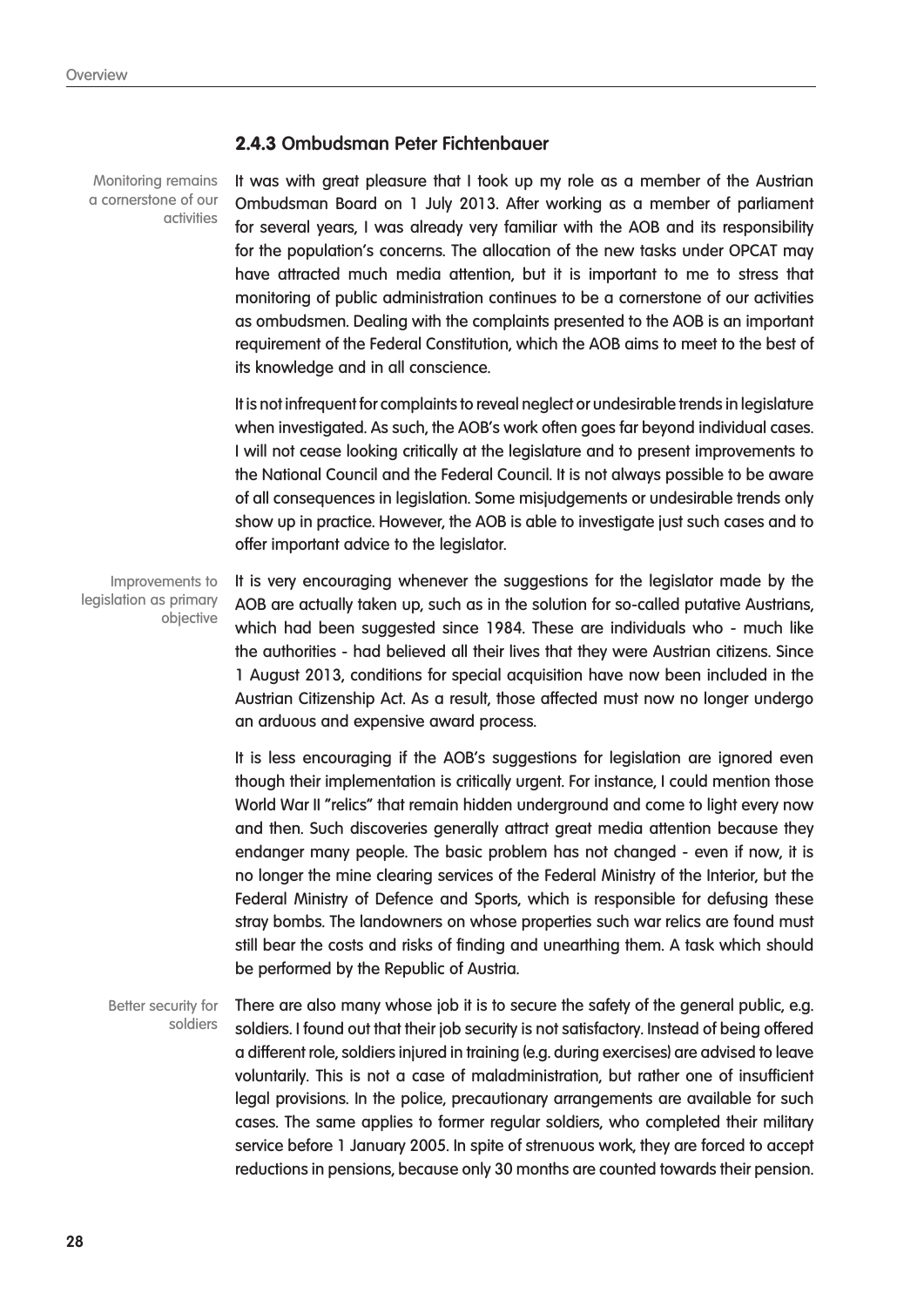However, people should also respect and acknowledge the important work performed by the authorities. When I heard in the media that a man sent in a photograph for his driving license of himself wearing a colander on his head and the authorities still accepted this photograph, I wanted to find out more. It turned out that this "joke" was not in line with legal requirements. People working for the authorities make an important contribution to ensuring that we can live together as we do. I consider jokes at their expense to be inappropriate. As an ombudsman, I expect the authorities to treat people correctly - and in the same way, I expect people to behave correctly towards the authorities. Respectful conduct is imperative.

One event in June 2013 will continue to occupy the AOB for quite a while yet: the floods which greatly impacted people in the Eferding Basin in Upper Austria. Looking back at the last 20 years or so reveals that dramatic flood events return at regular intervals. The Federal Government and the Laender are paying compensation to those affected - but extensive plans for protection measures are also under way. This takes time and money. It is my objective to move away from the current system of "distributing handouts" and to re-design payments for such disasters with a new insurance law system. Victims will then no longer depend on payments from disaster relief funds - as they do today. I am intending to present specific suggestions to the legislator in the future.

Re-design compensation for flooding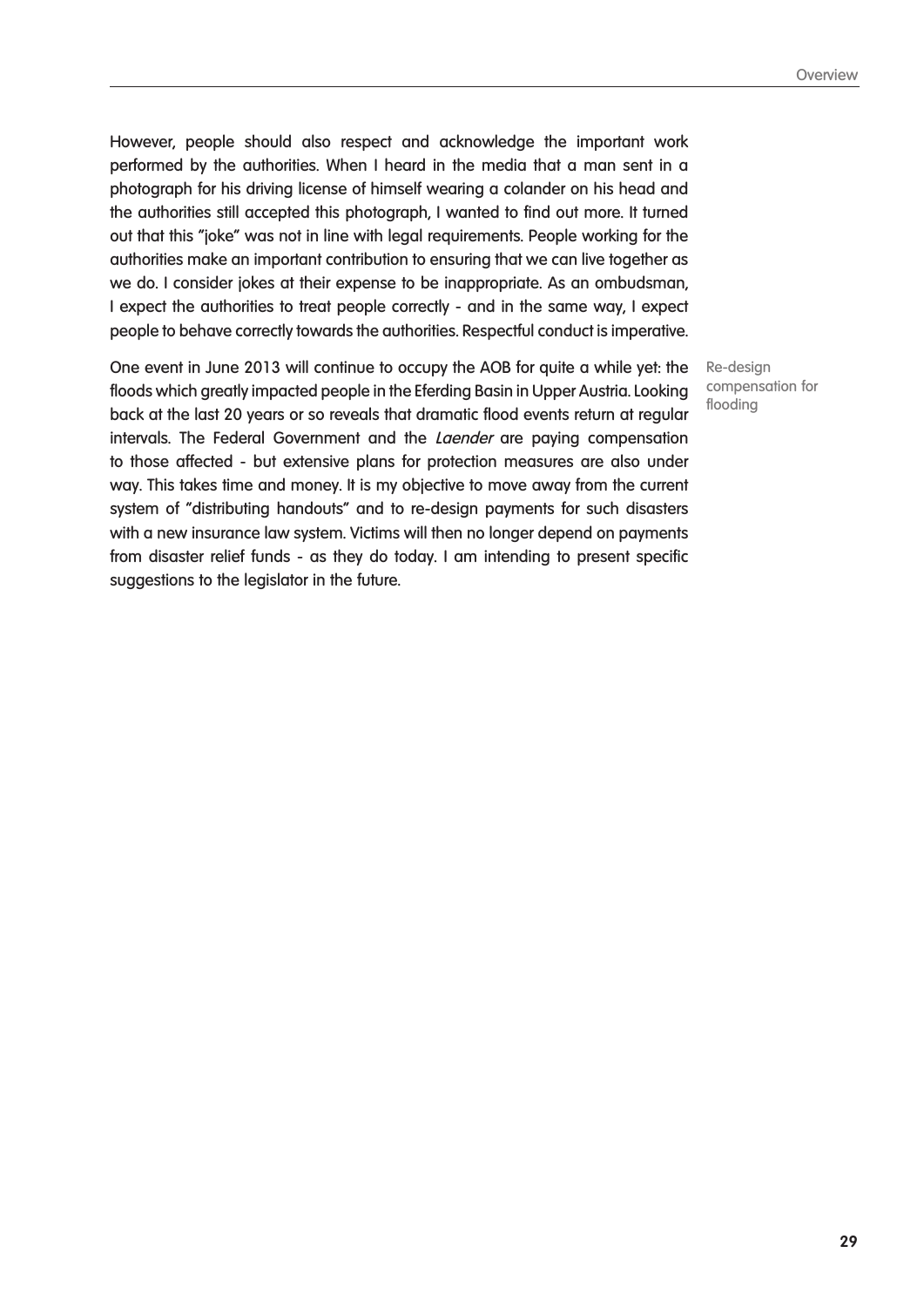## **3. Ex-post control**

## **3.1 Anti-discrimination**

#### **3.1.1 General perception**

The importance of economic, social and cultural rights for minorities and groups at risk of discrimination is often underestimated in legislation and administration. There is still a lot to be done.

The Federal Government has set itself the objective of strengthening its commitment to human rights and the rule of law. As one measure, a "National Action Plan for Human Rights" is to be compiled with help from the AOB (Programme of the Austrian Federal Government 2013-2018, p. 75). This National Action Plan is to include existing sector action plans and show where there is a need for action. National Human Rights Action Plan

> The state is the main party responsible for ensuring that human rights obligations are observed, with society following second. Human rights in relation to the state include different obligations, which can be briefly summarised as duties of respect, protection and warranty duties. In relation to non-discrimination, this means above all that the state is not only obligated to take no discriminating measures itself. Its obligation to protect means that it must also guard against discrimination by private individuals and create legal and institutional conditions which allow victims to effectively defend themselves against discrimination by governmental and non-governmental actors. In addition, the observance of human rights assumes appropriate convictions and attitudes, which cannot be asserted with legal means alone.

> Its many years of experience in monitoring administration have given the AOB an insight into the effects of administrative action on people's everyday lives, where this results in discrimination or where this is not prevented. Discrimination and human rights violations are the most severe deficits imaginable in administration. In keeping with this, the AOB has always investigated human rights and discrimination in public administration. These tasks were further amplified and extended as of July 2012, when the AOB was assigned an explicit mandate under constitutional law to protect and promote human rights. Preventive monitoring and control aims to prevent human rights violations before they occur where possible. Both ex-post and preventive monitoring and control reveals how diverse the problems experienced by groups at risk of discrimination are.

> The AOB also hopes to integrate the results of its investigative activities into the legislative process by making suggestions for draft laws and amendments for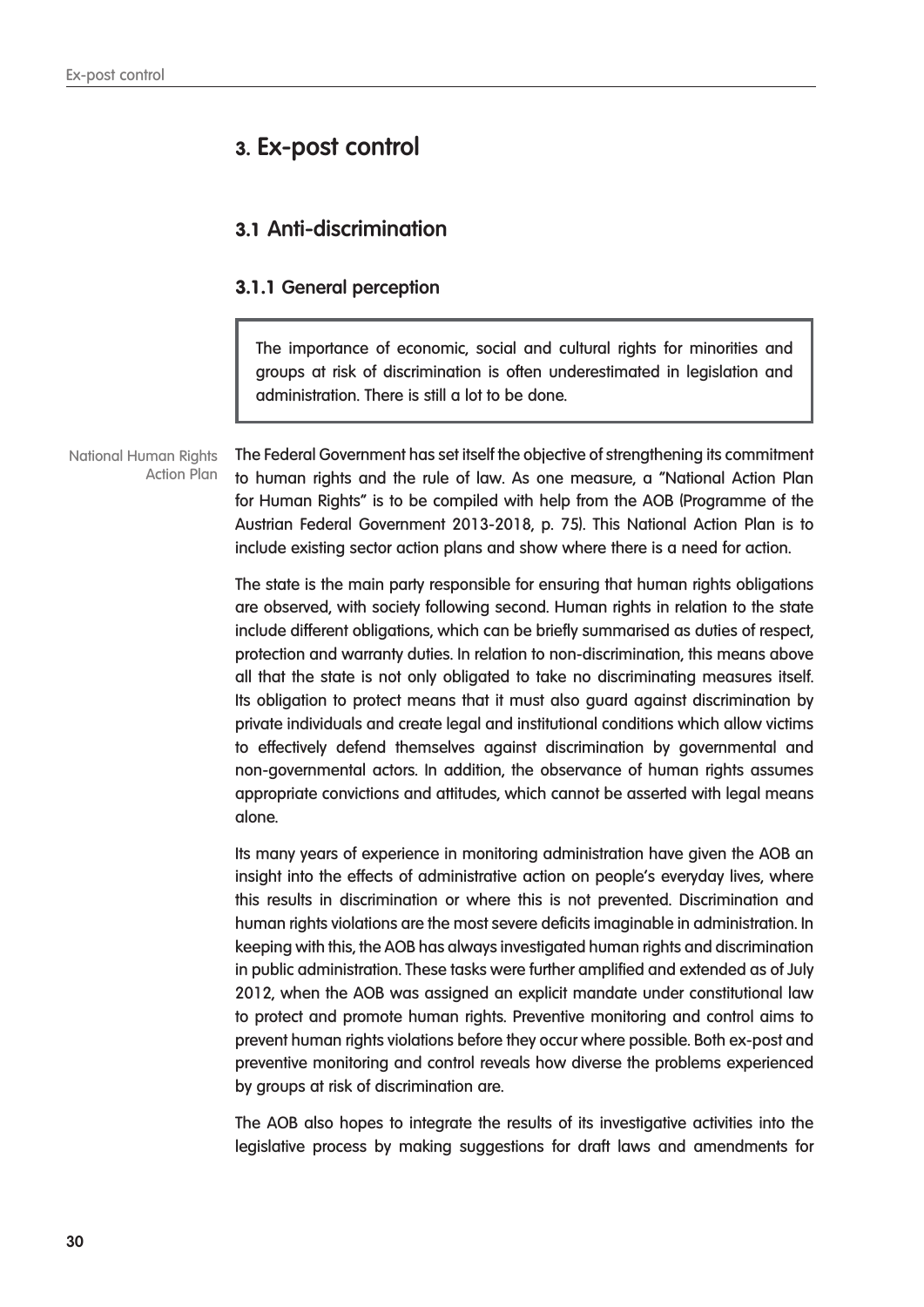existing legal provisions. For example, the most recent amendment of the Austrian Federal Equal Opportunities Act (*Bundes-Gleichbehandlungsgesetz*) incorporated several suggestions by the AOB to improve protection against discrimination and tools under constitutional law.

The AOB's recommendations and suggestions on administration and legislation always not only take into account national requirements but also Austria's international obligations and EU law on protection against discrimination, above all the European Convention on Human Rights (ECHR) and EU provisions as well as UN Human Rights Conventions.

It is worth mentioning in this context that in 2013, the AOB reported to two UN committees on its perceptions of whether and how Austria is currently meeting its obligations under international human rights conventions. In September 2013, the responsible UN committee (Committee on the Rights of Persons with Disabilities) evaluated the country report for Austria in respect of the implementation of the UN Convention on the Rights of Persons with Disabilities. A large proportion of the AOB's work relates to economic, social and cultural problems of groups at risk of discrimination, particularly persons with disabilities. We are happy that the AOB's work as National Human Rights Institutions (NHRI) and as an independent authority under Article 16 (3) UN CRPD was honourably mentioned in this Committee's General Comments. In November 2013, the fourth country report for Austria in respect of the implementation of the UN Covenant on Economic, Social and Cultural Rights was evaluated by the responsible UN committee (Committee on Economic, Social and Cultural Rights).

Non-discrimination rules as structural principles of human rights protection are particularly important because they are an indispensable component of all human rights. They list characteristics, which cannot be used to justify preferential or discriminatory treatment. Examples include: skin colour, ethnic origin, sex, religion and ideology, language, political conviction, sexual orientation and sexual identity.

All of these human rights - freedom of faith, freedom of opinion, fundamental legal rights, the right to education, health and access to the labour market etc. - must be available to all persons without discrimination. Currently, these rights are attracting particular attention where discrimination results in people not having access to economic and social human rights, such as work, accommodation, education, health care or protection against life risks, or where such access is significantly impeded.

It is encouraging that the agenda of the new Federal Government includes the inclusion of persons with disabilities in all areas of life as one objective of its policies regarding persons with disabilities (Programme of the Austrian Federal Government 2013-2018, p. 54). It is not a new insight that restrictions suffered by persons with disabilities are not an unchangeable personal tragedy but are at least partially due to social prejudices and exclusion mechanisms. "Aid" and "compassion" for persons with disabilities must be replaced with full "participation"

AOB reports to UN committees

Inclusion as the aim of policies on the rights of persons with disabilities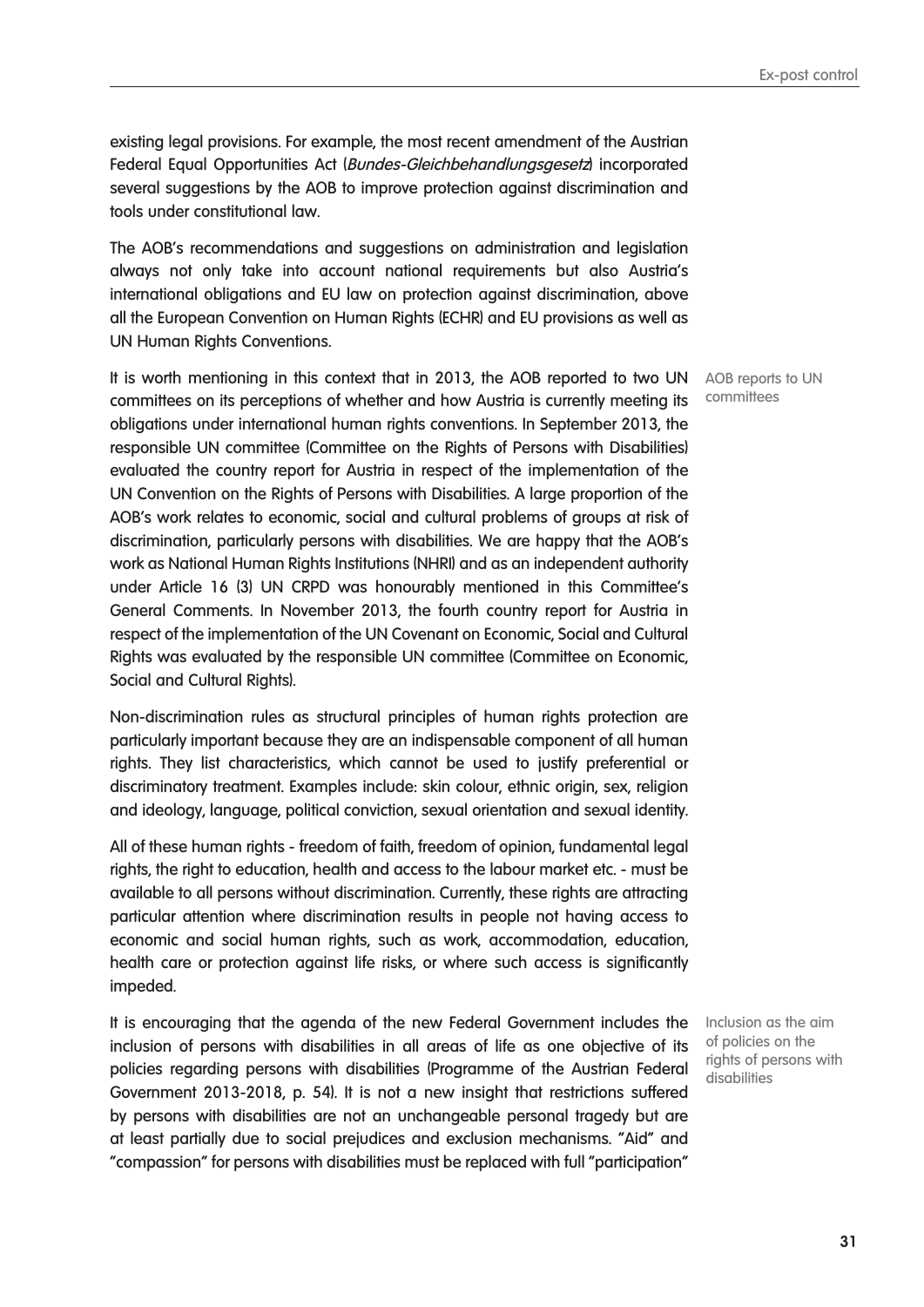under equal rights in all areas of life. Equality without equal opportunities negates the different initial conditions of persons with disabilities, if the aim is to be able to design one's life based on one's own needs and desires. Equality without extensive accessibility only means opening doors without removing those barriers faced by persons with disabilities. Equality without inclusion means coercion to adapt to given structures, which leaves little space for individuality, identity and development. It is precisely because the principle of non-discrimination in UN CRPD is accompanied by the principles of inclusion, equal opportunities and accessibility that we must assume that factual and legal equality must be the aim of efforts contributing to humanization of cohabitation as a whole.

For instance, the AOB does not find it acceptable to accommodate younger mentally ill individuals or persons with multiple disabilities in retirement or nursing homes. The AOB is also pleading in favour of a de-institutionalization of care homes to enable persons with disabilities to live together in smaller, self-determined units.

Unequal treatment of persons with disabilities at work is another area in need of reform. In Austria, around 20,000 persons with disabilities work in occupational therapies. This is not viewed as gainful employment but as a disability aid measure. Persons with disabilities are not paid a wage for their work in such workshops but primarily a very small amount of pocket money. This occurs even where the institutions generate profits. The AOB considers such low pay to create a risk of exploitation for persons with disabilities. It is obvious that work to be performed must be assessed objectively and that an equal amount must be paid for equal work. Another problem consists in the fact that these occupations do not entail a claim to a pension so that persons with disabilities are in a worse position even if they receive a disability pension or orphan pension. Equal right to work and employment

In the reporting year, the AOB scored a success in its work towards equal treatment of persons with disabilities in needs-oriented minimum benefit. An amendment was planned in Lower Austria, which specified that the minimum standard for adults with disabilities entitled to family allowances would be reduced by at least 25 %. The AOB vehemently opposed this suggestion and pointed out that there is a direct relationship between poverty and disability. The increased family allowance for adults with disabilities, who are likely to remain unable to integrate themselves into a work process in the long term, aims at covering the additional costs in respect of disabilities. However, marginalization and poverty intensify if dedicated government contributions, such as the family allowance, give rise to advance cuts of benefits under the needs-based minimum benefit system for persons with disabilities. The urgent appeals of the AOB and other institutions against this planned law amendment were successful. These objections have been incorporated in the recently passed law. Relationship between disability and poverty

Individuals with non-Austrian citizenship are one group frequently affected by discrimination. Their problems in obtaining family allowances were presented in detail in the last report to the parliament. Many problems were solved; others - such Discrimination against people with non-Austrian citizenship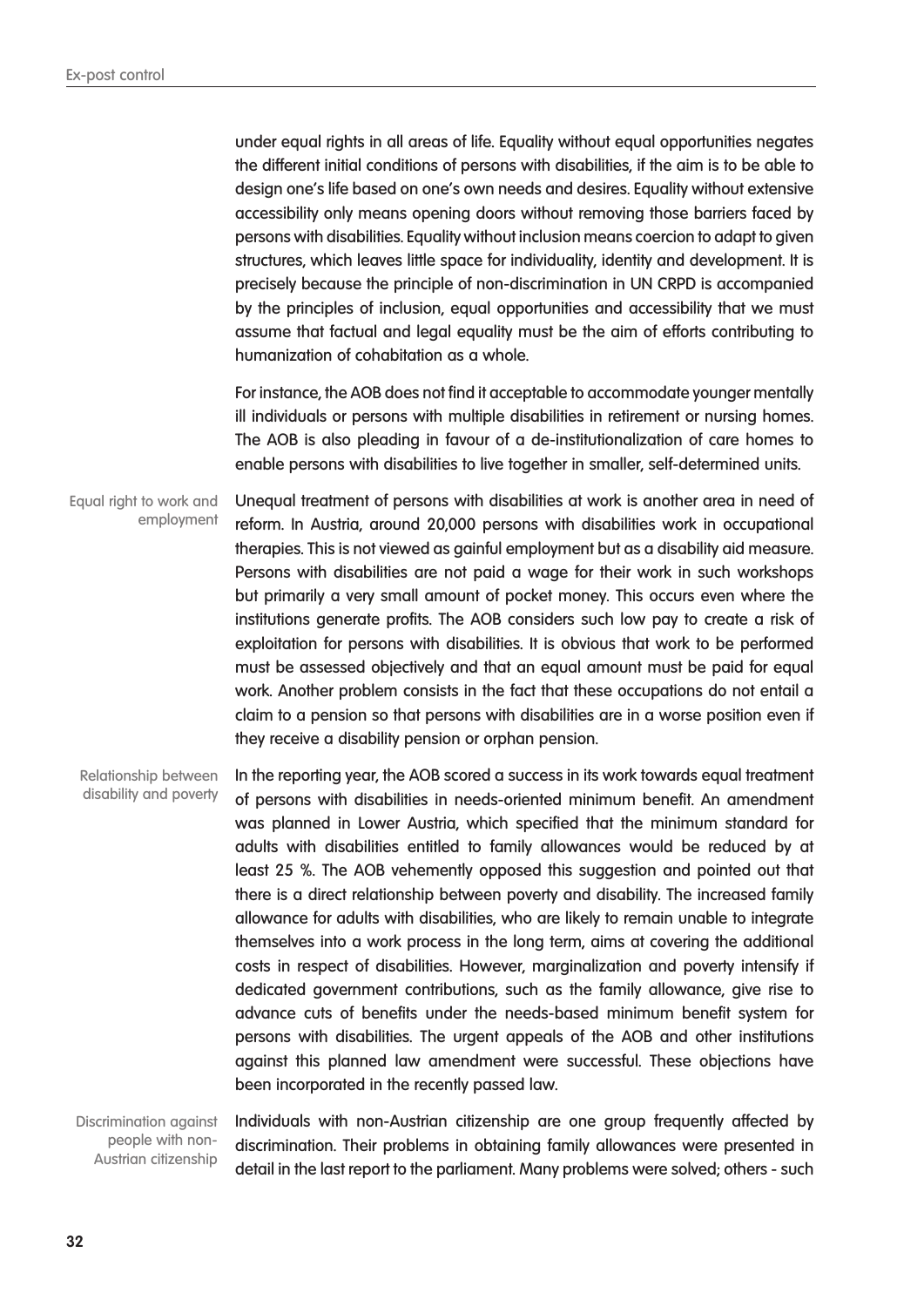as unjustified time limits to family allowances - still exist. This year, an important improvement was achieved in respect of care allowances for those entitled to subsidiary protection.

The situation of asylum-seekers regarding economic, social and cultural rights must also be classed as difficult. For instance, the AOB identified severe human rights violations in refugee accommodation during several investigative proceedings in the reporting year. Yet even individual accommodation does not provide sufficient care options. Asylum-seekers receive a maximum monetary amount for food, rent, clothes and allowance, which is significantly below the legally determined poverty line for Austrians and others entitled to live in the country. Since this poverty line represents a minimum standard for humane life and human rights are universally valid, egalitarian and indivisible, the AOB believes that the basic provisioning system must be adjusted in line with the minimum benefit system.

In addition - particularly given the at times extended duration of asylum proceedings - the AOB considers it reasonable in respect of human rights to give asylum-seekers the opportunity to earn their living through work. So far, this is only possible within very strict limits. There is also little impetus for asylum-seekers to perform these legal jobs, which are limited in time, because their income is deducted from their basic allowance or their basic allowance is no longer paid at all. This means, for example, that asylum-seekers lose their accommodation and are only able to reapply for their basic allowance after their work has finished (e.g. during the max. six weeks of harvesting). This involves a high level of red tape and involves the risk of ending up in a different accommodation than before.

This - in no way comprehensive - overview demonstrates the complexity of problems faced by groups at risk of discrimination. In the following, several current cases are presented as examples.

Work options and poverty line for asylumseekers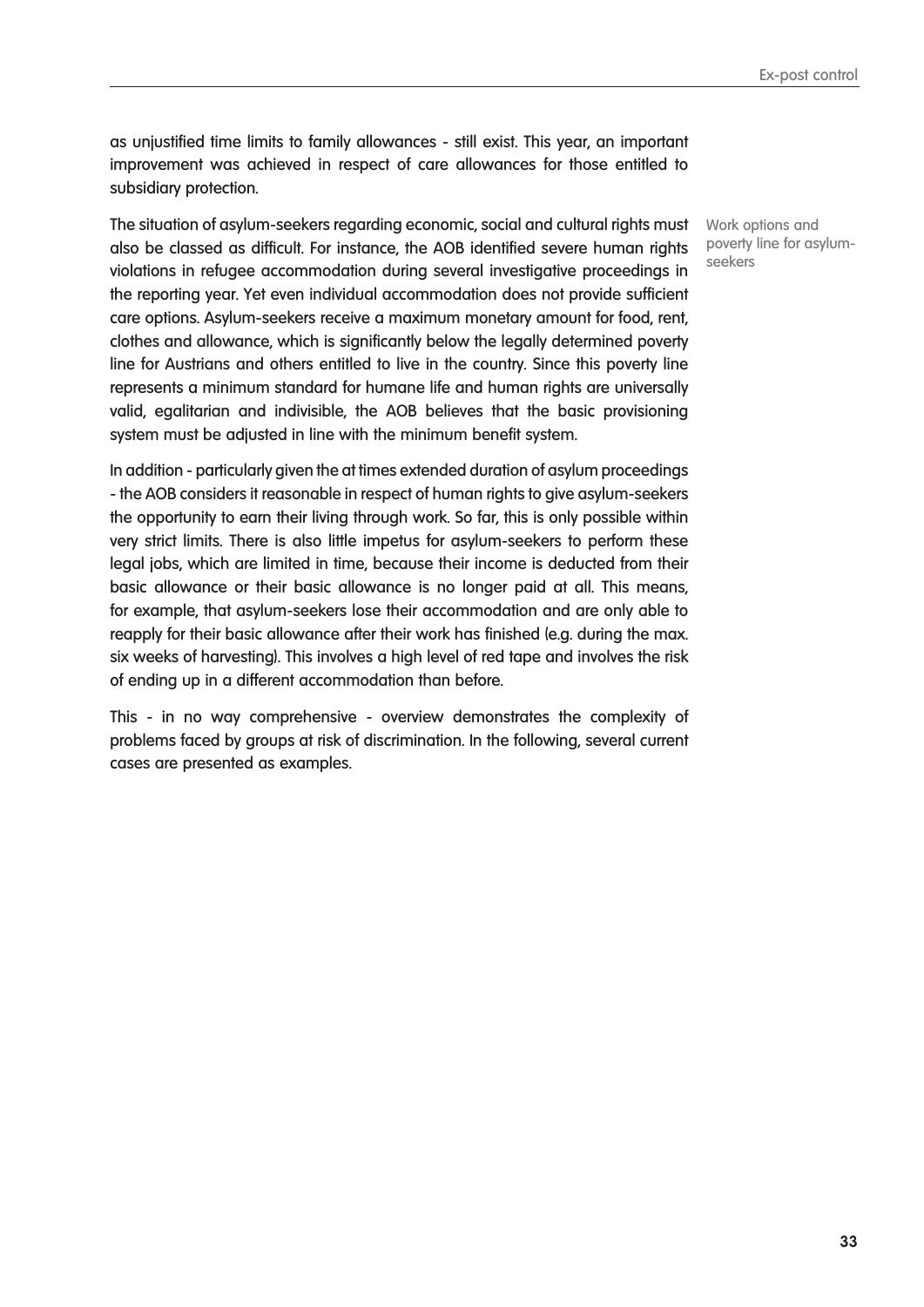#### **3.1.2 Discrimination based on illness or disability**

#### **No wheelchair access to doctor's practice**

Persons with disabilities must be granted the right to access free or affordable health care to the same extent and according to the same level of quality as persons without disabilities.

A young father of a family from Burgenland has been suffering from a severe muscular disease since 2011, making him dependent on an electric wheelchair. He regularly has to visit different doctors, which is difficult, because accessible national insurance practices in the city of Eisenstadt and the surrounding area are rare. The father of two cannot afford to visit the accessible Eisenstadt health centre because of the high consultation fees. His health insurance, the Burgenland Public Regional Health Insurance Office pays only a proportion of the costs for selected doctors. Accessible practices are rare

This situation is not in keeping with the international requirements of equal rights for persons with disabilities. The Austrian National Council of Disabled Persons the umbrella organization for disability associations in Austria - also recorded in its 2013 report that the limited offer of accessible practices results in persons with disabilities only being able to visit the doctor of their choice infrequently. The AOB brought up this case in its TV show *"Bürgeranwalt*" (Advocate for the People) that is broadcasted by the Austrian public broadcaster ORF and demanded that affordable access to health services be granted to persons with disabilities to the same extent and according to the same level of quality as for people without disabilities - as set out in Sections 9 and 25 UN CRPD. An improvement in the information regarding accessible access and facilities at doctor's practices was also requested. No free choice of doctors

The Burgenland Public Regional Health Insurance Office promised in the TV show that it would make the necessary updates to its list of doctors for 2014 and provide details as to which practices are wheelchair accessible. However, the Burgenland Public Regional Health Insurance Office stated that it would not pay the full doctor's costs for the man in question. Improvements have been announced

> The Burgenland Public Regional Health Insurance Office asserted that accessible access to consultation rooms has been a requirement for new insurance contracts since a master contract between the Central Association for Social Insurance Companies and the Medical Association for Burgenland from 1999. According to the responsible Federal Ministry of Health, similar agreements exist for Carinthia, Vorarlberg, Salzburg and Vienna. In terms of practices constructed and approved before 1999, the Burgenland Public Regional Health Insurance Office referred to the Austrian Federal Act on the Equalisation of Persons with Disabilities (Bundes-Behindertengleichstellungsgesetz). According to this, such practices must achieve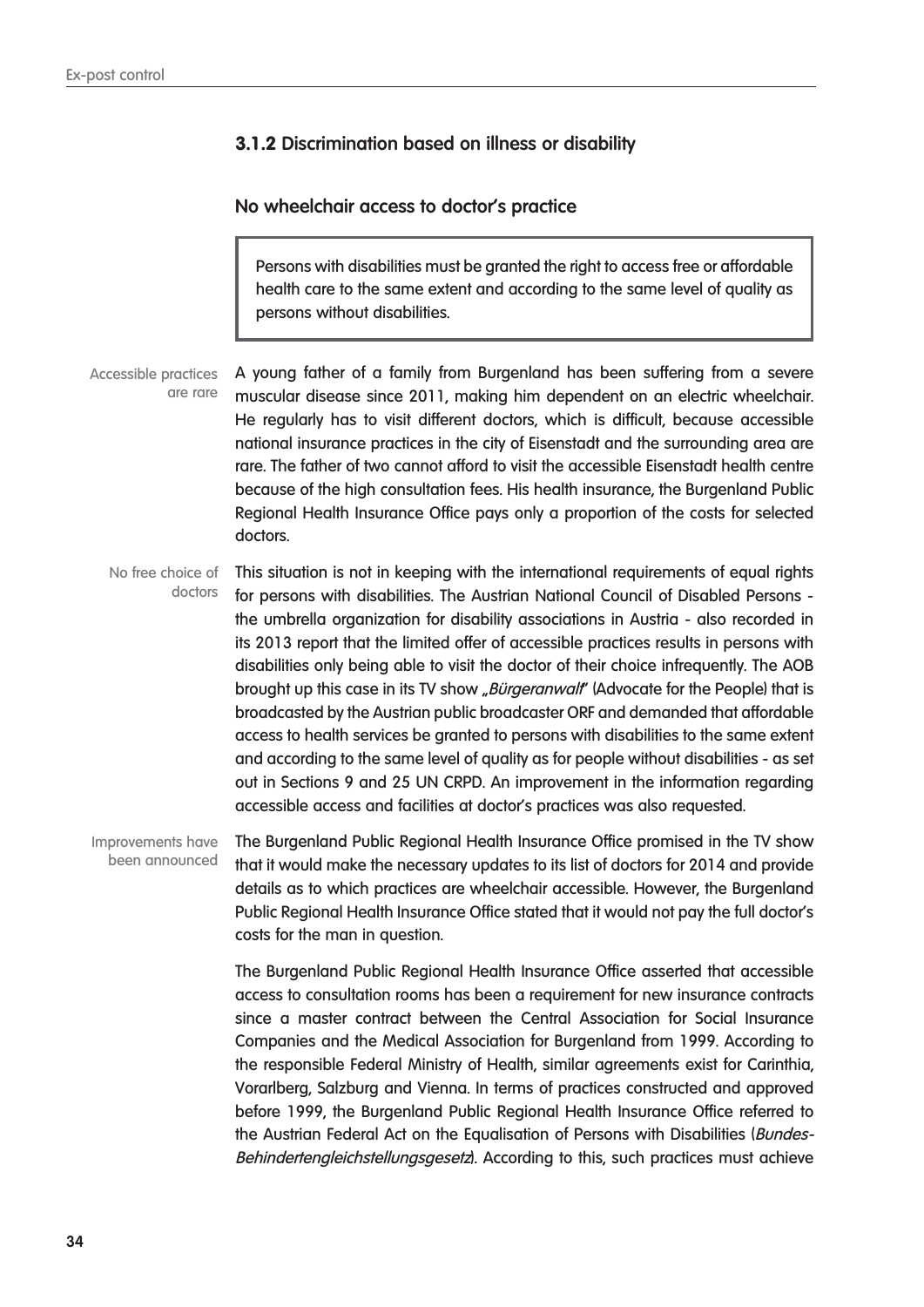accessibility only from early 2016, if reasonable.

International institutions and the AOB have already repeatedly criticised this extremely long transition period. The AOB believes it to be urgently necessary to drive forward the renovation of doctors' practices to make them accessible.

Individual case: VA-BD-SV/1022-A/1/2013

#### **Government blocks employment of persons with disabilities**

The Austrian Contractual Employment Act (Vertragsbedienstetengesetz) states that as a condition for employment, a person must have full legal competence. As a result, the Federal Ministry of Defence and Sports was only able to employ a young woman suffering from a mental disability as a kitchen assistant under a special agreement.

Persons with disabilities face great obstacles on the employment market - including in civil services. The example of a young woman with moderately reduced mental capabilities, who was represented by a legal guardian in her contact with the authorities and in terms of unusual legal transactions, demonstrates this yet again.

The young woman worked for a temporary employment agency, who placed her with the Federal Ministry of Defence and Sports as part of a project. She performed her tasks as kitchen assistance at General-Körner Barracks to the fullest satisfaction of her supervisors. The Military Command Vienna had the intention of offering her a full employment position. However, this was contrary to the Austrian Contractual Employment Act (Vertragsbedienstetengesetz), which states that a person must have full legal competence as a condition for employment.

The AOB brought up this case in its TV show *"Bürgeranwalt*" (Advocate for the People) and demanded a solution from the Federal Chancellery responsible for employment. In the end, the Federal Ministry of Defence and Sports was able to agree a special contract to employ the young woman as a kitchen assistant with the Federal Chancellery's approval.

In spite of this solution in an individual case, the Austrian Contractual Employment Act (Vertragsbedienstetengesetz) urgently requires an amendment. Recourse to a special contract cannot be the norm. It is incomprehensible that persons with disabilities should be in a worse position regarding employment in civil services than in private companies. The Federal Chancellery confirmed that it would reevaluate this issue and that it would hold discussions both with social partners and the departments in the course of the next employment law update.

Individual case: VA-BD-BKA/0012-A/1/2013; GZ S91154/35-PMVD/2013

Law prevents full employment in civil services

Recourse to special contract

Legal amendment required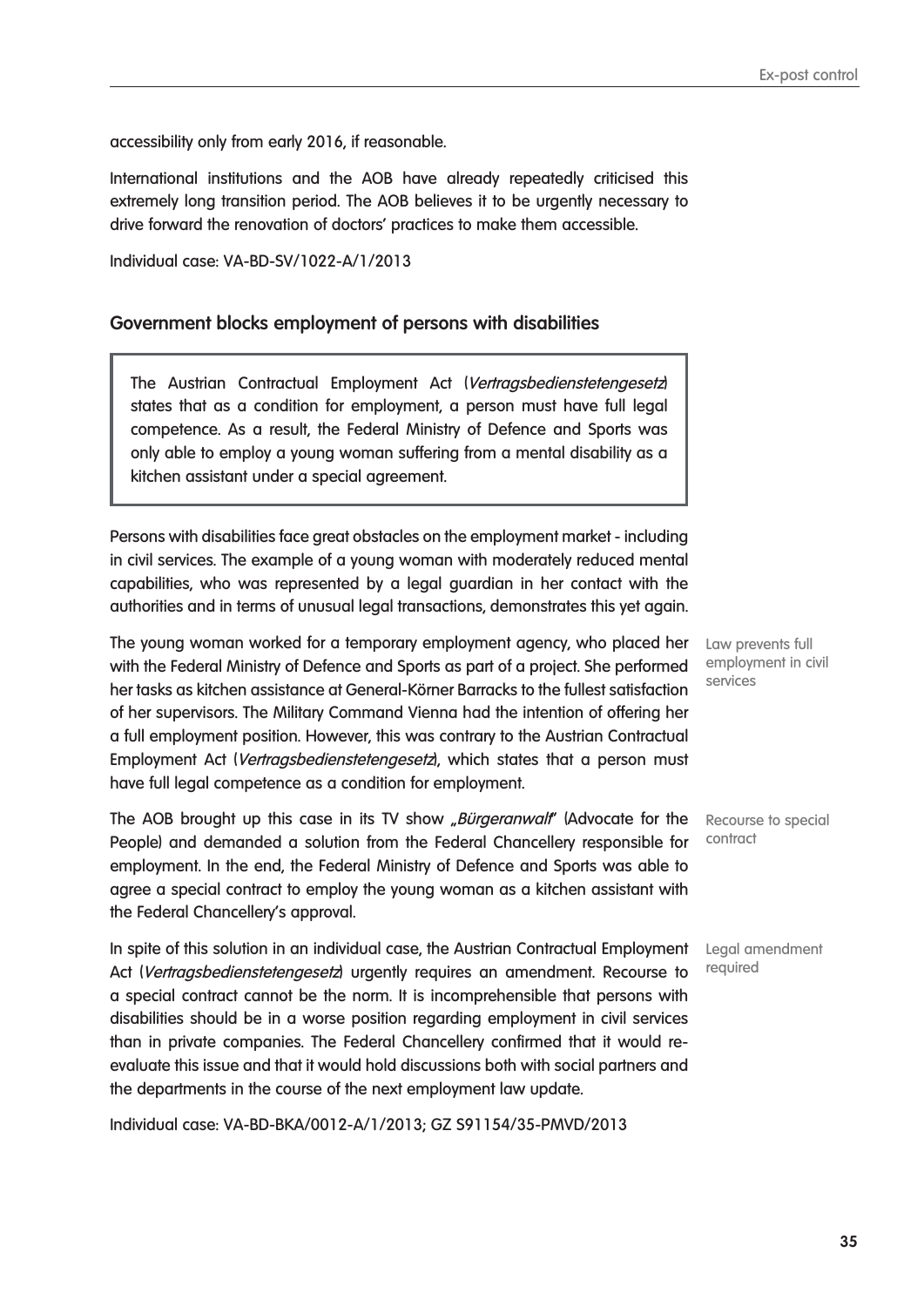#### **3.1.3 Discrimination on the grounds of nationality or ethnicity**

#### **Discrimination against individuals entitled to subsidiary security regarding care allowances**

Since the Act to Reform Care Allowances (Bundespflegegeldgesetz) in 2012, individuals entitled to subsidiary security, who received basic care, were no longer paid a care allowance. The AOB criticised this course of action as contrary to European law. The Federal Ministry of Labour, Social Affairs and Consumer Protection now concurs with this legal interpretation.

Based on previous regional care allowance acts, individuals entitled to subsidiary security were able to claim a care allowance for the duration of their residence permit. In 2012, these regional care allowance acts were replaced by the Federal Act to Reform Care Allowances (*Bundespflegegeldgesetz*), which does not explicitly refer to individuals entitled to subsidiary care allowances as entitled to claim the allowance. Since then, the responsible Austrian Pension Agency has been rejecting applications for care allowances by individuals entitled to subsidiary security, who receive basic care.

Equal treatment in respect of core benefits is an EU requirement

This is contrary to applicable European law provisions, as demonstrated by the AOB. According to Section 28 of the EU Directive 2004/83/EC, member states are obligated to at least grant those core social benefits to individuals entitled to subsidiary security as are received by their own citizens. According to Recital No. 34 of the Directive, these core benefits include, for example, sickness benefits, and hence also the care allowance, because the European Court of Justice classes the Austrian care allowance as a benefit paid in the case of sickness (see also Greifeneder/Liebhart, Pflegegeld, 2013, marginal note 114; Peyrl, Der Anspruch von Subsidiär Schutzberechtigten auf Pflegegeld, ÖZPR 2013/77). The same can be said of the new EU Directive 2011/95/EU.

The Federal Ministry of Labour, Social Affairs and Consumer Protection now agrees with the AOB's legal interpretation and has amended its take on Section 3a (2) Z 1 Federal Act to Reform Care Allowances (Bundespflegegeldgesetz). Individuals entitled to subsidiary security can now also claim the care allowance if the other conditions are met - irrespective of whether they receive basic care or not. A consideration of the new Directive 2011/95/EU, which replaces the previous 2004/83/EC, also leads to this result.

Individual case: VA-BD-SV/0643-A/1/2013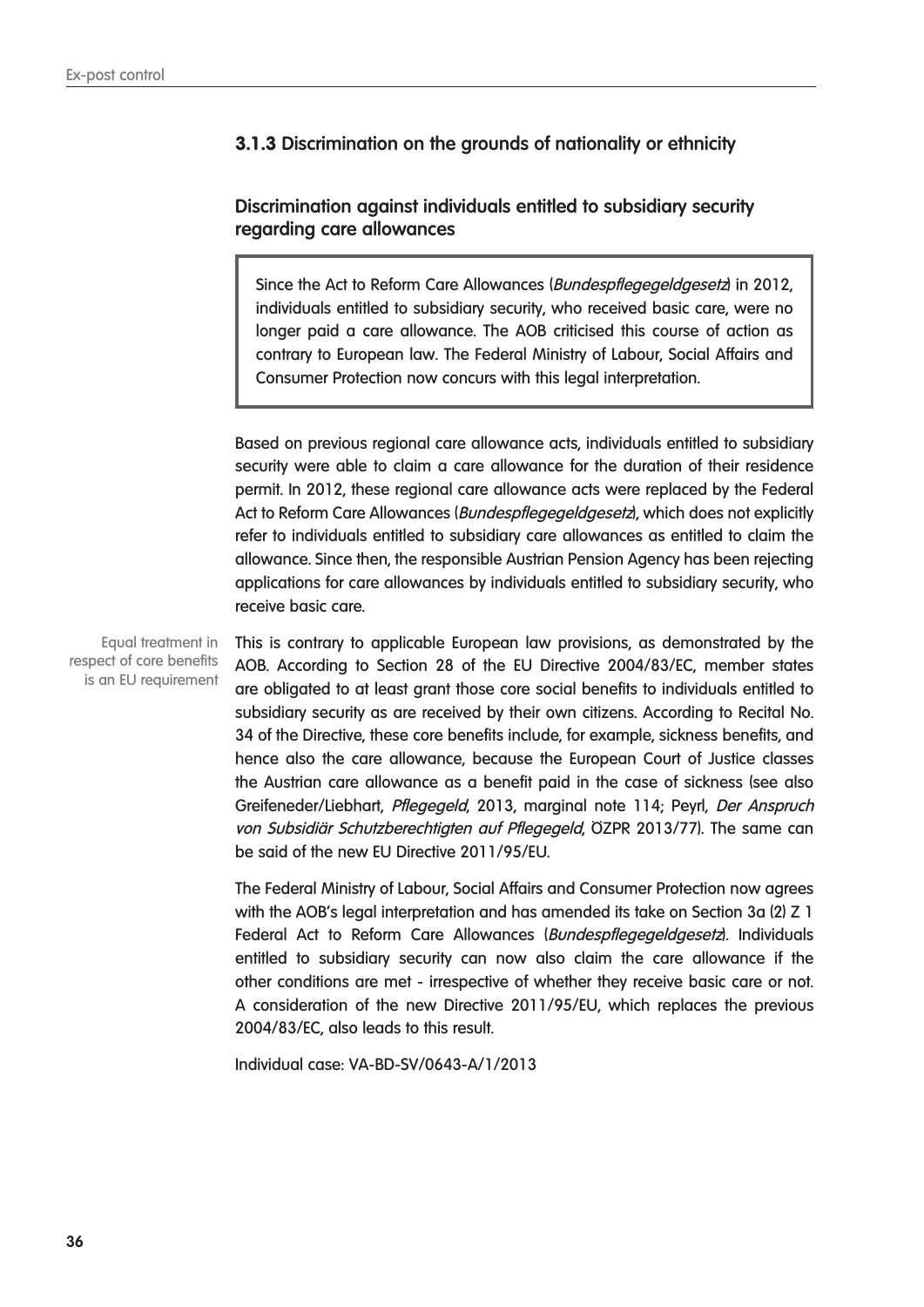## **Human rights violations in accommodation for asylum-seekers**

It is the aim of the basic care agreement (Grundversorgungsvereinbarung) according to Article 15a of the Federal Constitution to provide uniform standards for basic care institutions for asylum-seekers across the country. Hopefully, these standards will be available soon, and severe human rights violations at accommodation for asylum-seekers will be a thing of the past.

Around 20,000 asylum-seekers currently live in Austria. Most of them do not have money, are not allowed to work and therefore depend on the state for support. According to EU Admission Directive 2003/9/EC, or the new EU Directive 2013/33/ EU, the member states are obligated to ensure that asylum-seekers in need of help receive appropriate accommodation and means of subsistence, which protects their private sphere and provides a minimum of autonomy in life. Failure to provide humane means of subsistence for asylum-seekers can also constitute a violation of the prohibition of inhumane or degrading treatment according to Article 3 of the European Convention on Human Rights (ECHR) (European Court of Human Rights, ECtHR, 21 January 2011, M.S.S. vs. Belgium and Greece, No 30696/09).

Extensive AOB investigations in two Laender demonstrate that these international obligations are not always met. The investigative proceedings were triggered by media reports as well as reports from NGOs and private individuals, who approached the AOB with numerous complaints about deficits in several places of accommodation for refugees in Carinthia and Burgenland. The allegations primarily related to the so-called "Saualm" facility and to another institution in Carinthia, as well as to several basic care institutions and facilities in Burgenland.

The AOB identified severe shortcomings during the investigative proceedings: At the refugee accommodation "Saualm", the hygienic conditions were hazardous to health. Food had sometimes gone off or was insufficient so that the people frequently went hungry. Hot showers and heating were at times permitted for only half an hour up to one hour per day. The facility's manager urged the asylumseekers to perform illegal work on renovating the building without sufficient health and safety measures. The allowance was at times paid out with great delays. The security services commissioned by the *Land* Carinthia randomly inspected rooms using dogs and visibly wearing weapons and handcuffs. Prayers were disrupted needlessly. All of this made residents even more insecure.

Although traumatised asylum-seekers were housed at Saualm, no psychological support was available. With the exception of insufficient German lessons, the managers also provided no integration measures and instead hindered initiatives and support provided by the local population and the local priest. Bans on entering the property further hampered integration measures. Transport to residential areas was not provided in spite of a legal obligation to that effect, which was especially problematic because of the facility's remote location.

International obligation for humane conditions

**Complaints** about refugee accommodation

AOB identifies human rights violations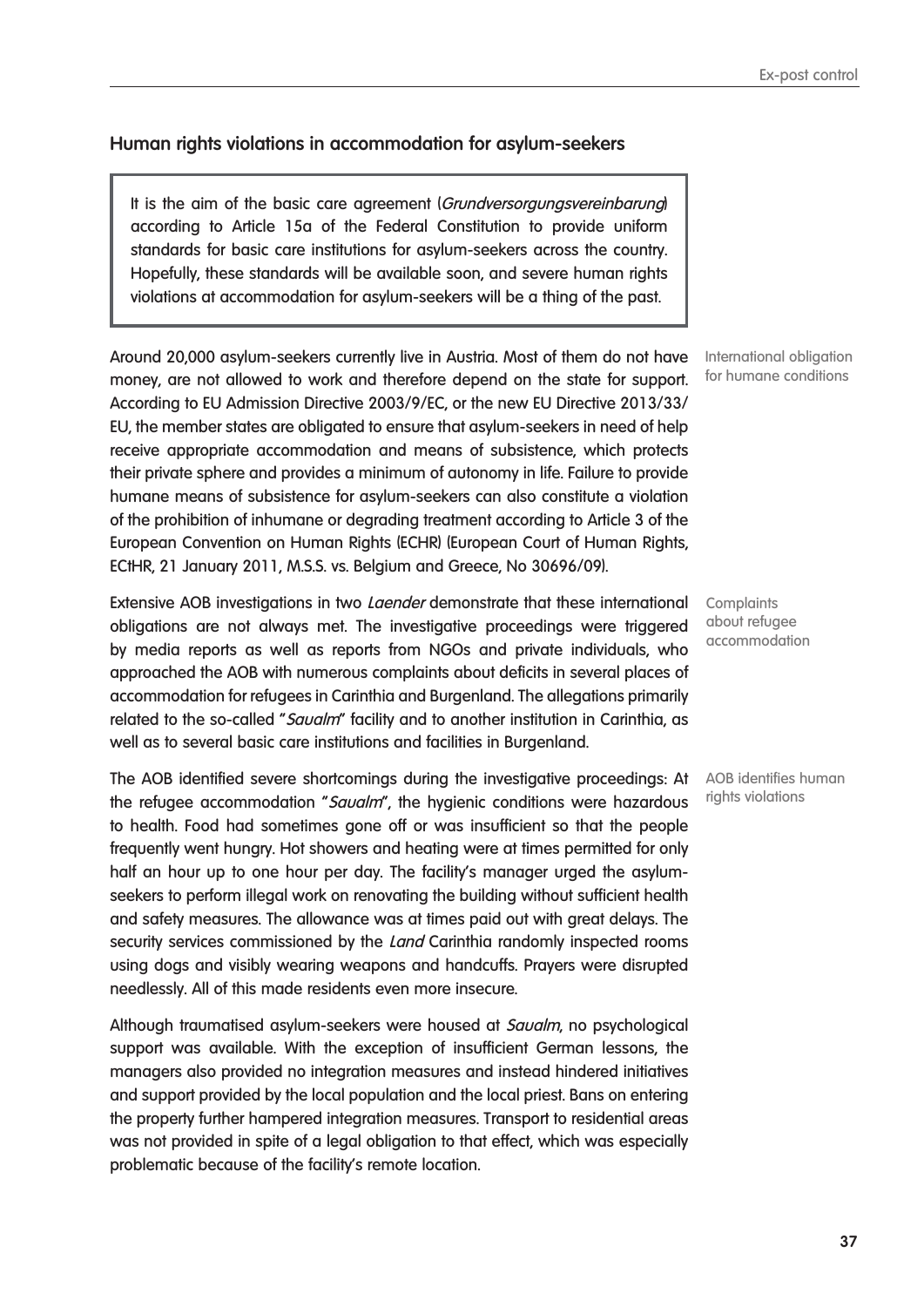The AOB also found that access to medical care was insufficient. Asylum-seekers were not allowed to call a taxi for patient transport or emergency medical services and were forced to obtain the manager's approval first, which was rejected at least once. No physicians visited Saualm. Even adult residents were not allowed to access their medication because these were held and administered by the manager or security personnel.

Those responsible at the level of the Land Carinthia were largely aware of these courses of action and tacitly tolerated them for a year without demanding improvements. It is likely that the regional contacts appointed by the Land Carinthia were insufficiently qualified for their tasks. They were clearly unable to cope with fully documenting deficits. Whenever they reported deficits, the *Land* in many cases either failed to respond at all or did not respond appropriately. There was no complaint management, which forms the basis for compliance with legally prescribed monitoring of institutions and facilities. Land fails to meet its monitoring role

> The AOB also identified severe shortcomings at the second refugee accommodation in Carinthia for which complaints were received. The same applies to several such properties in Burgenland. Asylum-seekers were at times housed in inhumane conditions, subject to human rights violations and an objective health risk. Many accommodation managers failed to provide integration measures in spite of their legal obligation to this effect. Those responsible at the Burgenland administration were aware of these deficits and tacitly tolerated them for years. In spite of repeated criticisms by the AOB, asylum-seekers were still dismissed from basic care without notification.

> Based on these results, the AOB's members unanimously agreed on 22 March and on 1 July 2013 that Carinthia and Burgenland are sites of human rights violations and deficits in respect of basic care. Not only were the regional basic care acts, the basic care agreement and EU law violated, but also human rights obligations such as the right to health and food and the prohibition of inhumane or degrading treatment according to Article 3 of the European Convention on Human Rights.

AOB demands compliance with human rights standards

The AOB urgently recommended that the regional government of the Land ensure appropriate provisioning for asylum-seekers in keeping with human rights standards. Psychological care and integration measures must be provided, and individuals from outside the accommodation must not be generally prohibited access. In addition, all asylum-seekers accommodated in basic care must be given self-determined access to medical care and good connections to the public transport network. Their security must be ensured as well as possible. It must be ensured that complaints from asylum-seekers are also pursued, and deficits must be rectified immediately.

The AOB recommended that the Federal Ministry of the Interior makes sure that all Laender meet their tasks according to the basic care convention, Article 15a of the Federal Constitutional Act and ensure care of asylum-seekers in humane accommodation in keeping with national and international standards.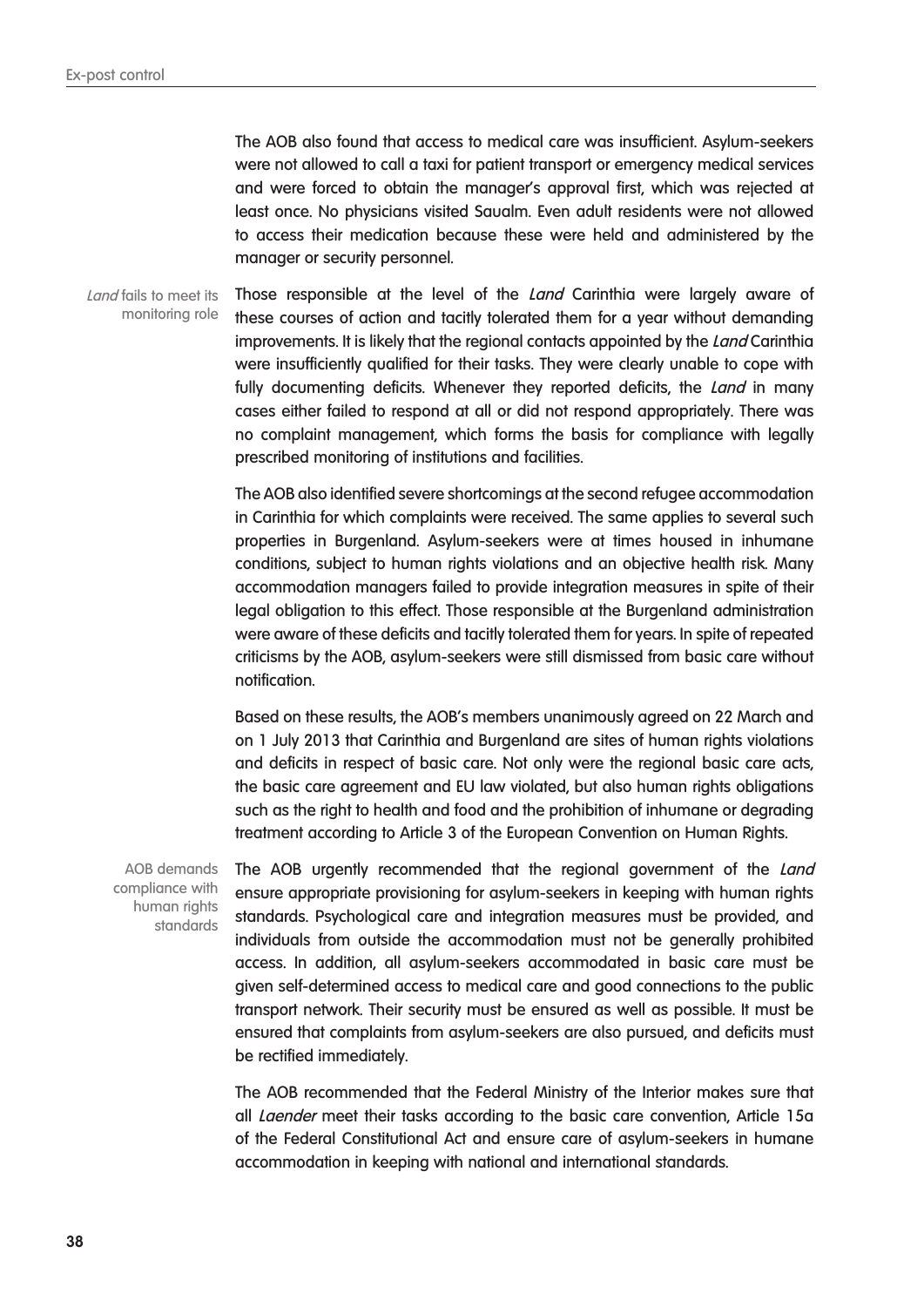In its statement to the AOB, the regional government of the Land Carinthia stressed in particular that both properties for which complaints were received were closed during the AOB's investigation. The regional government of Burgenland informed the AOB that additional, in some cases new, personnel were assigned to the basic care unit as a response to the AOB's investigation and that additional changes were also implemented.

Writing to the AOB, the Federal Ministry of the Interior stressed its efforts to develop uniform standards for basic care of foreigners across the country, particularly in relation to quality management. The Coordination Council of the Federal Government and the Laender set up a working group for this purpose at the start of 2013. According to media reports, the Laender, at the time that this report was compiled, had agreed on a draft for uniform minimum standards across the country.

Draft for minimum standards for the whole country

Hopefully, this will lead to fundamental improvements. All Laender, not just those subject to investigations, should examine whether their accommodation for asylum-seekers conforms with national and international requirements. The AOB will continue to follow up all complaints regarding care for asylum-seekers.

Individual cases: VA-K-SOZ/0025-A/1/2011, VA-B-SOZ/0015-A/1/2011 etc.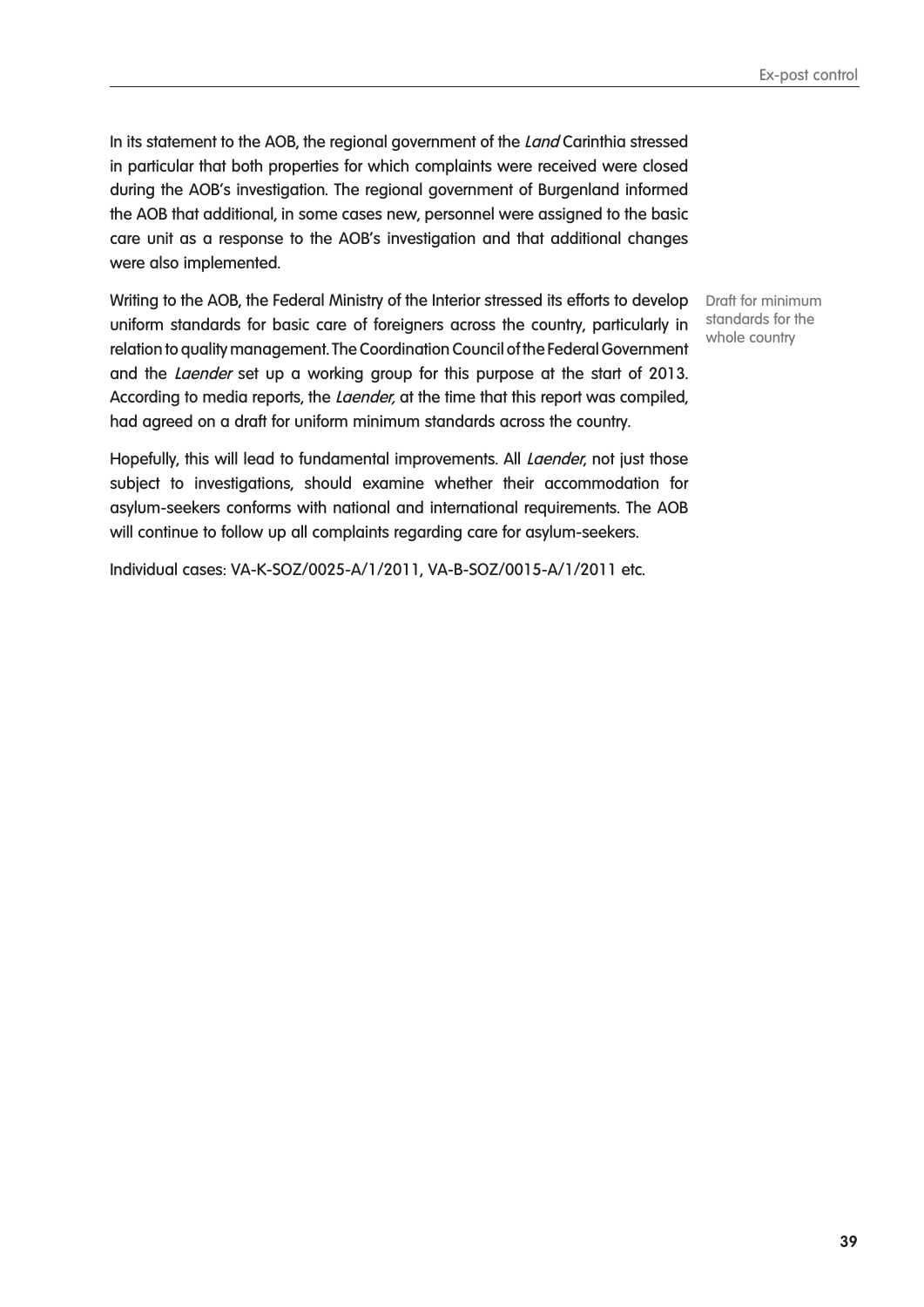## **3.2 Federal Chancellery**

#### **3.2.1 Fundamental rights**

**Correct spelling of surnames with diacritic letters is a requirement of the Federal Constitution**

For years, the AOB has been lobbying for a change to the software and hardware used by administration to save and display diacritic characters so as to allow surnames to be spelled correctly.

Article 8 of the European Convention on Human Rights (ECHR) contains a right by order of the Federal Constitution to respect private and family life. In light of the relevant legislation by the Constitutional Court and European Court of Human Rights (see Collection of decisions of the Austrian Constitutional Court 13.661/1994 and 15.031/1997 as well as the rulings by the European Court of Human Rights in the case "Burghartz" dated 22 February 1994 and the cases "Stjerna" and "Guillot" dated 25 November 1994 and 24 October 1996), there can be no doubt that the right to respect for private life also comprises the right to respect for one's name by order of the Federal Constitution. Right to respect for own name

> This then raises the question under the Federal Constitution whether the scope of protection of the right to respect for one's own name also includes the right for first and surnames to be spelled correctly by the authorities.

As the AOB reported in detail in its Annual Report of 2007, substantial arguments can be presented in favour of answering this question in the affirmative. In December 2007, the members of the AOB therefore unanimously agreed that a failure to take suitable measures to save and present diacritic characters correctly with the software and hardware used by the Federal Computing Centre must be qualified as a deficit in administration. A letter was sent to the Federal Chancellery to rectify this deficit, recommending that the software and hardware used by the Federal Computing Centre should be adjusted to allow diacritic characters to be saved and displayed and surnames to be spelled correctly (in steps). AOB demands correct spelling of names

The Federal Chancellery responded to this recommendation by stating that all characters of the format UTF-8 (8 Bit Unicode Transformation Format) cannot currently be displayed in the Federal Electronic Records Management System. However, the Federal Electronic Records Management System is to be modified so that diacritic characters can be saved, displayed and used in notifications in the future. In addition, the current problem was discussed repeatedly at information and communication technology meetings where the individual federal ministries also presented specific implementation plans. Need for action across federal administration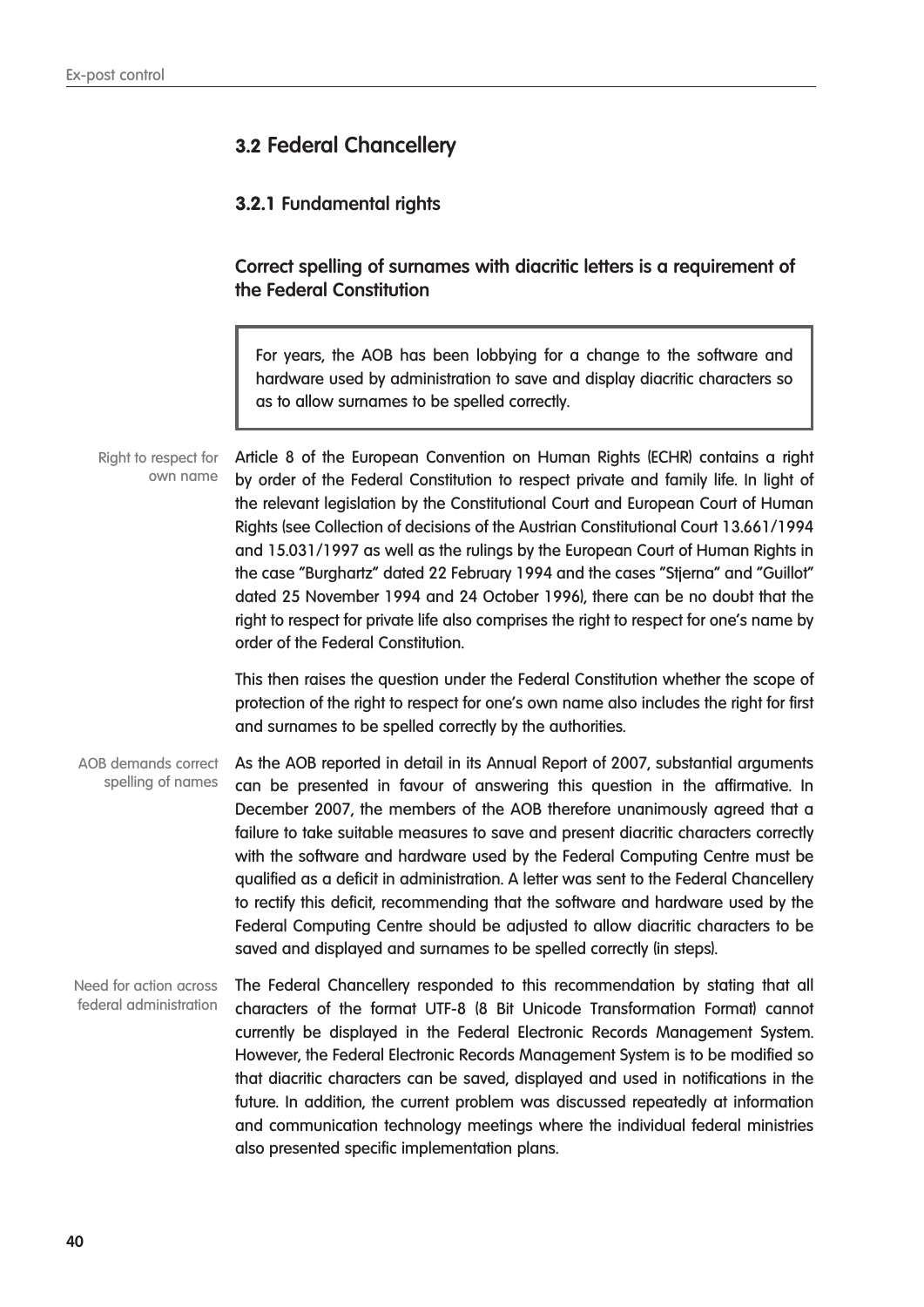Ex-post control

Unfortunately, it is still unclear when the AOB's recommendations will be implemented in full. However, in the meantime the understanding that a uniform handling of diacritic characters would be desirable for interoperability and/or cost reduction reasons alone has spread across nearly all areas of administration. But the need to adapt a number of Austrian e-government applications to deal with diacritic characters is nevertheless an extensive project.

The Federal Ministry of Finance is now able to reproduce names to the letter. IT processes applied by the Federal Ministry of Finance must support the input, processing and output of Unicode to handle diacritic characters in the names of individuals, addresses and the names of legal entities based on the convention on "Diacritic characters". If individual software is developed, the software library "Diacritic characters" must be used. The Federal Ministry of Finance has obtained a federal license for this library. The software library "Diacritic characters" comprises the transformation, verification, presentation and input of diacritic characters (in an input screen).

The SAP process at the Federal Ministry of Finance (federal budget and personnel management) has already been converted to Unicode and can therefore process diacritic characters. Tax and customs applications are currently being converted for use with diacritic characters as part of the program E-Finance Tax and Customs. April 2014 has been set as the planned completion date for this IT process.

Individual case: VA-BD-BKA/0026-A/1/2009

#### **AOB criticizes excessive duration of proceedings by the Austrian Data Protection Commission**

The AOB believes that a duration of nearly two years for monitoring and ombudsman proceedings by the Austrian Data Protection Commission must be classed as an administration deficit.

In its Annual Report of 2010 and in its Annual Report of 2012 the AOB already criticised the excessive duration of proceedings by the Austrian Data Protection Commission. Cases during the reporting year demonstrate that the measures promised by the Data Protection Commission are apparently not yet sufficient for ensuring swift processing of all notifications received.

The AOB identified that an investigation under Section 30 of the Federal Act concerning the Protection of Personal Data 2000 starting in March 2011 was only completed with a notification dated February 2013.

This duration of nearly two years led the AOB to identify a case of maladministration. This is the case not least because the Data Protection Commission failed to take any action between May 2011 and January 2012.

Substantial progress can be seen

Long duration of proceedings

Case of maladministration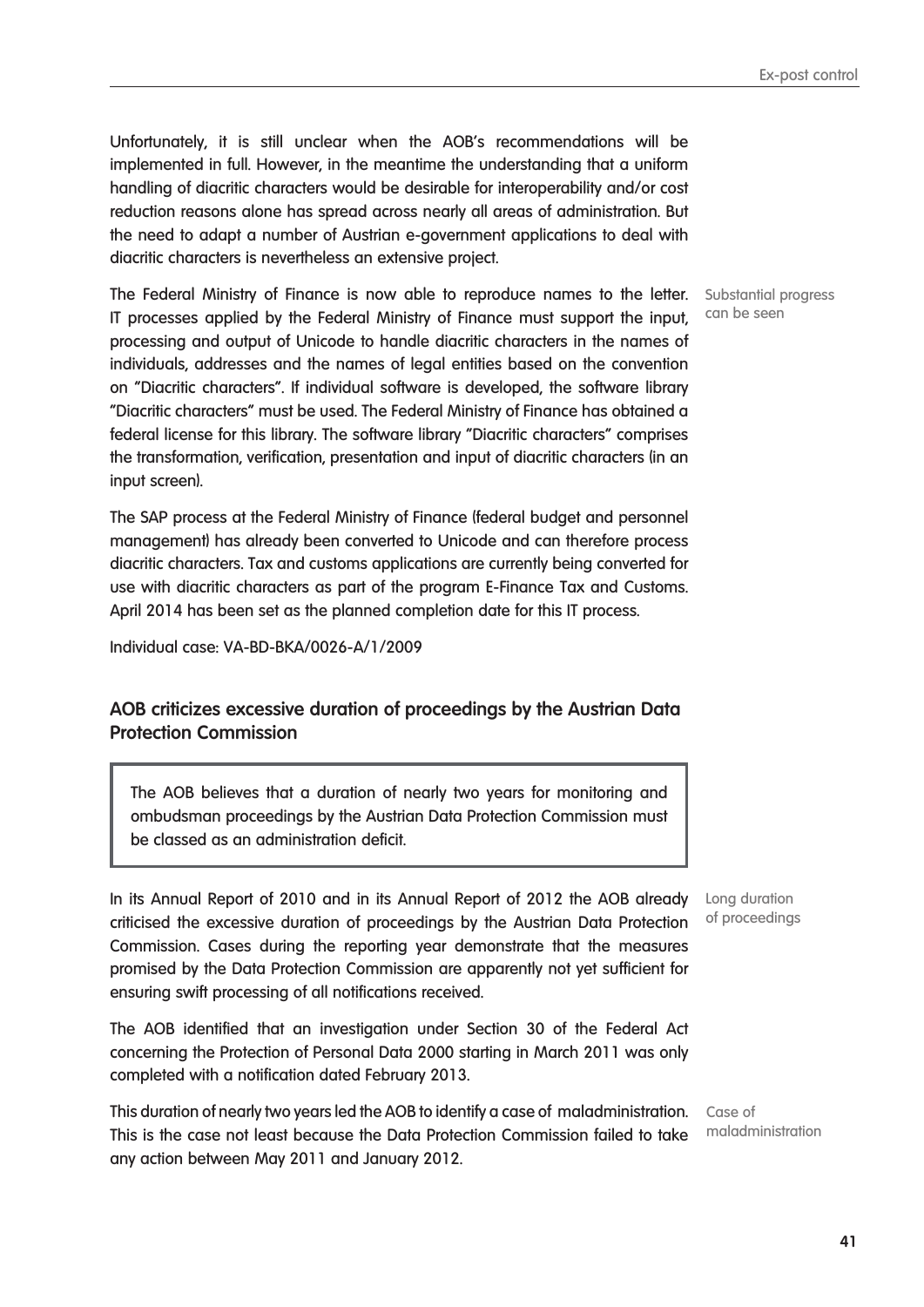The AOB believes that it is especially vital in a sensitive legal area like data protection for the Data Protection Commission (or the Data Protection Authority from 1 January 2014) to process any notifications received within a reasonable period.

Individual case: VA-BD-BKA/0017-A/1/2012, DSK-K087.116/0002-DSK/2013

#### **3.3 Europe, Integration and Foreign Affairs**

#### **3.3.1 Fundamental Rights**

#### **Data protection violations**

All embassies are required to strictly comply with data protection provisions in performing the tasks with which they have been entrusted.

Based on a complaint by Mr N.N., the Data Protection Commission and the AOB unanimously determined that the Austrian Embassy in Ankara violated N.N.'s constitutional right to non-disclosure of personal data (data protection). The embassy had passed on an employee's report stating his name to different authorities without a legal basis. Fundamental right violated

In light of these investigative proceedings, the AOB informed the Vice-Chancellor that it would be appropriate for the Austrian Embassy in Ankara to formally apologize to Mr N.N. for the violation of his constitutional right to non-disclosure of his personal data. In addition, the embassy should be instructed to ensure in the future that it performs its tasks under data protection requirements more precisely. Finally, it would be advisable to send Mr N.N. a final completion letter for his request sent to the Austrian Foreign Ministry taking account of the results of the investigation by the Data Protection Commission and the AOB. Violation must not be without consequences

However, the Austrian Foreign Ministry only confirmed to the AOB that it had taken this case as an opportunity to discuss a co-operation with the data protection contact at the representative authorities of the Federal Ministry of the Interior. For reasons not clear to the AOB, the department did not take further action regarding the suggestion that the Austrian Embassy in Ankara formally apologize to Mr N.N. for the violation of his right to non-disclosure of his personal data. This is regrettable simply because each violation of a constitutionally guaranteed right represents a severe case of maladministration per se. Insufficient response from the Ministry

Individual case: VA-BD-AA/0012-A/1/2012, BMeiA-AF.4.15.08/0076-IV.2a/2013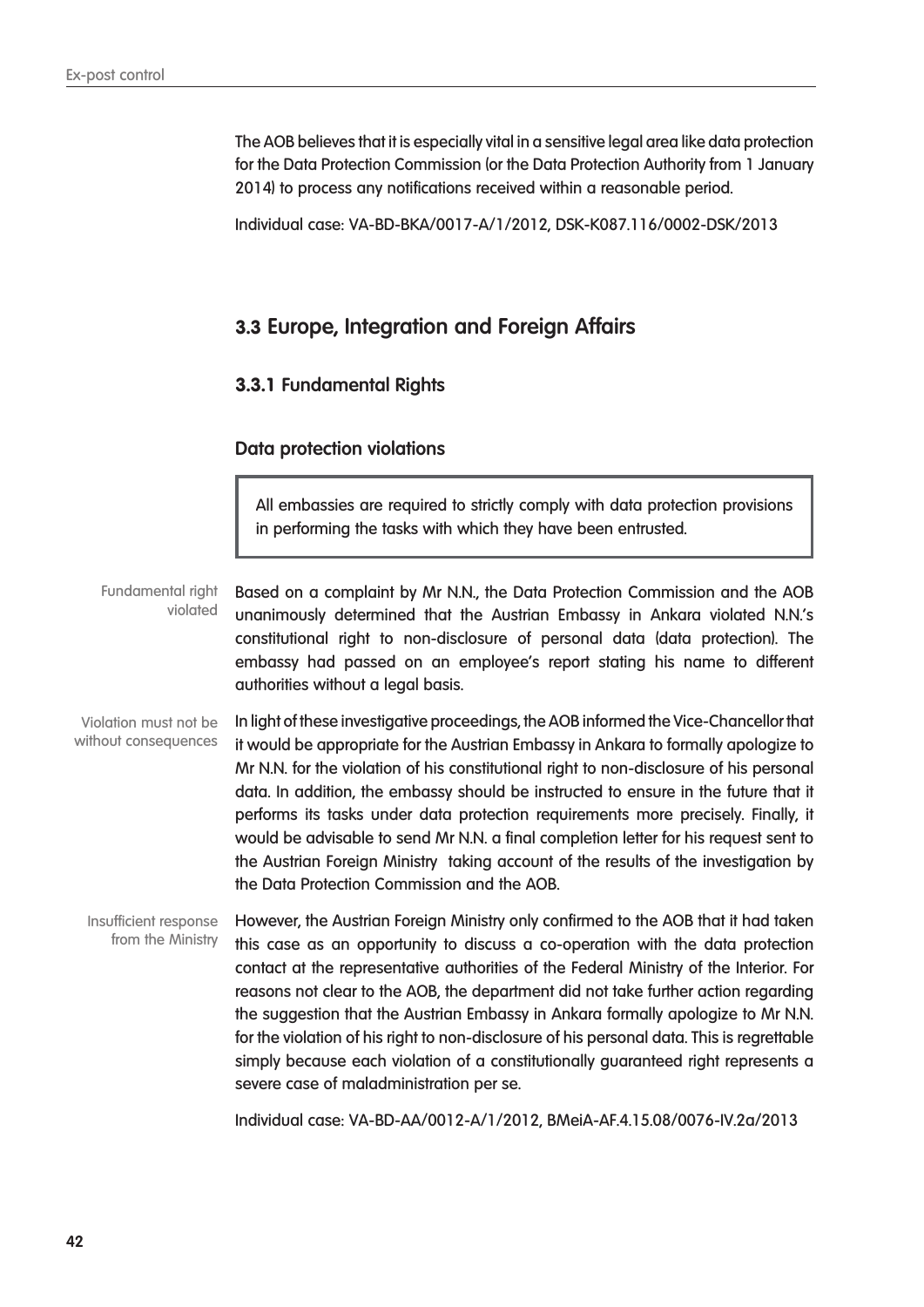#### **3.4 Interior**

#### **3.4.1 Fundamental rights**

The Innsbruck branch of the Federal Asylum Office interrogated a girl about genital mutilation performed on her and re-traumatised her. In doing so, the office violated the prohibition of degrading treatment under Article 3 ECHR.

The Austrian Red Cross approached the AOB representing her family and complained about the type of interrogation used for a child in an asylum process. The AOB's investigation revealed that the Federal Asylum Office (Innsbruck branch) had interrogated a twelve-year-old girl about the genital mutilation suffered by her, even though her mother had agreed to a gynaecological examination. The interrogation intensified the child's pre-existing mental and health problems.

In its statement, the Federal Ministry of the Interior admitted that this course of action was not in accordance with the binding standard for questioning the victims of intrusions in their sexual self-determination.

Article 3 ECHR includes the prohibition of inhumane and degrading treatment of a person. Treatment is deemed to be degrading if it grossly disrespects human dignity (Constitutional Court, dated 6 October 1977, B 350/76). According to the European Court of Human Rights, the age and health condition of the person concerned are also important for this evaluation (European Court of Human Rights, dated 10 July 2001, Zl. 33394/96). The Federal Constitutional Law on the Rights of the Child obligates all institutions and facilities to primarily take into account the child's welfare in each measure taken.

In this specific case, an examination by a specialist would have been sufficient as evidence and preferential for the child's welfare. From the AOB's perspective, questioning a minor who has suffered traumatic childhood experiences constitutes impermissible degrading treatment by the Federal Asylum Office. Encouragingly, the Federal Ministry of the Interior has instructed the Federal Asylum Office (Innsbruck branch) to refrain from interrogations in similar cases and to only commission an examination.

Individual case: VA-BD-I/0462-C/1/2013, BMI-LR2240/0368-III/5/2013

Ministry admitted its mistake

Examination instead of interrogation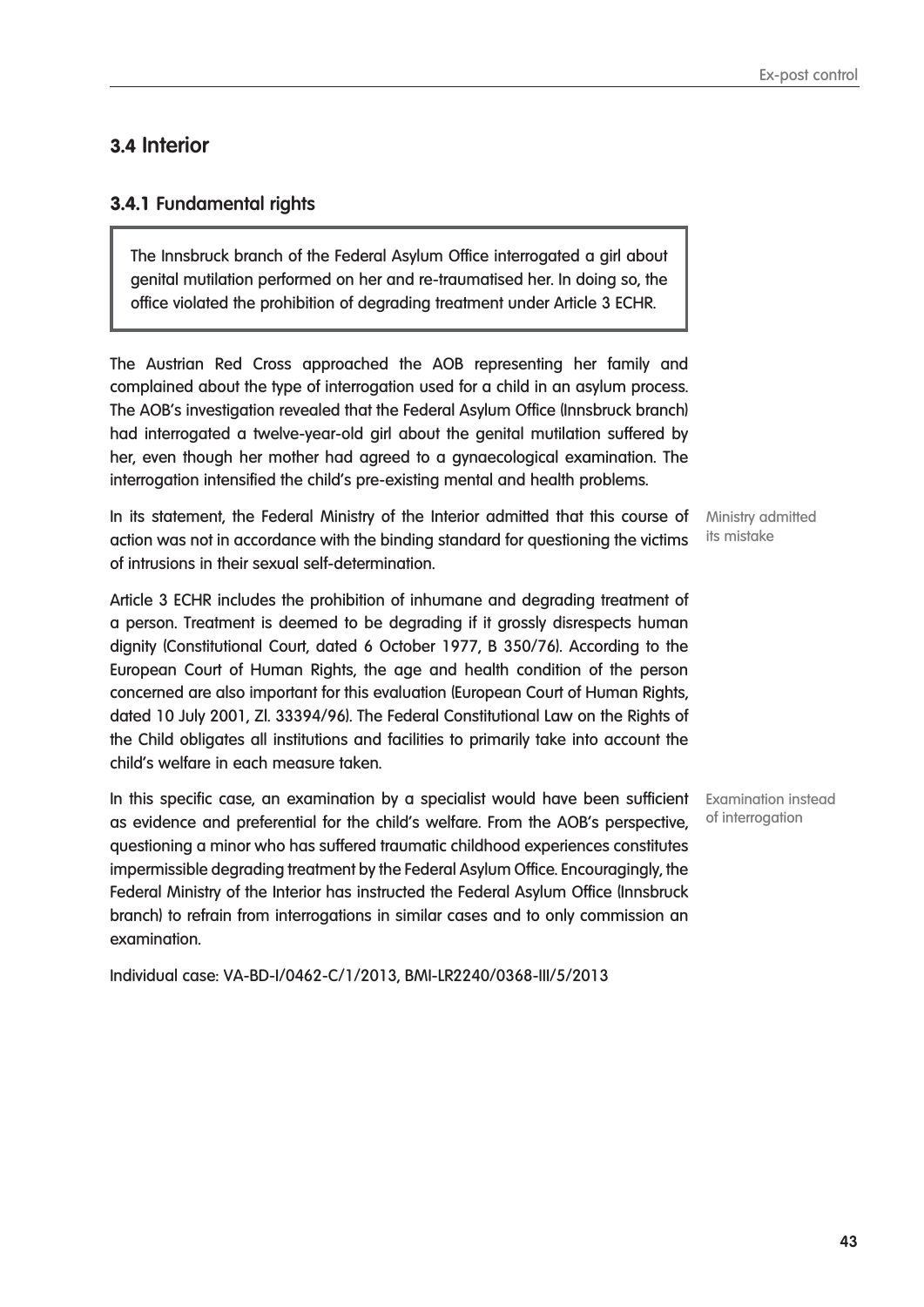#### **Federal Asylum Office disrespects right to private and family life**

In family proceedings, the Federal Asylum Office also prevented or delayed the entry of relatives during the reporting year. This violates the constitutionally guaranteed right to respect for private and family life.

Article 8 ECHR obligates the state to respect family life. The Asylum Act (Asylgesetz) enables relatives of individuals entitled to asylum or subsidiary security to apply for entry at the Austrian representation authority abroad. Family members must be granted the entry visa if the Federal Asylum Office informs the embassy that relatives are likely to be granted the same security as the person approved for asylum. According to the Asylum Act (Asylgesetz), the term "relative" only includes the spouse, unmarried children who are minors, as well as the parents of an unmarried child who is a minor.

In July 2012, the wife and daughter of a refugee whose status was acknowledged in Austria applied to the Austrian Embassy in Nairobi for a family consolidation. The father did not state during the asylum process in 2010 that he had a daughter. He only learnt that she was born later on. The Federal Asylum Office doubted the family relationship and made a negative decision. The AOB's objection was that the Federal Asylum Office neither asked Mr N.N. about the contradictions nor gave him an option to prove his paternity by DNA analysis. No reference to DNA analysis

> The AOB identified another violation of Article 8 ECHR in another case of family proceedings. Even though the Austrian Embassy at Addis Abeba had already suggested DNA tests when passing on the application, the Federal Asylum Office only asked the representation authority to inform the applicant of this four months later. The person granted for asylum was also only informed later. Subsequent steps in the proceedings were also sluggish.

In response to an earlier case (see annual report of 2012), the Federal Ministry of the Interior stated that the course of action of the Austrian representation authority in the proceedings had changed according to Section 35 of the Asylum Act (*Asylgesetz*). The Federal Ministry of the Interior implemented an opinion by the Administrative Court of Austria (dated 13 December 2012, 2012/12/0211-5) according to which the asylum authority is obligated to notify the applicants if an application is rejected. The representation authorities now only inform applicants in writing if the Federal Asylum Office releases a negative statement and state the reasons for the rejection. In addition, it sends a notification that reapplication is possible at any time. More information for affected parties

> Individual cases: VA-BD-I/0113-C/1/2013, BMI-LR2240/0092-III/5/2013; I/0475-C/1/2012, BMI-LR2240/0691-III/5/2012, I/0099-C/1/2012, BMI-LR2240/0418-II/3/2013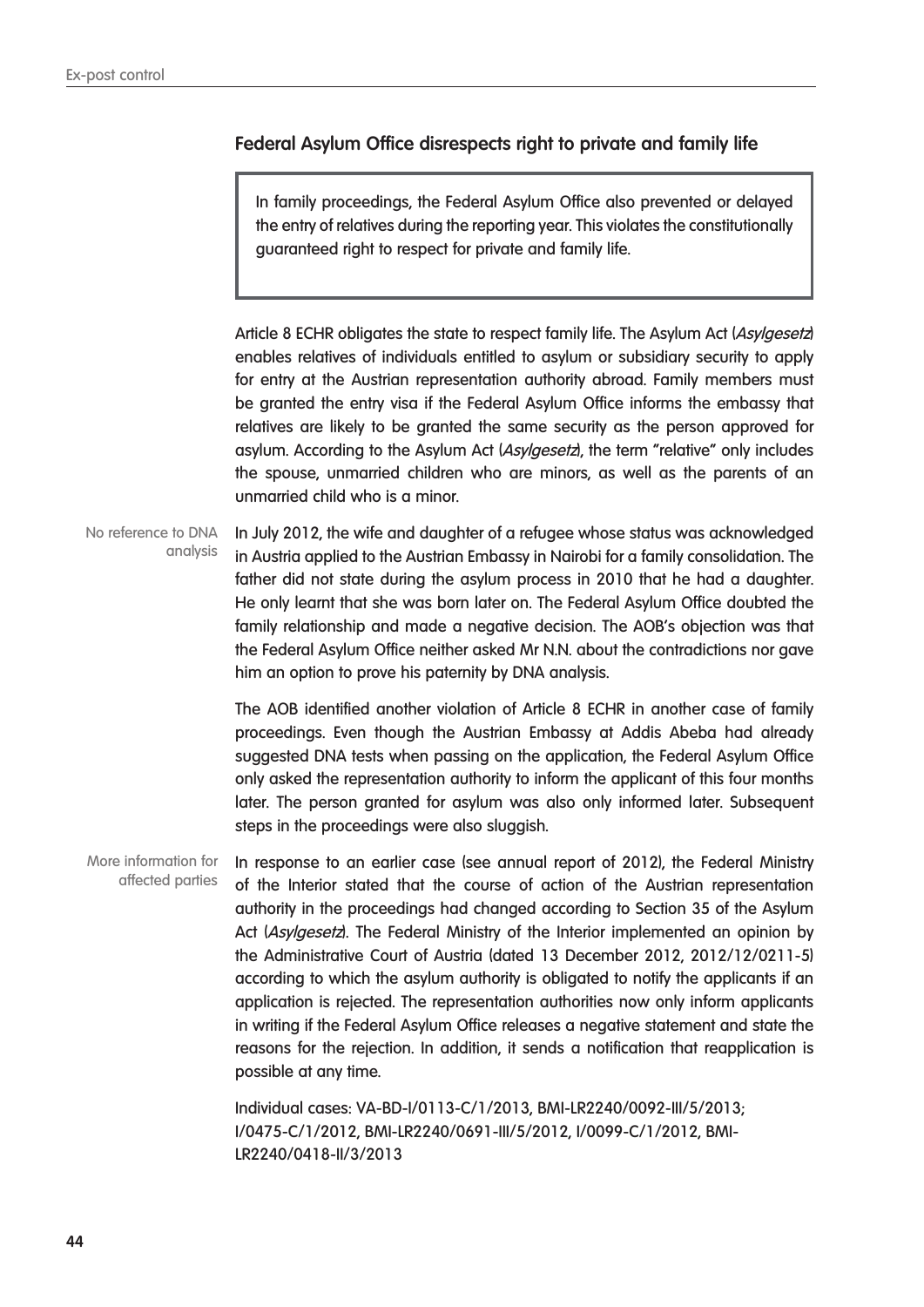#### **Unlawful detention pending deportation**

A foreigner was arrested during a police search. Instead of allowing her to return to Germany, the Federal Police (now: Regional Police) Salzburg detained her in custody pending return for two days and violated her right to liberty according to Article 5 ECHR.

Mr N.N. approached the AOB because his wife was detained by the Federal Police Salzburg for two days. During the investigative proceedings, the AOB found that Mrs N.N. worked in Salzburg illegally and that she was arrested by the police on 16 February 2010. The Federal Police Salzburg imposed custody pending return for this citizen of a third state on the same day to ensure that she would be subject to residence prohibition proceedings. The authorities released Mrs N.N. from custody pending return on 18 February 2010 and transferred her to Germany.

Mrs N.N. had a valid residence permit, residence and family life in Germany and stated during her custody that she wished to leave Austria as soon as possible. Mr N.N. even agreed to provide the foreign police authority with his wife's passport.

According to Section 76 (1) of the Foreign Police Act (Fremdenpolizeigesetz), aliens may be arrested and detained if this is required to ensure a deportation. According to the jurisdiction of the Supreme Courts (e.g. Constitutional Court dated 2 May 2011, B 1700/10, Supreme Administrative Court dated 23 September 2010, 2007/21/0432), the authorities must verify in each case whether custody pending return is necessary and appropriate. Foreign police authorities must weigh up the interest of the general public in securing a return and the protection of the affected person's personal liberty. If there is no need to secure the return, custody pending return must not be imposed. Section 46 (1) of the Foreign Police Act (*Fremdenpolizeigesetz*) allows for a return if the authorities issue a residence prohibition and are concerned that the alien might not leave Austria.

The AOB found that in this specific case, custody pending return was neither necessary nor appropriate. The Federal Police Salzburg therefore violated Mrs N.N.'s constitutional right to liberty. Based on the AOB's view, the conditions for a return were also not met.

Individual case: VA-BD-I/0056-C/1/2012, BMI-LR2240/0371-II/3/2012

Evidence of voluntary return

Need to secure return did not apply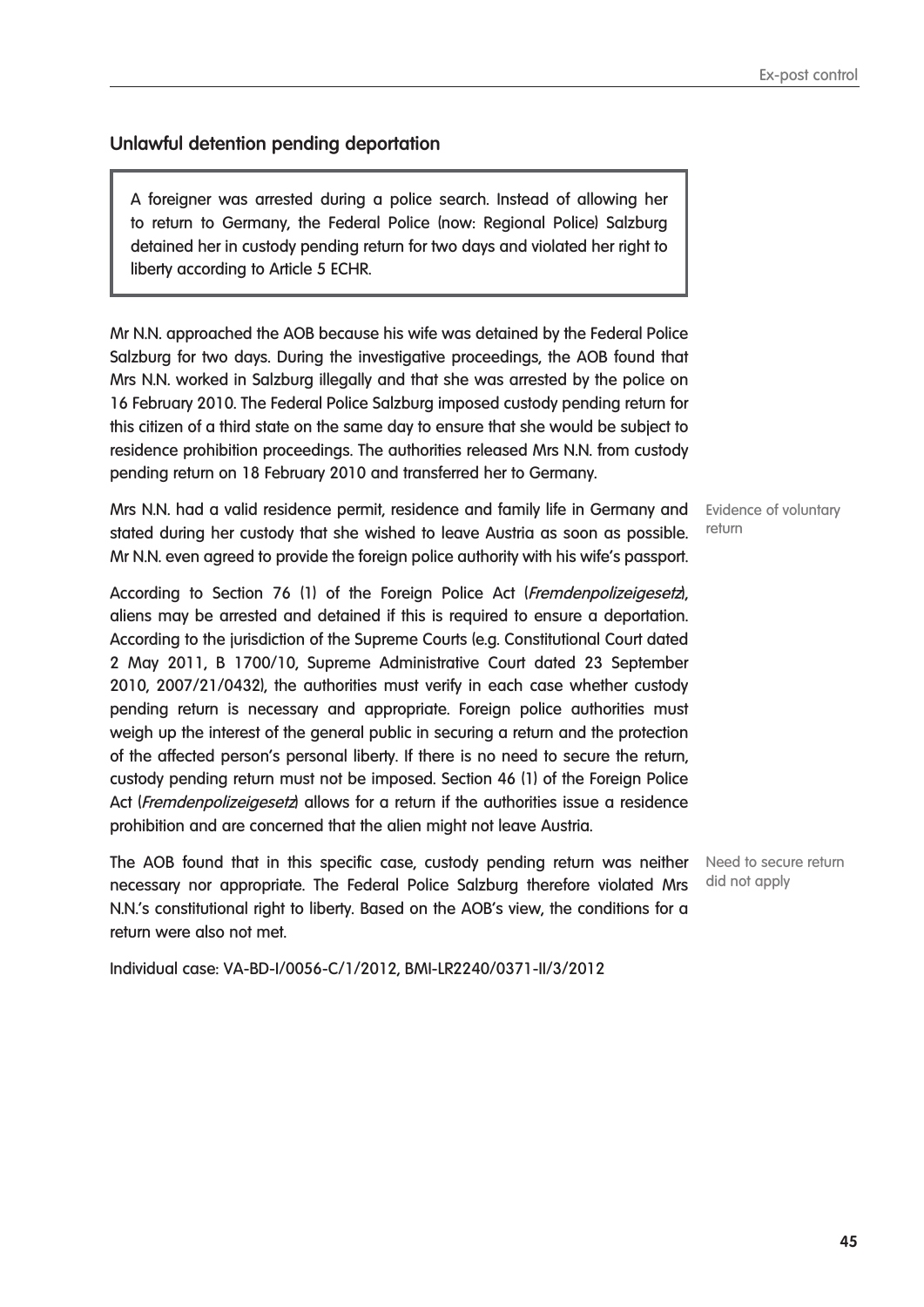#### **Duration of Asylum Court proceedings - complaints are up**

For years, the AOB has faced many complaints about the duration of Asylum Court proceedings (most recently annual report of 2012). Unfortunately, this situation has not relaxed but in fact intensified. Complaints were up by 27 % in 2013. This again raises the question of the efficiency of legal protection.

The number of complaints was up from 538 in 2012 to 683 in 2013. Almost all of these complaints related to the duration of the proceedings, with many asylumseekers approaching the AOB for a second, third or even fourth time, requesting that it ask the Asylum Court again. This confirms the impression outlined in the Annual Report 2012 that those affected want to obtain certainty about their status. Number of complaints is up

> Unfortunately, the Asylum Court was again unable to report progress in many cases this year or predict when the proceedings would be completed. 574 complaints about the duration of proceedings were justified. In 38 cases from 2013, the Asylum Court announced that final results had been reached. Of the complaints relating to the duration of proceedings, 47 referred to Asylum Court proceedings which started in 2013, 350 in 2012, 146 in 2011, 79 in 2010, 22 in 2009 and nine in 2008.

Only nine complaints related to "legacy proceedings", i.e. proceedings which the Asylum Court took over from the Independent Federal Asylum Senate on 1 July 2008. This figure is low given the total number of complaints. However, it is important to remember that these proceedings have been open since 2004, 2005 and 2007. These asylum-seekers have been waiting for a result for up to nine years. This uncertainty must be especially difficult for those, who are already spending a significant part of their lives in Austria. They are nationals of Turkey, Zaire, Sudan, Congo and Afghanistan. "Legacy proceedings" still not completed

Most of the complaints, i.e. 330 were submitted by asylum-seekers from Afghanistan, 167 from Somalia, 35 from Iran, 26 from Syria, 13 from Sudan and 11 from Iraq. The remaining complaints were split between various nationalities. As the Allocation of Responsibilities and Duties of the Asylum Court specified country senates, it is likely that some senates, e.g. the Afghanistan Senate, faced an excessive workload, but that there was no, or not always, a timely response to this situation. Afghan nationals submitted most complaints

In its activity reports and in communications to the AOB, the Asylum Court repeatedly referred to the decreasing number of pending complaint proceedings. Unfortunately, this is not reflected in the complaints received by the AOB. The Federal Administrative Court, responsible since 1 January 2014, has taken over around 11,600 pending complaint proceedings according to its president, which were distributed between approx. 160 judges. Where court proceedings have already taken place, these are to remain with the previously responsible judges. Federal Administrative Court takes over "backlog"

Individual case: VA-BD-ASY/0180-C/1/2013, AsylGH 100.920/0260-Präs/2013 etc.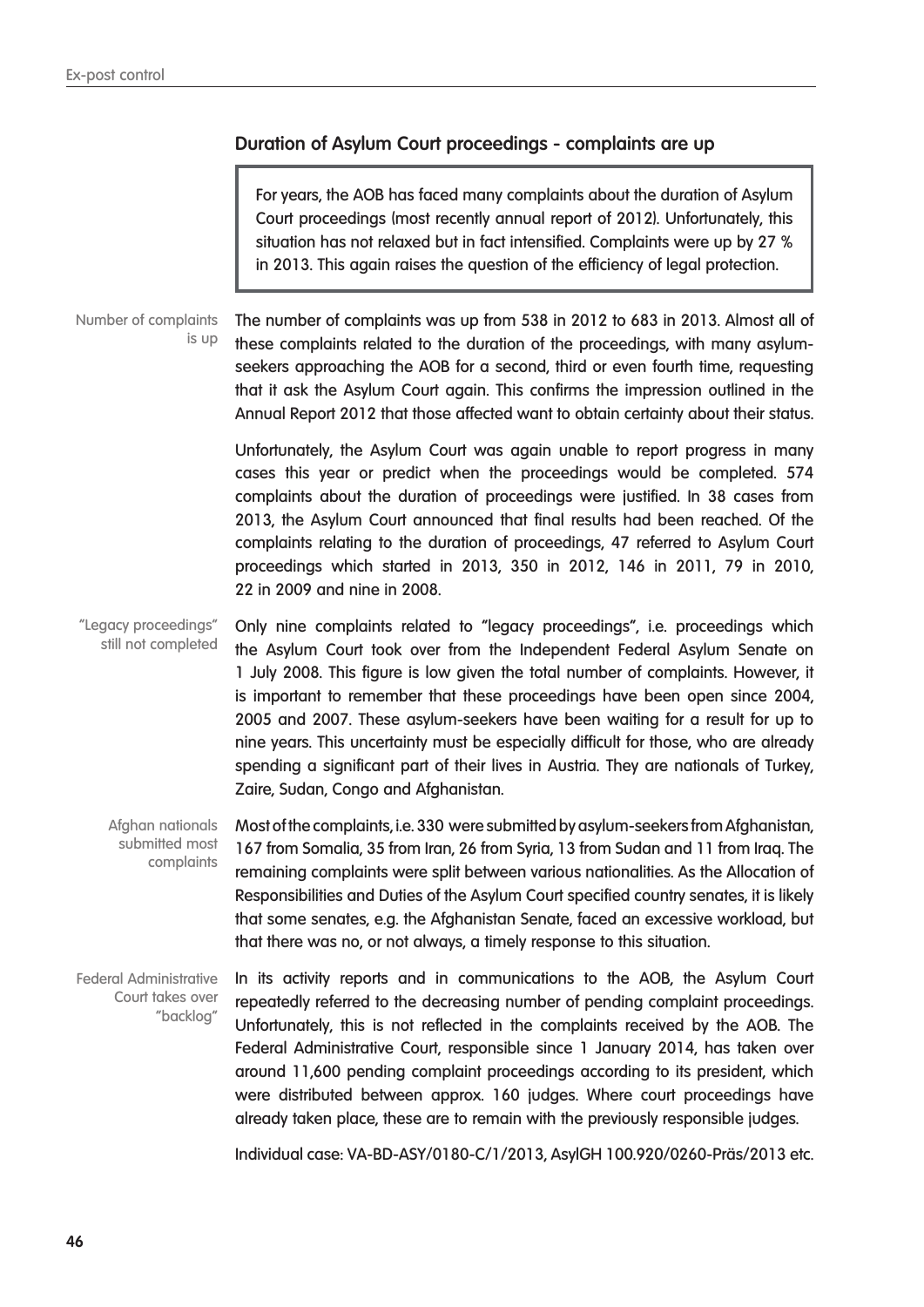#### **Degrading treatment during the arrest of an adolescent**

Several measures deserving criticism were employed when arresting an adolescent. The police notified the parents too late, detained the adolescent for significantly longer than necessary and endangered his safety as well as his personal rights. The Federal Ministry of the Interior has initiated extensive steps to analyse this official act.

The parents of a 17-year-old complained that their son was treated in a degrading fashion when he was arrested. For instance, the alleged perpetrator was supposed to have been identified in the dark at a distance of approx. 10 meters, the parents were only informed five and a half hours after the arrest and the adolescent did not wear a seat belt in the police vehicle. The detention lasted around 15 hours, even though it had been admitted in the meantime that the young man had not been involved in the crime. In addition, he was mentioned as the perpetrator in a press release, even when it was already clear that he did not commit the crime.

The Federal Ministry of the Interior confirmed that the parents were informed much Official instructions not too late and that this is contrary to the relevant official instructions. Failure to put on the seat belt in the police vehicle was in violation of the Motor Vehicles Act (Kraftfahrgesetz) and was also not justified by the exceptional rules. The acting officials have been instructed accordingly. The Regional Police Vienna performed an internal evaluation regarding the press release.

In its statement, the Federal Ministry of the Interior apologised to Mr N.N. and his parents for the inconvenience caused and the inappropriate statement made by an official at the time of the release. However, the parents state that no personal contact or apology as announced had been received.

The Federal Ministry of the Interior evaluated the incident and the courses of action Extensive evaluation by in respect of the line-up and arrest, handcuffing behind the adolescent's back, arrest transfer in a police car and time delay in notifying relatives. It concluded that the courses of action require improvements. The Quality Assurance Office at the Regional Police Vienna determined to analyse the incident anonymously and to refer to individual problems and legal fundamentals. There is to be a special focus on potential for improvement.

Moreover, the incident will be analysed as part of professional training for city police commandos in order to ensure that the information is transmitted as widely as possible. A separate analysis with the city police commando in question has already taken place, also with regard to handling complaints.

The press contact of the Regional Police Vienna have been told to ensure the press releases are up-to-date before they are sent out. Reference must be made to suspected innocence and the provisions of the Media Act must be observed in detail with regard to protecting the identity and highly personal life of individuals.

Accusations against police personnel

observed

the authorities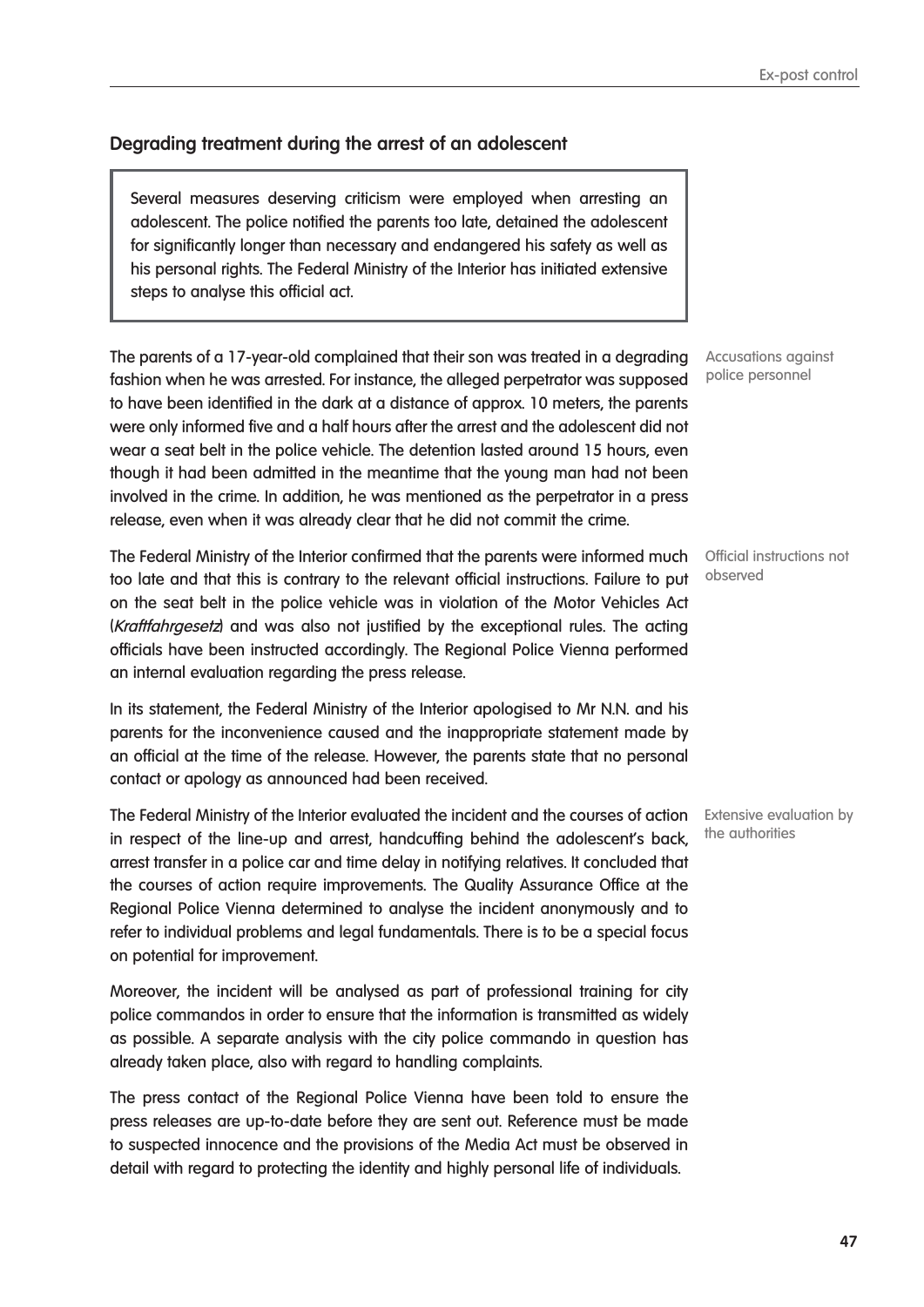The AOB welcomed the extensive investigation by the authorities and the extensive measures implemented by the authorities. Such incidents can only be prevented with sufficient training and by sensitizing the officials.

Individual case: VA-BD-I/0452-C/1/2012, BMI-LR2240/0384-II/1/c/2013

#### **3.5 Transport, Innovation and Technology**

#### **3.5.1 Fundamental rights**

#### **Design approval partially unconstitutional**

The provision of Section 32a (3) last sentence of the Railway Act (Eisenbahngesetz), according to which the content of the opinion attached to the application for design approval is assumed to be accurate until proven otherwise, is unconstitutional in light of the most recent legislation.

Law stipulates assumption that content of expert opinion is accurate

Previously, an amendment of the Railway Act (Eisenbahngesetz) had been planned which specified an evaluation by an internal expert for design approval processes for rail vehicles. However, this provision has been replaced with the requirement of an external expert statement. Section 32a (3) of the Railway Act (*Eisenbahngesetz*), as amended by Federal Law Gazette I No. 125/2006, stipulates that such opinions must be presented as evidence to show whether the rail vehicle (or amended rail vehicle) for which design approval is to be granted is "state of the art" in the aspects outlined in the law. As a result, according to Section 32a (3) last sentence leg. cit., the "assumption that the content is accurate until proven otherwise" applies to the expert opinion/s.

The Constitutional Court in its ruling on 2 October 2013, G 118/12, overrode the provision of identical wording in Section 31a (1) Railway Act as unconstitutional. The Constitutional Court gave the reason that it is incompatible with the ruleof-law principle and with Article 11(2) of the Federal Constitutional Act (Bundes-Verfassungsgesetz to deprive the authorities responsible for granting approval under railway law of their responsibility to independently determine the facts. **Constitutional** Court determines unconstitutionality

According to the AOB, these findings also demonstrate that the provision of Section 32a (3) last sentence of the Railway Act is unconstitutional, because this uses the identical wording to the provision overridden by the Constitutional Court. It is now the legislator's responsibility to create a new, constitutionally unproblematic legal basis for the design approval process for rail vehicles. Legal situation in accordance with Federal Constitution

Individual case: VA-BD-VIN/0029-A/1/2012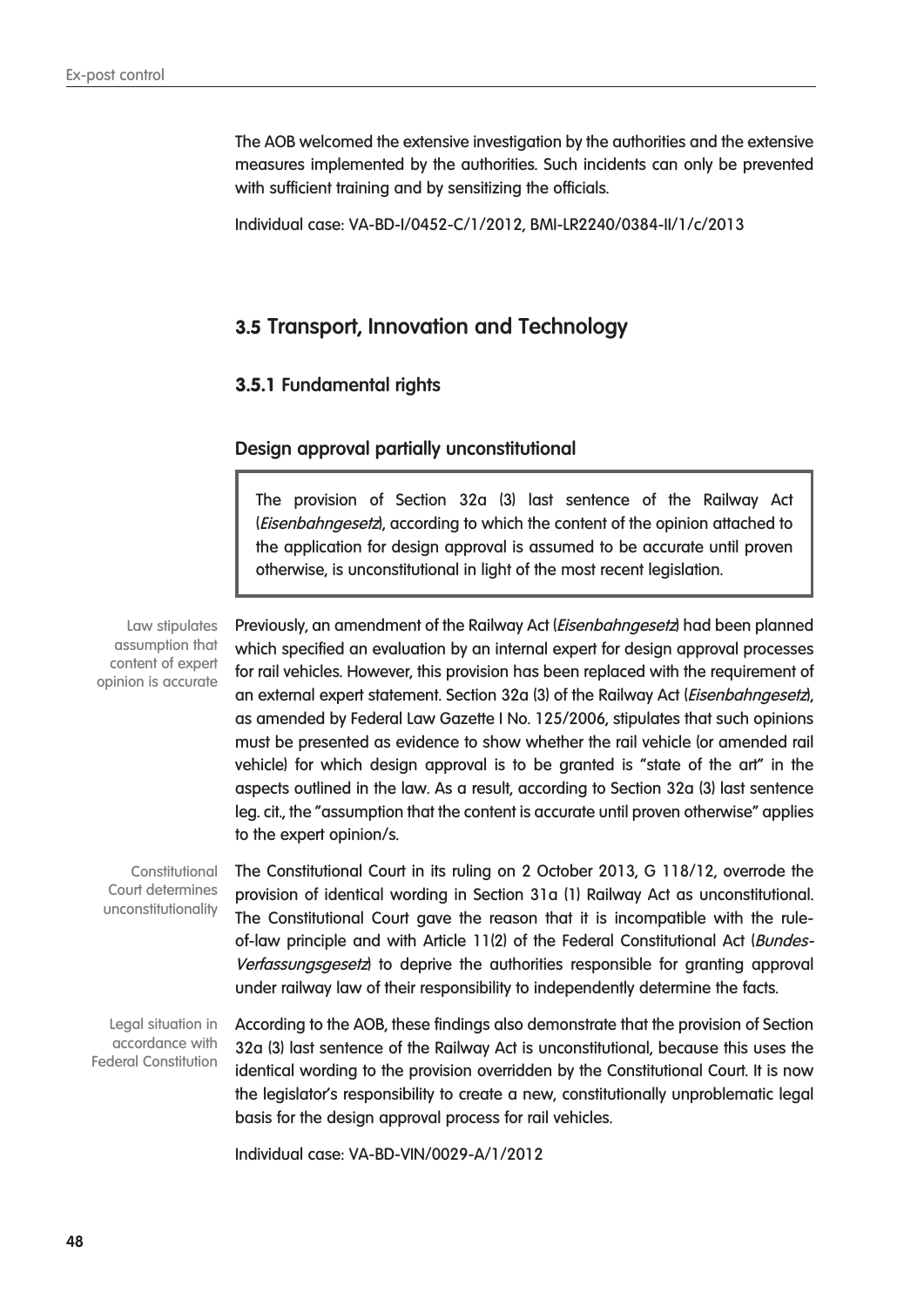#### **Unlawful reduction in salary**

The civil servants assigned to the Austrian *Postbus Ltd.* (bus company run by the Austrian Federal Railways) only received a flat amount, not their salary, for attending a mandatory further education event. This arrangement is against the law.

Mr N.N. is a civil servant assigned to Austrian Postbus Ltd., in the role of bus driver. He submitted a complaint that he did not receive his full salary for the time spent at training events and only received a flat amount of EUR 63 instead.

Mr N.N. was sent a notification immediately after the investigative proceedings No basis for salary cut were launched. The AOB found that the provisions of the *Postbus* Training Rules were implemented correctly. However, the AOB was unable to identify a legal basis for the salary cut specified in these rules. Instead, this appeared to be unlawful, particularly because Mr N.N was obligated to attend these training events as part of his employment.

Postbus Ltd. told AOB that, "before the Rules' release, the legal situation was evaluated extensively with external legal support and finally, the Rules were released - based on the legal opinion -, so that there is reason to assume that the current Rules are lawful". However, the AOB was neither informed of which "external legal support" the company employed nor was it sent the mentioned opinion. This lack of support for the AOB must be viewed as a violation of Article 148b (1) of the Federal Constitutional Act.

It must be stated in this matter that the "external legal support" fundamentally misjudged the legal situation. Based on a complaint, the Federal Constitutional Court in its ruling on 17 June 2013, V 29/2013, overrode the provisions as unlawful. In the reasons for its ruling, the Federal Constitutional Court explained in detail that the Salary Act (Gehaltsgesetz) is a "closed system of benefits under salary law". As a result, benefits may only be cut or cancelled if the civil servant fails to perform his or her official tasks in full or in part. The Salary Act (Gehaltsgesetz) contains no further provisions or authorisations for the authorities of other circumstances in which benefits may be cut or cancelled. The AOB does not see how the authorities releasing the Rules could have reached a different legal interpretation.

Since the Constitutional Court had not set a deadline for the provisions identified Lawful remuneration as unlawful to expire, they cease to be effective for all of the company's public services employees immediately from the announcement of the ruling overriding the provisions in the Federal Law Gazette. No further releases by the AOB were required with regard to the Constitutional Court's ruling.

Individual case: VA-BD-VIN/0182-A/1/2012

present basis for its decision

Postbus Ltd. does not

Constitutional Court overrides provisions as unlawful

ensured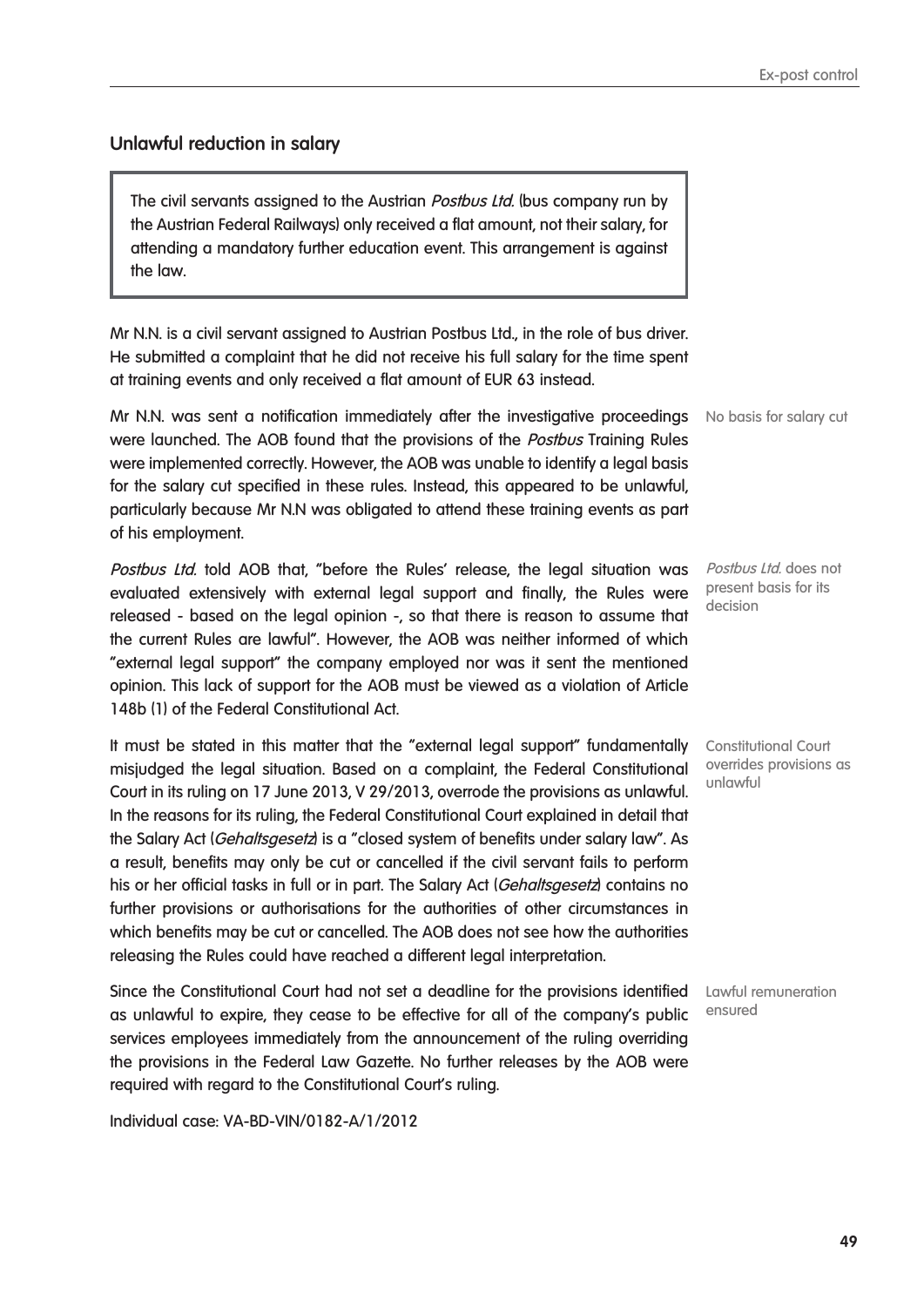#### **Involuntary, unlawful retirement**

After the Supreme Administrative Court had granted a complaint, the administrative authorities were obligated to ensure immediate compliance with the legal situation based on the Supreme Administrative Court's legal interpretation using the legal means available to them.

The Human Resources office at the Austrian Post (Austrian postal service) unlawfully decreed that Mr N.N. must retire against his will as of 31 August 2010. His appeal was rejected by a decree from the Human Resources office of the Austrian Post, ordering his retirement as of 30 April 2011.

Since Mr N.N. wished to continue working at the Austria Post and considered himself sufficiently healthy to do so, he complained to the Supreme Administrative Court about this in his view unlawful forced retirement. The Administrative Court of Austria accepted this complaint on 23 January 2012 and overrode the decree in question based on its illegality through the violation of governance processes. Administrative Court overrides forced retirementl

When the responsible authorities failed to issue a new decree, Mr N.N. complained to the AOB. Repeated AOB intervention was required to ensure that the Human Resources office granted his appeal on 11 January 2013 and overrode the contested decree. Mr N.N. can now continue working at the Austrian Post. Continued employment

Even though this result is very encouraging for Mr N.N., the AOB felt compelled to state a case of maladministration. This was because the continued appeal proceedings took more than ten months after the appeal authorities received the overriding decree by the Administrative Court of Austria. According to Section 63(1) of the Administrative Court Act (Verwaltungsgerichtshofgesetz) in the version valid until the end of 2013, the administrative authorities were obligated, after the Administrative Court of Austria grants a complaint, to ensure immediate compliance with the legal situation based on the Administrative Court's legal interpretation using the legal means available to them. The AOB does not consider this to have been achieved when it took more than ten months. AOB criticizes excessive duration of proceedings

Individual case: VA-BD-VIN/0033-A/1/2011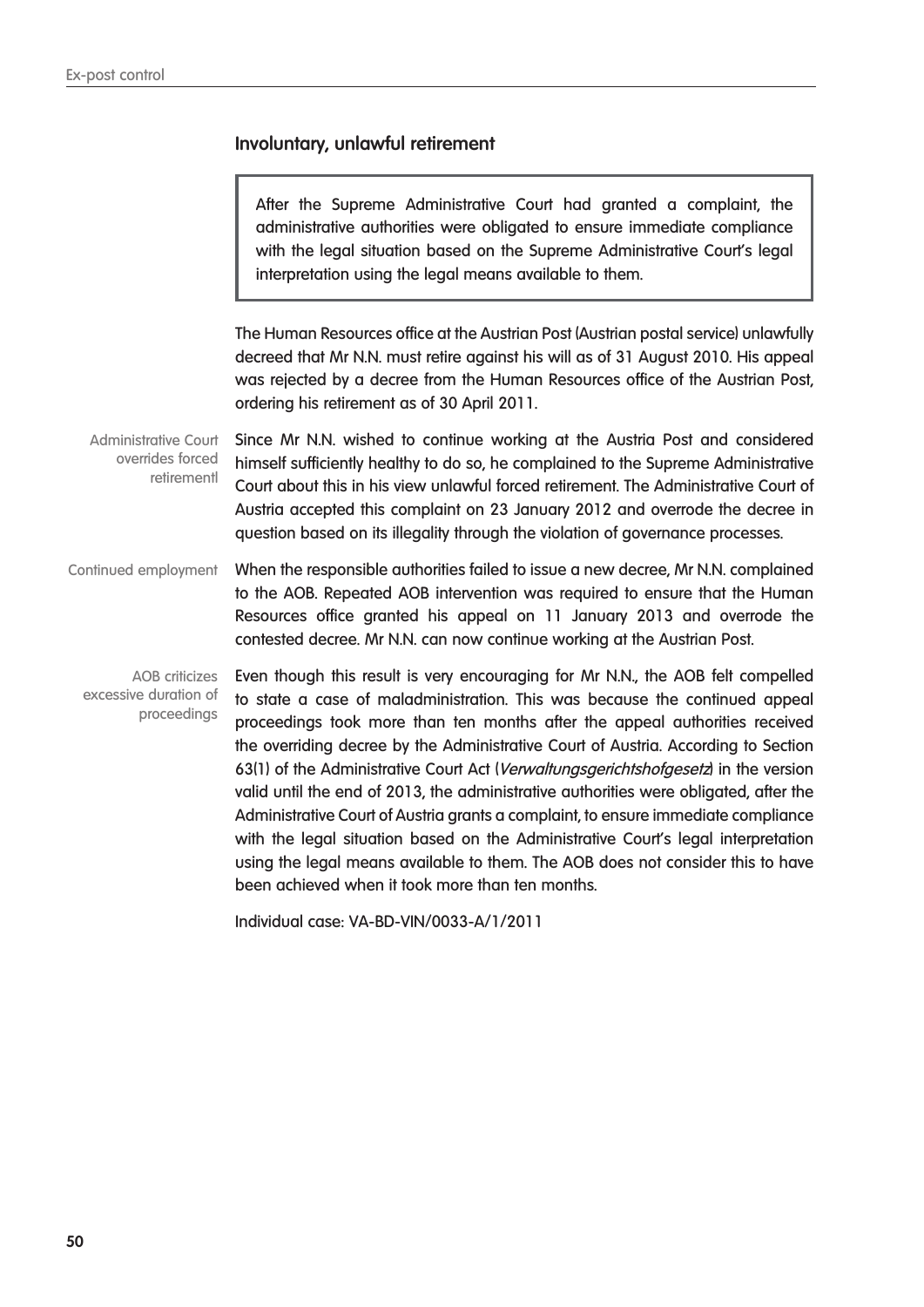#### **AOB fights for accessible railway stations**

The AOB considers it unacceptable that railway stations no longer have wheelchair access after renovation measures, where they were originally accessible.

During the reporting year, the AOB has been greatly committed to ensuring that the responsible parties at the Austrian Federal Railways provide barrier-free access to railway stations and that accessibility remains after renovations.

### **3.6 Science, Research and Economics**

#### **3.6.1 Fundamental rights**

#### **Still no barrier-free access to the Theseus Temple**

Exhibitions at the Theseus Temple in the Vienna Volksgarten (centrally located public park) are not wheelchair accessible. Planning works for a transportable and temporary ramp may be complete, but its construction continues to be delayed.

The AOB already reported in its Annual Report 2012 that the Theseus Temple, which the Vienna Museum of Fine Arts uses as an exhibition space during the summer, is not accessible by wheelchair. As a result of the AOB's intervention, the Vienna Museum of Fine Arts, the Austrian *Burghauptmannschaft* (the authority responsible for the efficient management and the conservation of historic buildings owned by the Republic of Austria), the Austrian *Bundesdenkmalamt* (the Federal Office for the Care of Monuments) and the Austrian National Council of Disabled Persons are jointly looking for a solution.

built

A ramp was suggested which could be set up during the exhibition season between Planned ramp not yet April and September/October. As a transitional solution, the Museum of Fine Arts provided additional staff during the summer of 2013 who offered and provided mobility-restricted individuals with help in reaching the Temple. The promised ramp has so far not been implemented.

Individual case: VA-BD-WA/0099-C/1/2012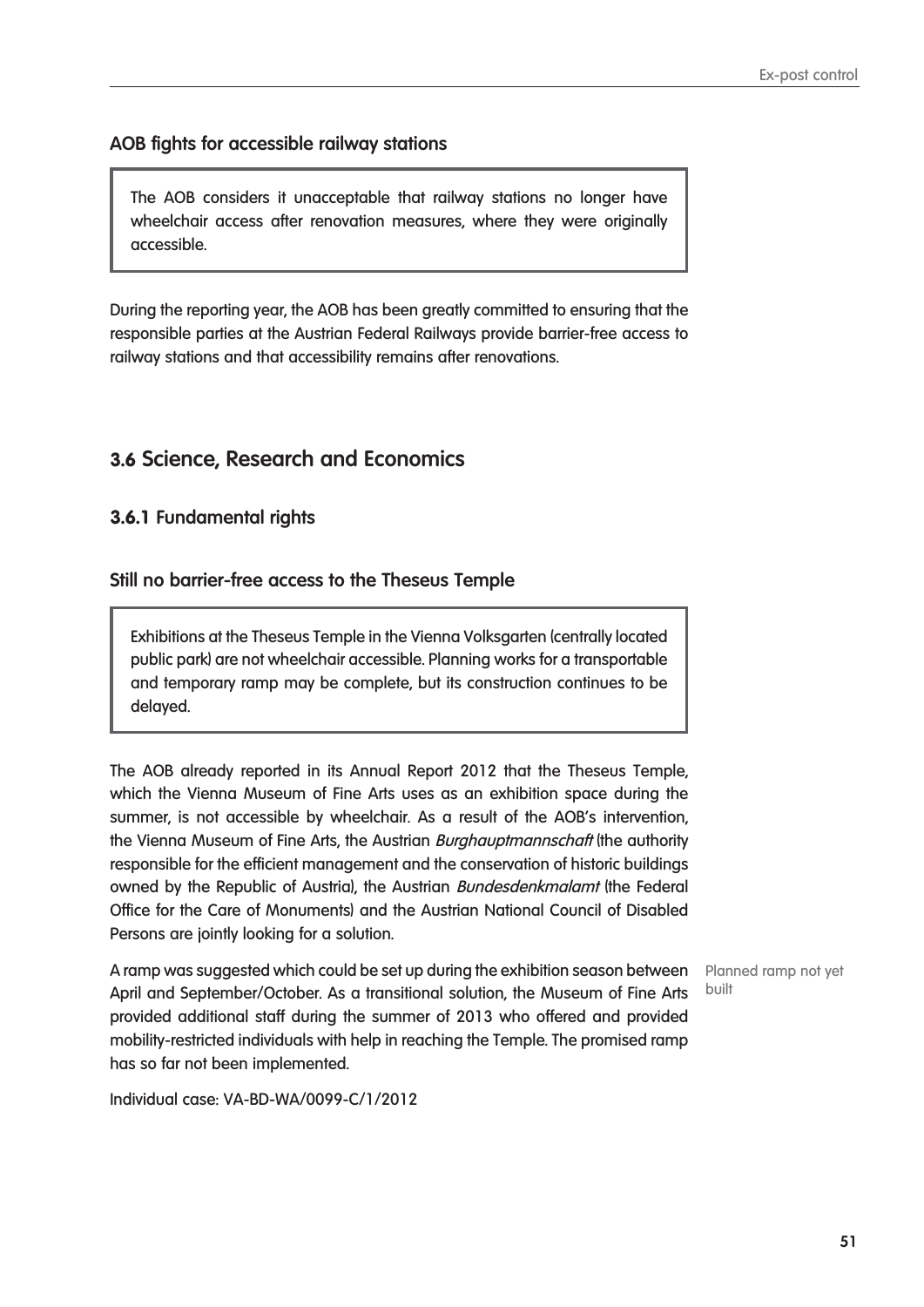## **4. International activities**

## **4.1 International Ombudsman Institute (IOI)**

The International Ombudsman Institute (IOI), with headquarters at the AOB since 2009, links around 160 independent ombudsman institutions in more than 90 countries across the world in the regions Africa, Asia, Australasia and the Pacific, Europe, the Caribbean and Latin America and North America. Its members are institutions monitoring public administration on a national, regional and/or local level. Headquarters in Vienna

- On 1 July 2013, Ombudsman Günther Kräuter took over the role of IOI Secretary General. Mr Kräuter has shown great international commitment in the interest of democracy and the rule of law for expanding and strengthening ombudsman institutions across the world. He took up the role of former IOI Secretary General and Ombudsman Peter Kostelka and thanked him for his unfailing efforts, which made it possible for another international organisation to be brought to Vienna with the headquarters of the IOI General Secretariat in 2009. New Secretary General.
	- Already in April 2013, the IOI Board of Directors came together in an extraordinary meeting in Vienna to bid farewell to the former Secretary General Kostelka and to allow the newly elected Board members to get to know the General Secretariat and its staff more closely. The regular annual Board meeting took place in New York in September 2013. At these meetings, the Board of the IOI provided a brief overview of its activities and of implemented projects and also welcomed eight ombudsman institutions as new members of the international ombudsman family. The Board outlined its focus for the new membership year of developing a longterm strategic plan for the institute - with the aim of presenting this plan to the IOI General Assembly at the World Conference 2016 in Bangkok. Board meetings

In 2013, the IOI again provided interesting training and further education opportunities. The IOI's co-operation with the Office of the Ombudsman of Thailand and the Asian Ombudsman Association made it possible to take the renowned training on investigative proceedings from Queen Margaret University (QMU), Scotland to Bangkok in April 2013. Especially members of the IOI's Asian region benefited from this training session for effective complaints handling. Training in Asia, Europe and Africa

> An anti-corruption training focusing on transparency and anti-corruption as ideals in public administration took place for the first time in Laxenburg in September 2013 in co-operation with the International Anti-Corruption Academy (IACA). Renowned OECD and UN experts and guest speakers dealt with explosive topics such as corruption mechanisms, whistle-blowing and (re-)instating integrity. The IOI, with the support of the City of Vienna, was able to award scholarships for this training to financially weaker institutions, thereby ensuring that institutions in Albania, the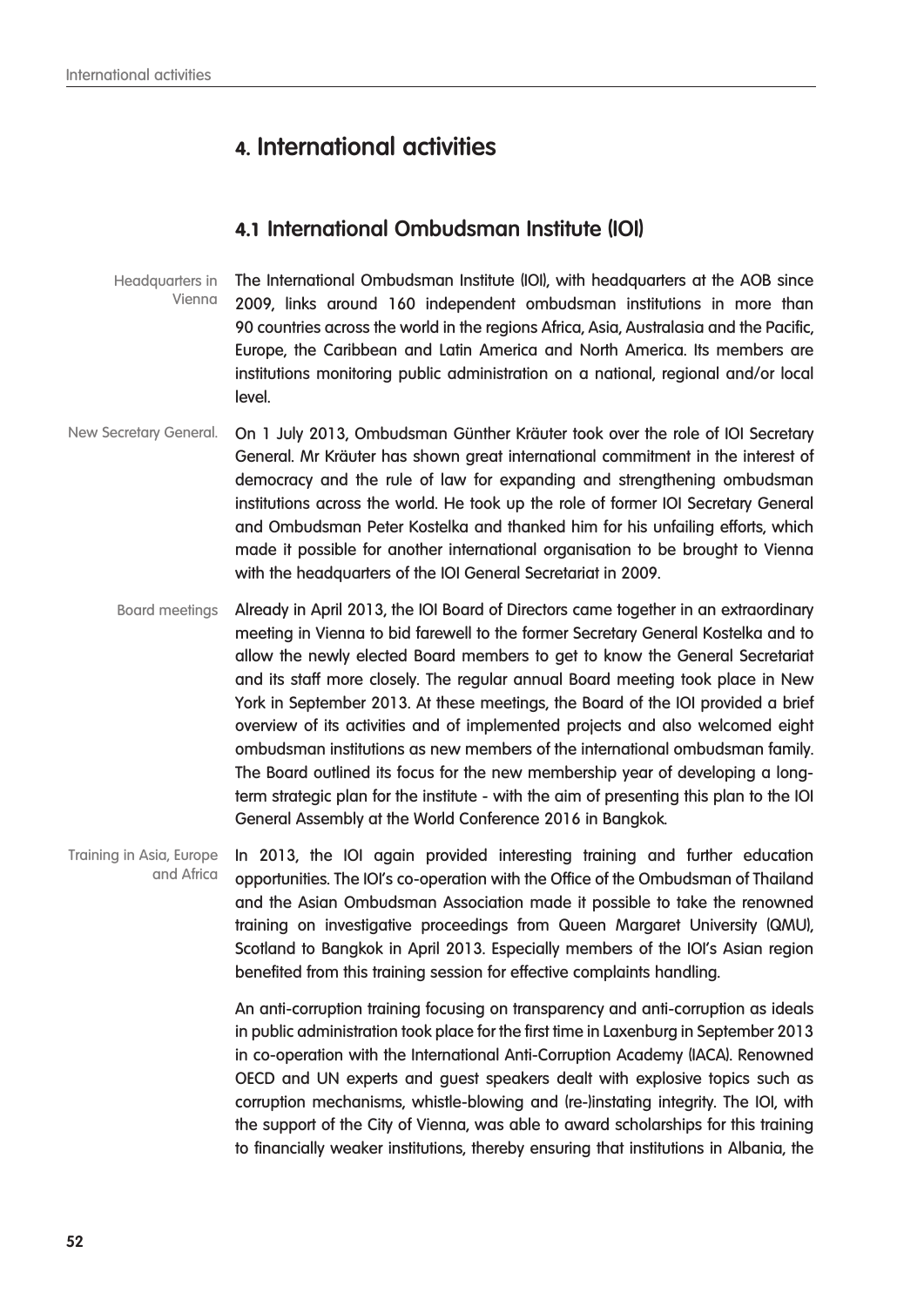Gambia, the Cayman Islands, South Africa, Ukraine and Hungary were also able to attend.

In November 2013, the training format "Sharpening Your Teeth" developed by the Ombudsman of Ontario took place in Zambia with the support of the IOI. This training offers special skills for performing systemic investigative proceedings and with reference to the French-speaking ombudsman community in the IOI's African region - was held in both English and French.

The funds obtained from the IOI membership contributions were also used to subsidize regional projects organised by the IOI member institutions. In 2013, seven regional project proposals supported with a total of EUR 45,000, passed the IOI's selection process. The funds made available can thus be used for ambitious projects in the next two years. In Europe, the Ombudsman institution of Latvia will initiate an information campaign against human trafficking; the Ombudsman of Northern Ireland will develop human rights standards as benchmarks for its work and the Children's Ombudsman of Ireland is planning to create guidelines for child-friendly administration. The focus in Asia is on increasing awareness and on information: The Ombudsmen of the Punjab and Sindh regions in Pakistan will concentrate on increasing the level of public awareness of their institutions and attempt to build stronger awareness of women's and children's rights. In North America, the Ombudswoman of the City of Toronto is writing a manual for evaluating the effects of investigative proceedings, which will also be applicable beyond the region's borders. In Australasia and the Pacific regions a starter kit will be developed to help new Ombudsman in their roles in performing their mandate.

## **4.2 International organisations and conferences**

Austria must report regularly to the United Nations regarding the measures taken UN country reports to meet its obligations based on the conventions it has ratified. As National Human Rights Institution (NHRI), the AOB regularly takes the opportunity to make statements regarding whether and how Austria meets its obligations under international human rights conventions.

During the official country review regarding compliance with the UN Convention CRPD of the Rights of People with Disabilities, Ombudsman Kräuter pointed out defects and deficits in the treatment of persons with disabilities in a statement before the responsible UN Committee (Committee on the Rights of Persons with Disabilities – CRPD) in Geneva.

Before the evaluation of the Austrian country report in respect of the implementation CESCR of the UN Convenant on Economic, Social and Cultural Rights by the responsible UN Committee (Committee on Economic, Social and Cultural Rights - CESCR) in November 2013, the AOB as NHRI released a statement in which it informed the

Support for regional projects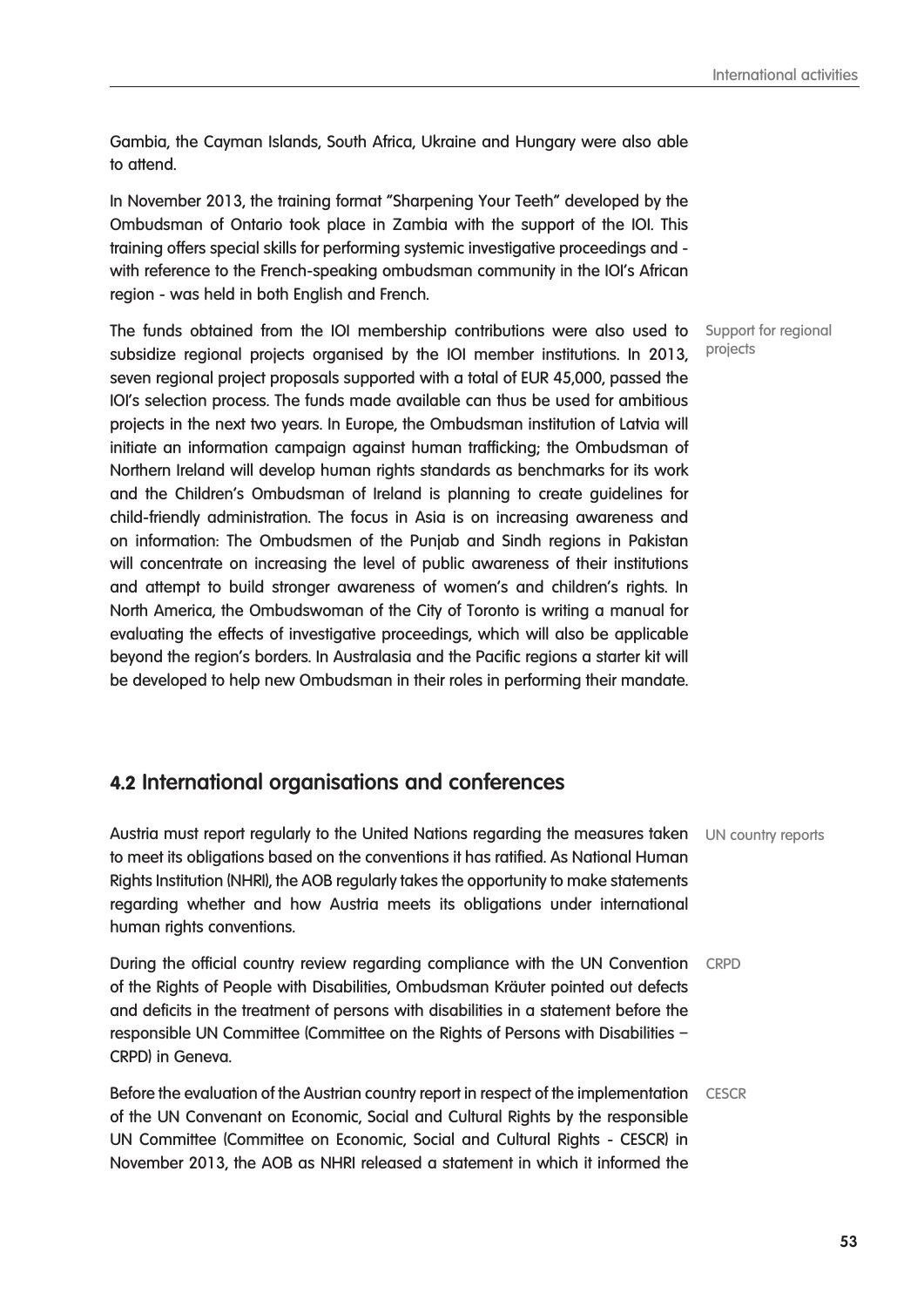Committee of needs-oriented minimum benefit and youth welfare measures in Austria and reported based on its experience as National Preventive Mechanism.

- As the National Human Rights Institution (NHRI), the AOB is also represented on the International Coordinating Committee of National Human Rights Institutions (ICC of NHRIs) with a B-status after its re-accreditation in 2011. As a result, the then Ombudsman Peter Kostelka attended the ICC's annual meeting at the Office of the UN High Commissioner for Human Rights in Geneva in May 2013 (OHCHR). ICC / OHCHR
- The AOB followed the establishment of a Secretariat for the European Network of National Human Rights Institutions (ENNHRI) with great interest, which was completed in Brussels at the end of 2012. In April 2013, a talk took place between former Ombudsman Kostelka and the Director of the ENNHRI Secretariat, Debbie Kohner. The main tasks of the Secretariat consist in linking 40 NHRIs in Europe and coordinating co-operations with the ICC, UN, the Council of Europe and OSCE. The AOB also attended ENNHRI meetings in Vienna and Budapest and was able to actively contribute to the strategic planning of the network. ICC / ENNHRI
- The AOB in its role as National Preventive Mechanism (NPM) is particularly interested in co-operating with other NPMs and Human Rights Institutions. Since October 2013, the AOB has been a member of the South-East Europe NPM Network (SEE NPM-Network). The purpose of this association of ombudsman institutions from Albania, Croatia, Macedonia, Montenegro, Serbia and Slovenia, who are entrusted with NPM tasks, is to swap experiences and knowledge and to support each other. SEE NPM Network
	- OSCE The AOB is actively involved in the OSCE dialogue on the tasks, challenges and further development options of National Human Rights Institutions. A meeting of the OSCE's Human Rights Dimension took place in Vienna in May 2013, where Ombudswoman Gertrude Brinek reported on the experiences of the AOB stressing the importance of preventive human rights monitoring.
		- FRA The traditionally close, positive co-operation of the AOB with the EU Fundamental Rights Agency (FRA) continued in 2013. For instance, former Ombudsman Kostelka accepted an invitation from the Director of FRA, Morton Kjaerum, to a work meeting at FRA. The AOB was also present at the annual meeting of the National Human Rights Institutions of EU member states, which took place in Vienna and was organised by FRA.
- Ombudswoman Brinek attended the 9<sup>th</sup> National Seminar of the European Ombudsman Network of Citizen Representatives, which took place in Dublin in September 2013. Around 100 seminar participants from across Europe discussed "Good administration and the rights of citizens in times of austerity". Ombudswoman Brinek, who chaired one of the four meetings, drew attention to the need for equal treatment of all concerns, but also to the question of how to handle the many worries and requests which are not directly related to mistakes by the authorities. In addition, the AOB regularly provides expertise on specialised topics for work documents and reports by the network of European Ombudsmen. Network of European citizen representatives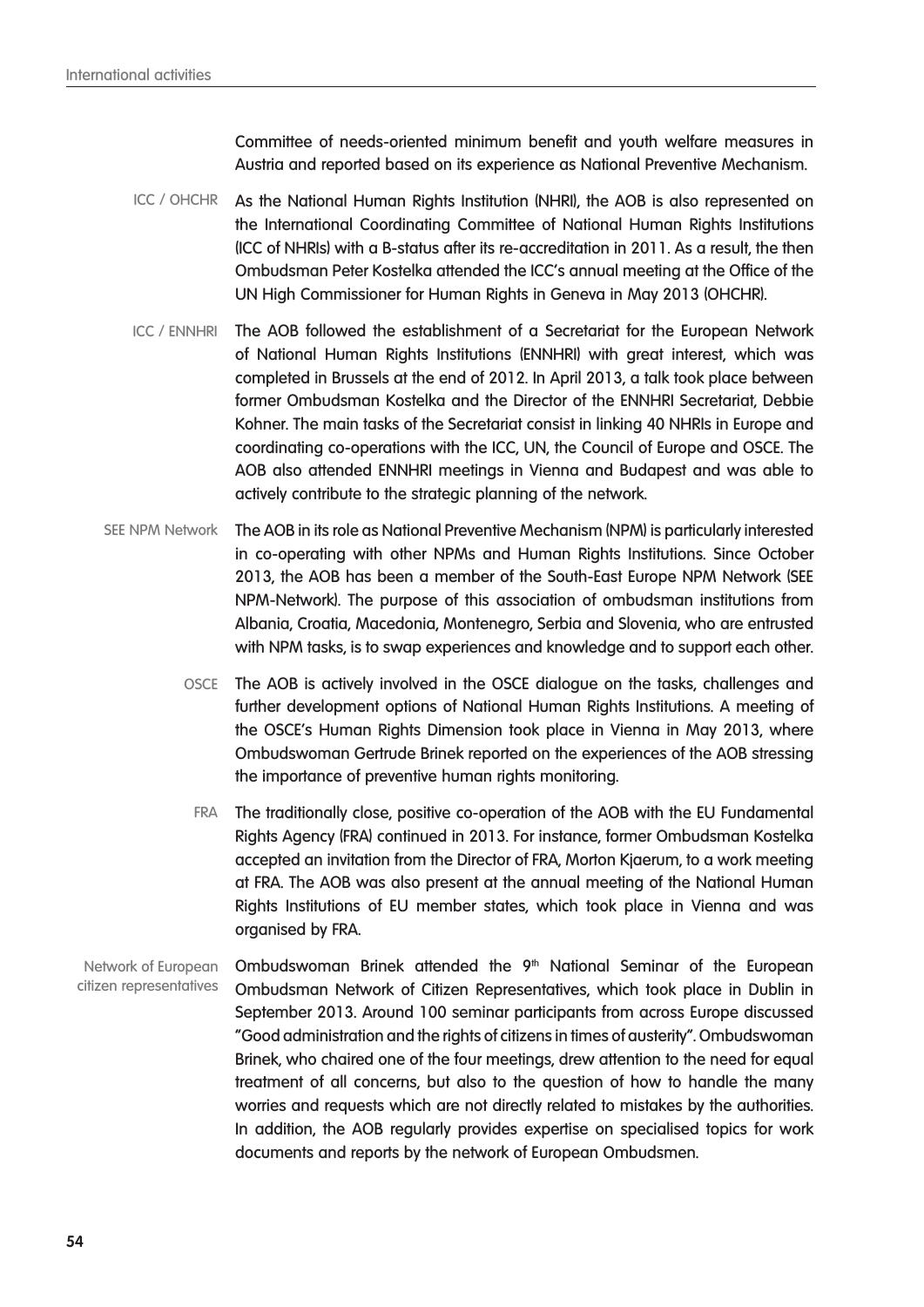An AOB expert attended the 9<sup>th</sup> International Human Rights Forum in Lucerne in April 2013, which focused on the key topic "Human rights and persons with disabilities".

As part of the TAIEX programme by the European Commission, the Ombudsman of TAIEX / European Macedonia organised a workshop in October 2013, whose topic was "The role of judges in monitoring the rights of detainees". An AOB expert gave an overview of the legal situation during detention and compared the tasks of judges to those of ombudsman institutions and NPMs.

The AOB was also represented by an expert at a conference on developing minimum standards for detaining migrants, which was organised by the Council of Europe and the UK NPM and took place in Strasbourg in November 2013.

## **4.3 Bilateral contacts**

In its role as NPM, the AOB in January 2013 welcomed the Federal Ombudsman of Belgium for an official visit in Vienna. The exchange of information primarily focused on the AOB's experiences in implementing the UN Optional Protocol to the Convention against Torture and other Cruel, Inhuman or Degrading Treatment or Punishment (OPCAT), and in setting up the NPM. The head of one of the NPM commissions, Reinhard Klaushofer, delivered a first experience report based on the visits. The deputy chairperson of the Human Rights Advisory Council, Gabriele Kucsko-Stadlmayer, and the other members Christian Pilnacek and Heinz Patzelt offered valuable information on the work of the Human Rights Advisory Council. The establishment of a NPM in Belgium was still in the planning phase at the time of the visit and the Belgian delegation was able to use their visit to exchange valuable experiences and find incentives for further co-operation options.

Sir Nigel Rodley, Director of the Human Rights Centre at the University of Essex and Chairman of the UN Human Rights Committee made use of a stay in Vienna to attend a work meeting with the AOB. The then AOB members informed Sir Rodley of the AOB's activities as National Human Rights Institution and particularly highlighted activities together with the commissions. The Chairwoman of the Human Rights Advisory Council, Renate Kicker, and commission head Ernst Berger reported based on their practical experiences.

In 2013, the AOB again used the opportunity of bilateral meetings to exchange knowledge and information internationally. For instance, the then Ombudsman Peter Kostelka welcomed a delegation from the Petitions Committee of the German Bundestag in April. Other guests in April included Salla Saastamoinen, the Director of the Department of Fundamental and Child Rights at the European Commission's General Justice Directorate. A delegation of the parliamentary commission of the South African province KwaZulu Natal took the opportunity of their stay in Austria to obtain an idea of the many tasks of the AOB. Work meetings

Human Rights Forum in Lucerne

Commission

Council of Europe

Exchange of experiences of NPM